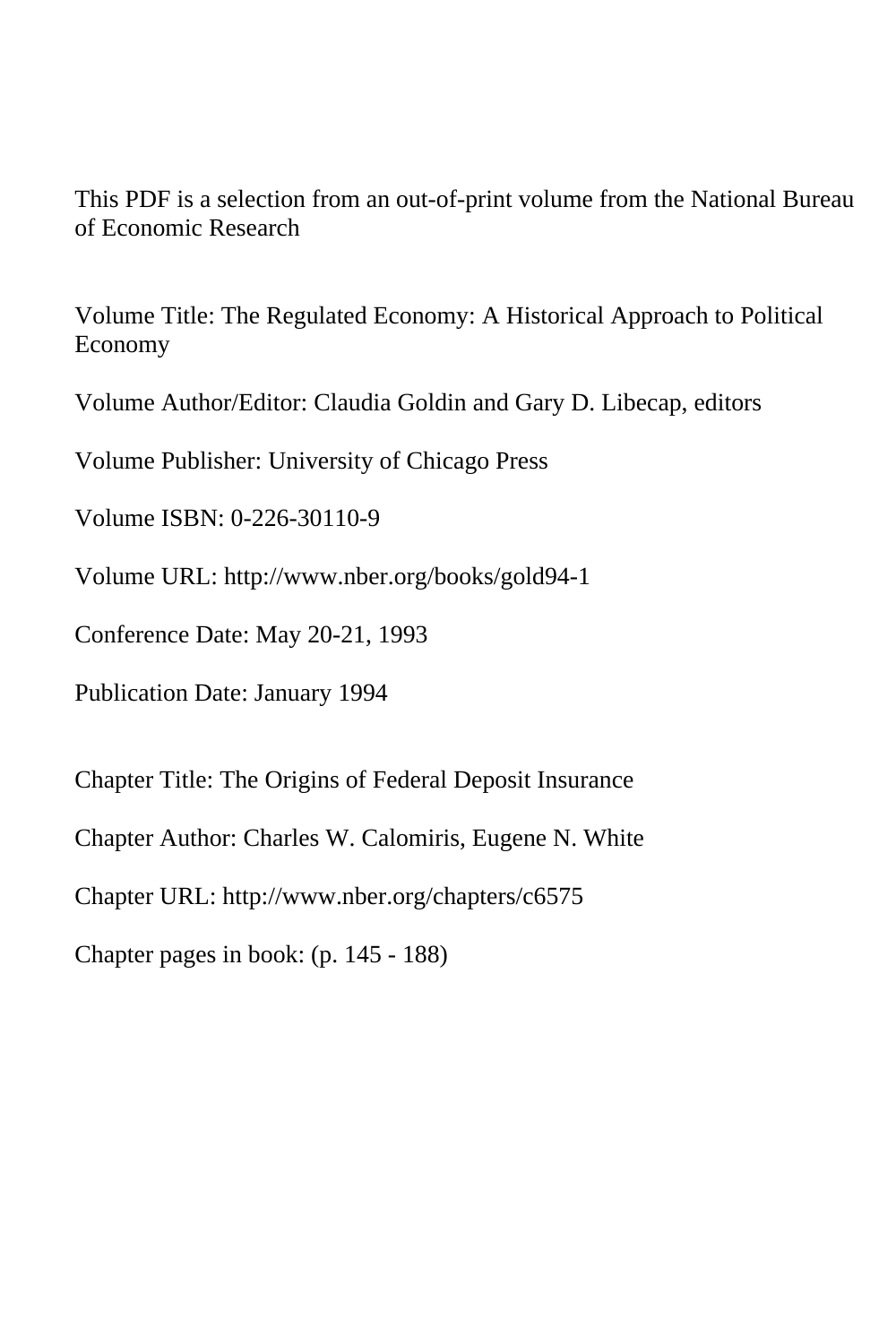# 5 The Origins of Federal Deposit **Insurance**

Charles W. Calomiris and Eugene N. White

### **5.1 Introduction**

The insurance of bank deposits has become a common feature of banking regulation in many countries, but until recently it was strictly an American phenomenon. Many countries adopted deposit insurance in imitation of the United States, where—with the exception of many economists—it is regarded as an institution necessary for the stability of the banking system and the protection of depositors. In the current debate about how to reform the U.S. banking system, most argue on economic or political grounds that deposit insurance must be retained in some form, despite the enormous costs it has imposed. Federal deposit insurance may thus be the only enduring legacy of the New Deal's banking legislation.

The widespread support for deposit insurance in the United State represented a remarkable change of public opinion. Until the early 193Os, there was no general interest in deposit insurance. Even after the 1933 banking crisis, a bitter struggle was waged over deposit insurance legislation. As Carter *Go*lembe (1960, 181-82) pointed out over thirty years ago, "Deposit insurance was not a novel idea; it was not untried; protection of the small depositor, while important, was not its primary purpose; and finally it was the only important piece of legislation during the New Deal's famous 'one hundred days' which was neither requested nor supported by the new administration."

On the one hand, the answer to the question why the United States passed

Charles W. Calomiris is associate professor of finance at the University of Illinois at Urbana-Champaign and a faculty research fellow of the National Bureau of Economic Research. Eugene N. White is professor of economics at Rutgers University and a research associate of the National Bureau of Economic Research.

The authors are grateful to the conference organizers, Claudia Goldin and **Gary** Libecap, and to other participants in the preconference and conference for helpful comments, and to Greg Chaudoin and Ronald Drennan for research assistance.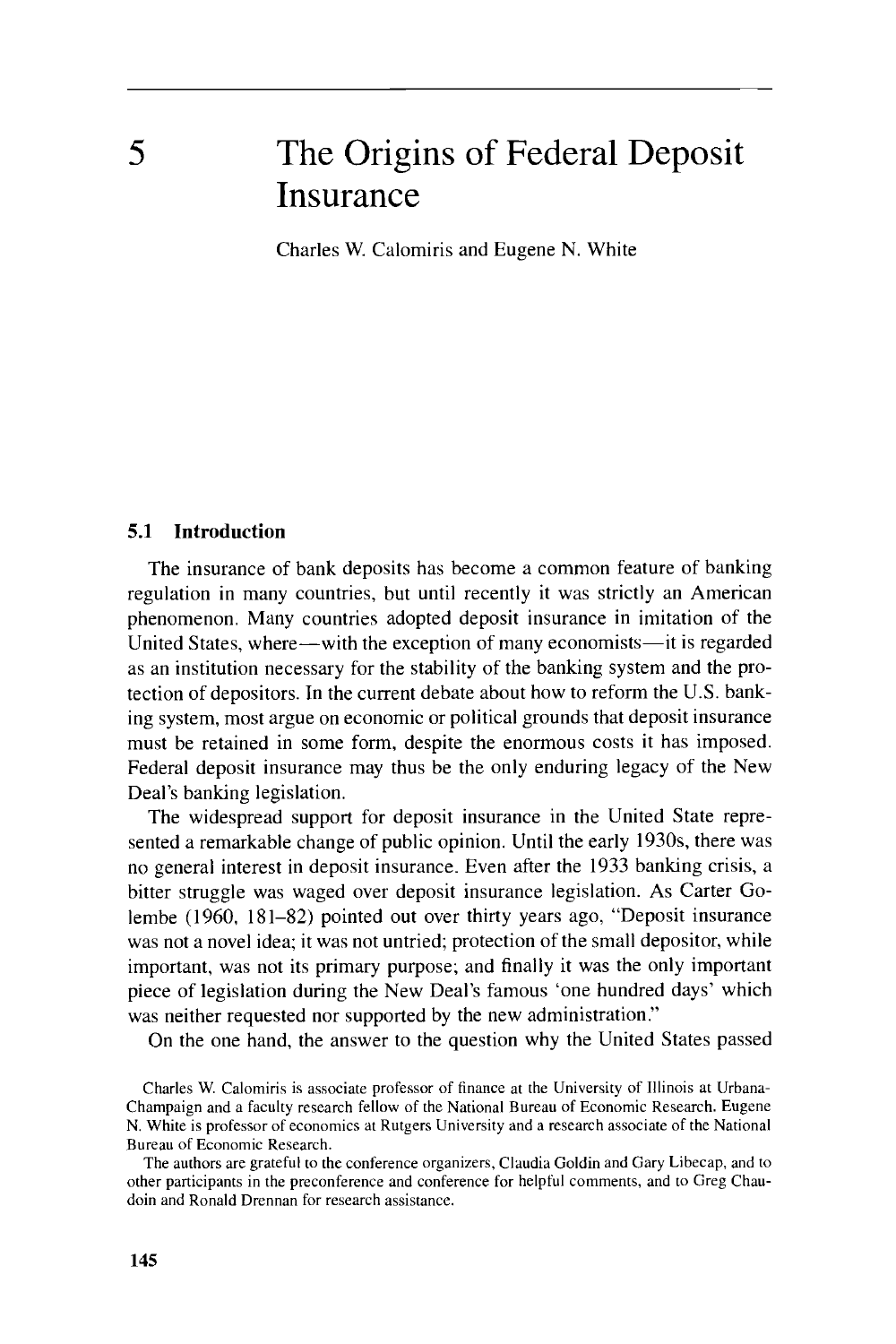long-dormant deposit insurance legislation is simple. In 1933, the United States had just suffered the worst economic contraction in its history, and proponents of deposit insurance offered it as a prophylactic against a repetition of the disruption and depositor loss that plagued America in the early 1930s. Had there been no Great Depression, it seems unlikely that the United States would have adopted deposit insurance. On the other hand, although the Great Depression may have constituted a necessary condition for deposit insurance's success, it is not clear why it was sufficient. There were many formidable obstacles to its passage, and there were alternative means to stabilize the banking system.

The obstacles included the Roosevelt administration and the bank regulatory agencies, all of which opposed deposit insurance. Bankers were divided on the issue, but the banks who traditionally favored deposit insurance—small, rural, single-office (unit) banks in states that prohibited bank branching—had been in retreat economically since 1921 and had lost ground politically. Agricultural distress in the post-World War **I** years hastened the movement toward larger, more diversified banks, which had less need of protection. Experiences with deposit insurance at the state level had proved disastrous. Eight state-level deposit insurance systems had been created since 1908 at the behest of small unit banks in those states. In the 1920s, all collapsed under the weight of excessive risk taking and fraud, encouraged by the protection of deposit insurance. The experiences of these states were widely discussed at the time (American Bankers Association 1933; White 1983; Calomiris 1992a).

Deposit insurance cannot be explained as an emergency measure conceived in haste to resolve an ongoing crisis. The legislation had been debated for years, the banking crisis of 1933 had been over for months prior to the implementation of the new insurance plan, and prior losses of banks and depositors were unaffected by the plan. Finally, there was an alternative long-run solution to the instability of the American banking system—nationwide branch banking-and it had been gaining ground politically in the 192Os, partly in response to widespread failures of agricultural unit banks and the failures of state deposit insurance schemes.

The purpose of our paper is to explain how and why federal deposit insurance-special-interest legislation that had failed in Congress for nearly fifty years—was adopted with near unanimity in 1933. We consider the forces in favor of, and against, federal deposit insurance from the nineteenth century to 1933. We argue that, even though the traditional supporters of federal deposit insurance had suffered repeated defeats and their power was at the nadir in 1933, the nature of the political struggle over deposit insurance changed in the 1930s from a battle waged in Congress among special interests to one that engaged the general public. The banking collapse focused the attention of the public on the otherwise esoteric political issue of banking reform and offered the supporters of deposit insurance the opportunity to wage a campaign to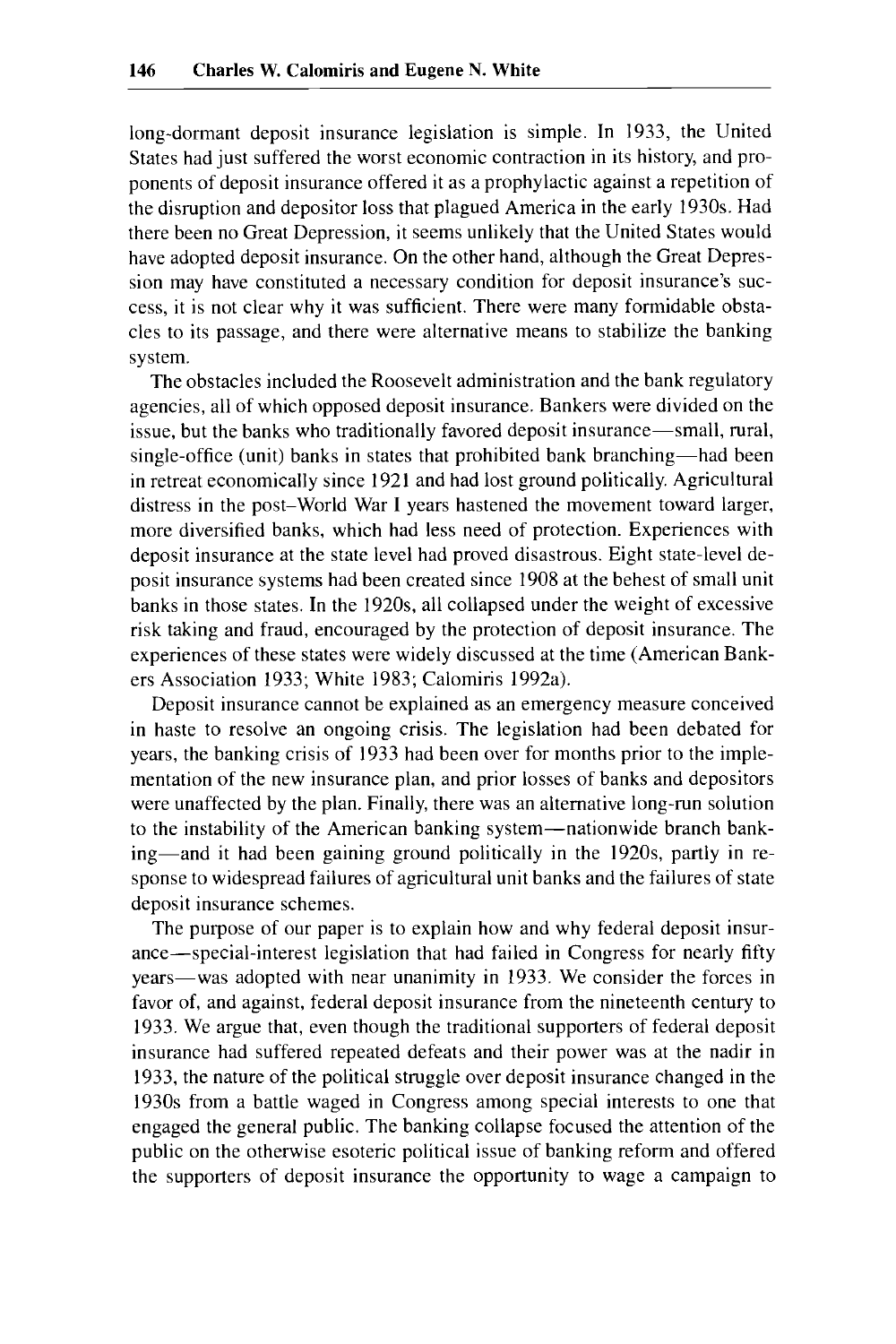convince the public that federal deposit insurance was the best solution to banking instability.

Throughout the history of the debate over federal deposit insurance, advocates and opponents agreed that an alternative solution to bank instability would be to reduce the number of banks and increase their geographic scope by repealing limits on bank branching and consolidation.' Advocates of insurance—including small banks—opposed allowing greater bank concentration, while opponents of deposit insurance saw concentration as the best means to promote stability. **A** key factor in the passage of federal deposit insurance was the discrediting of large-scale banking by the advocates of deposit insurance.

### **5.2 The Historical Context of the Struggle over Federal Deposit Insurance**

5.2.1 Unit Banking, Bank Instability, and Deposit Insurance in the United **States** 

The debate over federal insurance of deposits was conducted with reference to earlier efforts to insure bank liabilities. Insurance schemes were enacted by six states prior to the Civil War, and by eight states between 1907 and 1917. In all of these cases, insurance of banknotes or deposits was the mutual responsibility of banks, not the state governments.<sup>2</sup> The instability of small, unit banks and the desire to insulate the economy from recurrent disruptions of bank failures and suspensions of convertibility motivated all of the deposit insurance systems created by the various states (Golembe 1960). Thus the evolution of the structure of the banking system is closely tied to the history of deposit insurance.

The fragmentation and consequent instability of the American banking system are without parallel in the international history of banking. Experiments with large-scale banking-including the antebellum South and the federally chartered Banks of the United States—were early exceptions to reliance on

I. It was widely understood that fractional-reserve banking, in and of itself, was not the source of the peculiar instability of banking in the United States. Other countries with fractional-reserve banking, but which lacked the fragmented banking system of the United States, avoided the episodes of widespread bank failure and suspension of convertibility that characterized the U.S. experience (Bordo 1985; Calomiris and Gorton 1991; Calomiris 1992b).

**2.** The National Banking Acts of the 1860s provided federal government insurance of national banknotes. But this insurance was redundant protection because notes always were secured by 100 percent (or more) of their value in the form of deposits of US. government bonds held at the Treasury. Unlike the antebellum free-banking systems on which it was modelled, bond backing under the national banking system eliminated default risk on notes. The National Banking Acts were motivated by the financial exigencies of the Civil War, as well as long-standing Jacksonian policy proposals to create a uniform national currency backed by government bonds (Duncombe 1841). Of course, government bonds and national banknotes did suffer numeraire risk, notably during the period of greenback suspension and silver agitation (Calomiris 1993).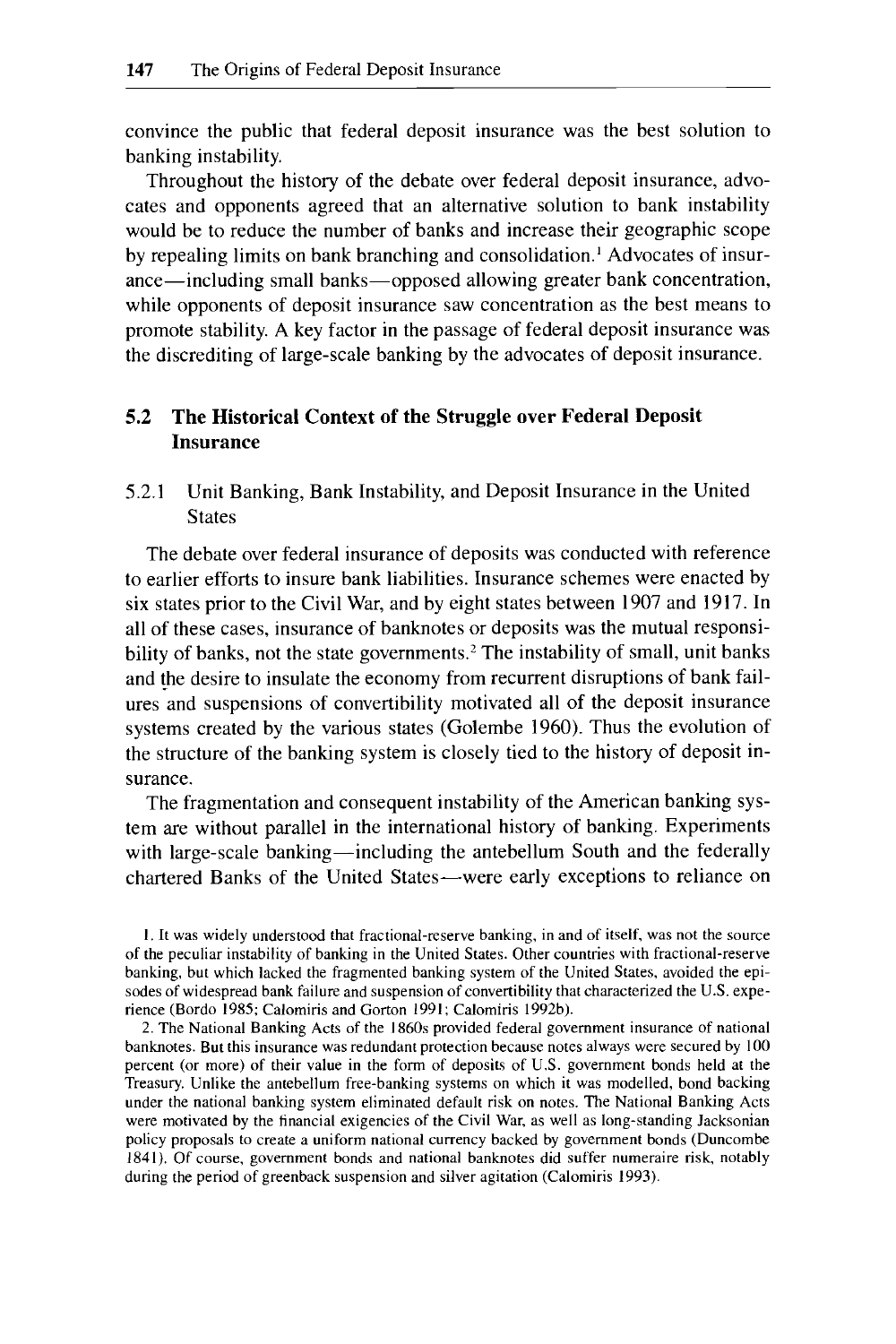local, unit banks. Despite increasing interest by banks in consolidating and expanding branching networks, by the late nineteenth century restrictive state and federal regulations combined to make unit banking the norm. The U.S. banking system expanded until 1920 primarily by adding banks rather than by increasing the size of banks. By 1920, there were more than thirty thousand banks operating in the United States, or one bank for every 3,444 people. Thirteen years later less than half that number remained, as banks disappeared in the wake of the severe agricultural distress of the 1920s and the Great Depression. The structure of the American banking industry—thousands of mostly small banks operating in geographical isolation of one another—produced its propensity for panics and bank failures by reducing opportunities for diversification of portfolios and by making it difficult for banks to coordinate their joint response to financial crises.

The origins of unit banking and its persistence have been widely debated by historians. One of the most important preconditions for bank fragmentation was federalism and the early judicial and legislative precedents giving individual states authority to design their own banking systems and limit competition from institutions outside their state. In particular, the Supreme Court's decision not to apply the commerce clause to banks and the Congress's deference to state chartering powers set the stage for a banking system in which individual states could determine the industrial organization of banking within their borders. Why states would choose unit banking is less clear. Here attention has focused on the role of populist propaganda by rent-seeking unit bankers (White 1984) and on the benefits to some farmers from tying banks to particular locations as a form of loan insurance (Calomiris 1992b).

The inherent fragility of a unit-banking system set the stage for further regulations to stabilize the system, notably deposit insurance. Every one of the fourteen states that enacted deposit insurance legislation from 1829 to 1917 was a unit-banking state seeking to find a means of stabilizing its banking system. States that chose to imitate wholly or even partly the standard international practice of allowing branch banking eschewed insurance.

Of the six antebellum state mutual-guarantee schemes, three had short lives and suffered large losses, while the other three suffered virtually no losses and survived for long periods (Golembe and Warburton 1958; Golembe 1960; Calomiris 1990). The varying degrees of success of these two groups of systems can be traced to the incentives created under their different regulatory regimes. The successful systems of Indiana, Ohio, and Iowa included limited numbers of banks (typically about thirty) with strong incentives to police one another and with broad powers of self-regulation and enforcement. Banks provided substantial mutual protection to one another without encouraging excessive risk taking. These systems were eliminated by federal legislation that imposed a 10 percent annual tax on state banknote issues (their primary liabilities) to foster the newly created national banking system.

The other antebellum insurance experiments (of New York, Vermont, and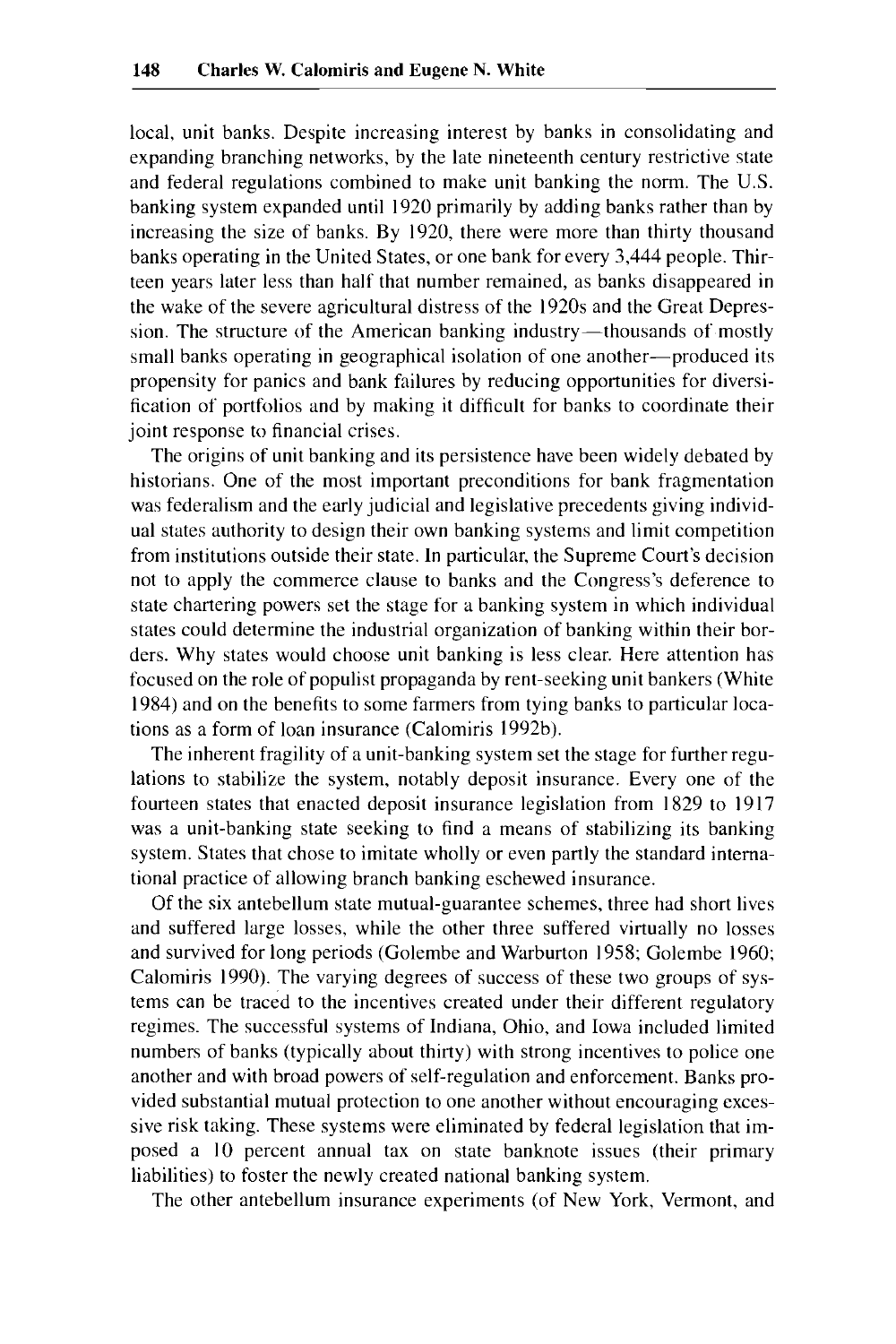Michigan) all had become insolvent by the 1840s as the result of common problems of design that induced adverse selection and moral hazard, encouraging risk taking within the insured system. The large numbers of members and limited mutual liability encouraged free riding, and the government provided little effective supervision and regulation. Protection to noteholders and depositors under these three mutual-guarantee systems was limited; protection rested on the ability and willingness of surviving banks to remain in the systems to fund the losses of failed banks. Bank failures resulted in substantial losses to noteholders and depositors.

Stimulated by the disruptions from the Panic of 1907, states began a second round of experimentation with mutual-guarantee systems (White 1983; Calomiris 1990, 1992a).<sup>3</sup> Like the antebellum systems, all the post-1907 state insurance systems arose in unit-banking states dominated by large numbers of small, rural banks. White (1983, 200) found that the probability of passage of deposit insurance at the state level was positively affected by the presence of unit-banking laws, small bank size, and a high bank-failure rate.

Unfortunately, the postbellum systems all adopted the design features of the failed antebellum systems, including limited mutual liability and government rather than private regulation. In a sense, this imitation is not surprising. **A**  successful system of self-regulating banks with unlimited mutual liabilitylike those of Indiana, Ohio, and Iowa—would not have been feasible for state unit-banking systems of hundreds of unit banks like those of the postbellum deposit insurance states. In systems of hundreds of banks, banks would have little incentive to expend resources policing one another, since the benefits one bank would receive from monitoring another would be shared with too many others banks, while the costs of monitoring would be borne privately. Thus the decision to imitate the design of the failed antebellum systems was consistent with the industrial structure of banking in these large, agricultural states dominated by large numbers of unit banks.

These systems suffered large losses and went bankrupt in the 1920s. Calomiris (1990, 1992a) and Wheelock (1992) trace these large losses to the exces-

3. At the federal level, protection was offered to depositors via the postal savings system, which was also established in the wake of the Panic of 1907 (Kemmerer 1917). Postal savings was the limited remedy to banking instability offered by the victorious Republicans after the election of 1908. The Democratic platform had contained a proposal for federal deposit insurance (O'Hara and Easley 1979, 742-43). To limit competition between postal savings and bank deposits, postal savings paid low interest, was restricted to small deposits, and was largely reinvested in the banking system. While the government stood behind postal savings deposits (many of which were deposited in commercial banks), this did not expose the government to significant risk because banks were required to secure postal savings account deposits with municipal, state, and federal bonds specified by Congress (Zaun 1953, 27-28). Thus government backing for postal savings was redundant in the same way as the backing for national banknotes. Banks profited from the spread they earned on postal savings deposits (equal to the yield on collateral bonds, less the 2 percent interest paid to the post office on the accounts). This profit turned negative during the Great Depression, as bond yielda fell. The result was a switch from the investment of postal savings deposits in banks (who refused them) to direct investment of postal savings in government bonds.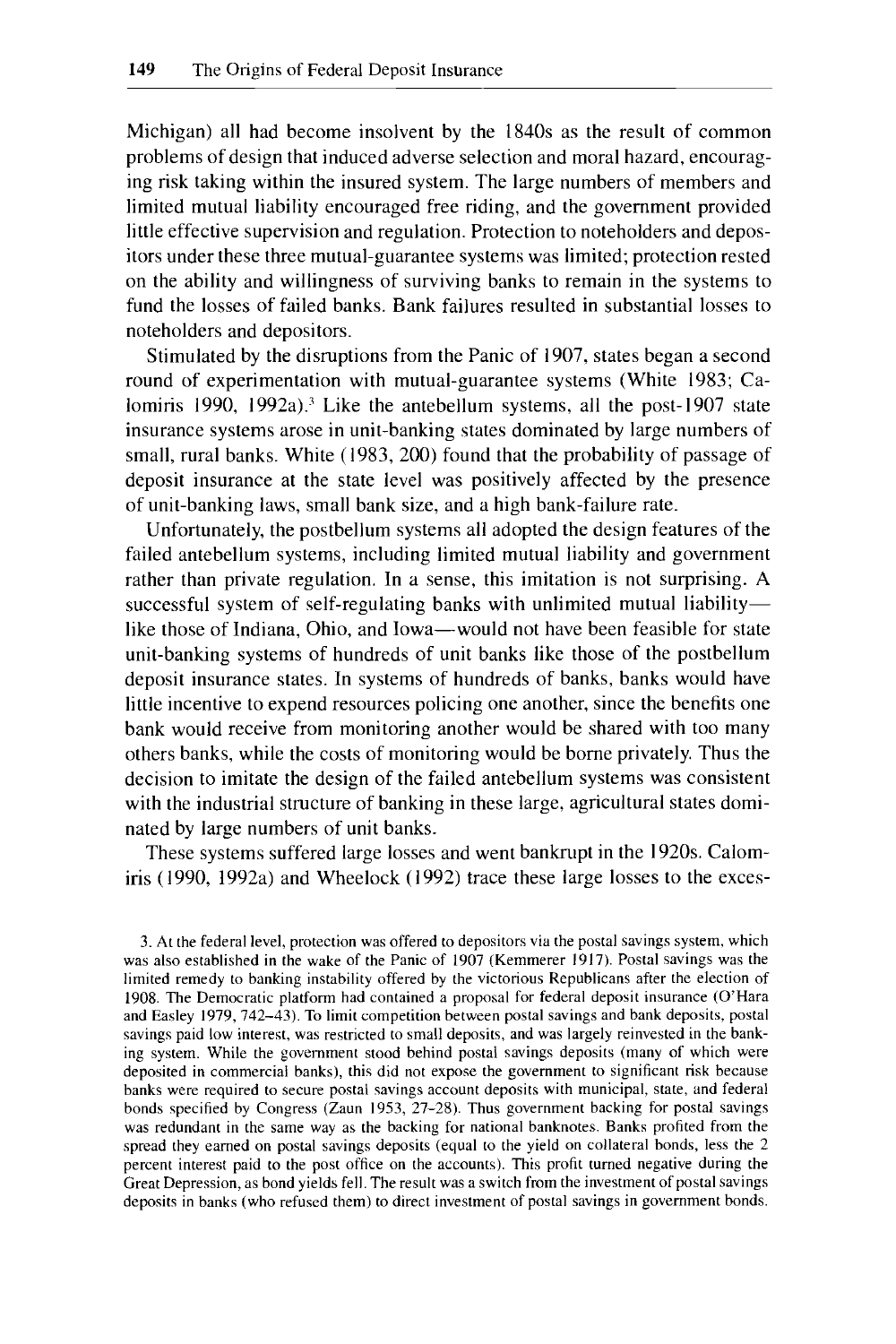sive risk taking of banks in insured states during the World War **I** agricultural boom. Insured banking systems grew at an unusually high rate in the form of small banks with relatively low capital. In the face of the post- 1920 agricultural bust, insured banks failed at a high rate and with the lowest asset values relative to deposit claims of any banks in the 1920s. State banks in agricultural states all suffered from the large price and land-value declines of the 1920s, but the risk taking encouraged by deposit insurance added greatly to the costs state banks suffered in the face of the decline.

At the same time that the post- 1907 state insurance systems collapsed, conditions in the banking industry began to change in a direction that threatened the future of unit banking. Up to 19 14, the banking system had been expanding rapidly, which, under the prohibition of branch banking in most states, resulted in the proliferation of small unit banks. Beginning with the postwar recession, many banks failed in agricultural areas. They continued to fail at historically high rates, even as the rest of the economy thrived in the mid- 1920s. Surviving banks faced tougher competition as legal barriers to branching were weakened under pressure from larger urban banks and by efforts to allow surviving banks a means to fill the gaps created by the many rural bank failures. The proven survivability of branching banks during the 1920s in contrast to the failures of the insured unit-banking systems also favored expanded branching and consolidation (White 1983; Calomiris 1992a, 1992b). Table 5.1 provides data on bank industry trends during the 1920s. As the number of banks declined, the number of branches began to rise and mergers became more common. Banks began to diversify their activities, moving into a variety of financial services, including trust services, brokerage, and investment banking. A larger, more diversified, and safer portfolio (White 1986) and the availability of a variety of new services attracted customers (Calomiris 1994). Smaller unit banks found it hard to compete in this environment and turned to the political arena to secure economic protection.

#### 5.2.2 Constituent Interests and Federal Deposit Insurance

From an early date, advocates of deposit insurance pushed for federal legislation. From 1886 through 1933, 150 bills were introduced into either the House or the Senate, proposing to establish federal deposit insurance. These proposals differed in their particulars regarding the range of membership (i.e., whether to restrict members to national banks, all Federal Reserve member banks, or all national and qualifying state banks), the form of protection for deposits (mutual bank guarantee or government guarantee), and the charges to participating banks, but they shared common fundamental features. All the proposed systems would have established a national system of insurance in which all banks would pay identical premiums and receive identical protection. Such a national system would have extended to the national level the model of deposit insurance adopted at the state level by the eight postbellum insurance systems.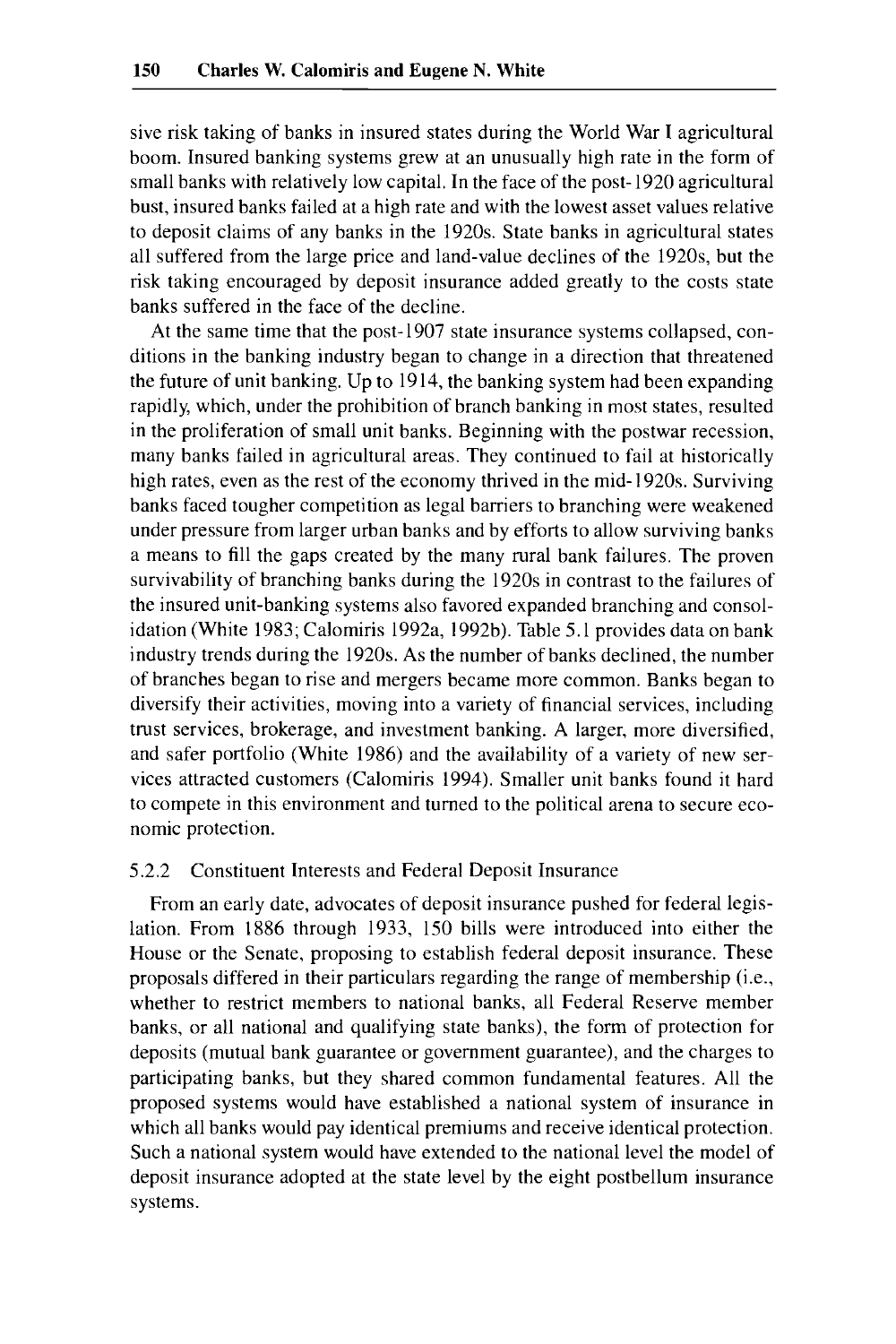| Year | Bank<br>Mergers | Total<br>Assets<br>Acquired<br>(Smil) | <b>Banks Operating</b><br><b>Branches</b> | Number of<br><b>Branches</b> | <b>Branch Banks</b><br>Loans and<br>Investments<br>(Smil) | Securities<br><b>Affiliates</b><br>of Banks | Number<br>of Banks |
|------|-----------------|---------------------------------------|-------------------------------------------|------------------------------|-----------------------------------------------------------|---------------------------------------------|--------------------|
| 1900 | 20              |                                       | 87                                        | 119                          |                                                           |                                             |                    |
| 1901 | 41              |                                       |                                           |                              |                                                           |                                             |                    |
| 1902 | 50              |                                       |                                           |                              |                                                           |                                             |                    |
| 1903 | 37              |                                       |                                           |                              |                                                           |                                             |                    |
| 1904 | 63              |                                       |                                           |                              |                                                           |                                             |                    |
| 1905 | 69              |                                       | 196                                       | 350                          |                                                           |                                             |                    |
| 1906 | 56              |                                       |                                           |                              |                                                           |                                             |                    |
| 1907 | 54              |                                       |                                           |                              |                                                           |                                             |                    |
| 1908 | 97              |                                       |                                           |                              |                                                           |                                             |                    |
| 1909 | 80              |                                       |                                           |                              |                                                           |                                             |                    |
| 1910 | 127             |                                       | 292                                       | 548                          | 1,272                                                     |                                             |                    |
| 1911 | 119             |                                       |                                           |                              |                                                           |                                             |                    |
| 1912 | 128             |                                       |                                           |                              |                                                           |                                             |                    |
| 1913 | 118             |                                       |                                           |                              |                                                           |                                             |                    |
| 1914 | 142             |                                       |                                           |                              |                                                           |                                             | 25,510             |
| 1915 | 154             |                                       | 397                                       | 785                          | 2.187                                                     |                                             | 25,875             |
| 1916 | 134             |                                       |                                           |                              |                                                           |                                             | 26,217             |
| 1917 | 123             |                                       |                                           |                              |                                                           |                                             | 26,831             |
| 1918 | 119             |                                       |                                           |                              |                                                           |                                             | 27,457             |
| 1919 | 178             | 650                                   |                                           |                              |                                                           |                                             | 27,859             |
| 1920 | 181             | 874                                   | 530                                       | 1,281                        | 6,897                                                     |                                             | 29,087             |
| 1921 | 281             | 710                                   | 547                                       | 1,455                        | 8,354                                                     |                                             | 29,788             |
| 1922 | 337             | 750                                   | 610                                       | 1,801                        | 9,110                                                     | 277                                         | 29,458             |
| 1923 | 325             | 1,052                                 | 671                                       | 2.054                        | 10,922                                                    | 314                                         | 29,201             |
| 1924 | 350             | 662                                   | 706                                       | 2,297                        | 12,480                                                    | 372                                         | 28,372             |
| 1925 | 352             | 702                                   | 720                                       | 2,525                        | 14,763                                                    | 413                                         | 27,858             |
| 1926 | 429             | 1,595                                 | 744                                       | 2,703                        | 16,511                                                    | 464                                         | 27,235             |
| 1927 | 543             | 1,555                                 | 740                                       | 2,914                        | 17,591                                                    | 493                                         | 26,149             |
| 1928 | 501             | 2,093                                 | 775                                       | 3,138                        | 20,068                                                    | 561                                         | 25,330             |
| 1929 | 571             | 5,614                                 | 764                                       | 3,353                        | 21,420                                                    | 591                                         | 24,504             |
| 1930 | 699             | 2,903                                 | 751                                       | 3,522                        | 22,491                                                    | 566                                         | 23,251             |
| 1931 | 706             | 2,757                                 | 723                                       | 3,467                        | 20,681                                                    | 525                                         | 21,309             |

**Table 5.1 Bank Mergers, Branching, and Securities Affiliates, 1900-1931** 

*Sources:* Data on the number of bank mergers from Chapman 1934, 56; the assets of hanks absorbed by merger from White 1985, 286; the number of banks operating branches, the number of branches in operation, and the loans and investments of branching banks from Board of Governors 1976, 297; the securities affiliates of hanks from Peach 1941, 83; and the number of state and national commercial hanks from Board of Governors 1976, 19.

In economic terms, regardless of whether insurance was funded by banks or backed by a government guarantee, such a scheme necessarily involves crosssubsidization of risk across states. States with banks that suffered higher risks of failure would gain at the expense of other states' banks, and in the case of government guarantees, at the expense **of** the rest of the nation's taxpayers. From this standpoint, one would expect that the states most likely to favor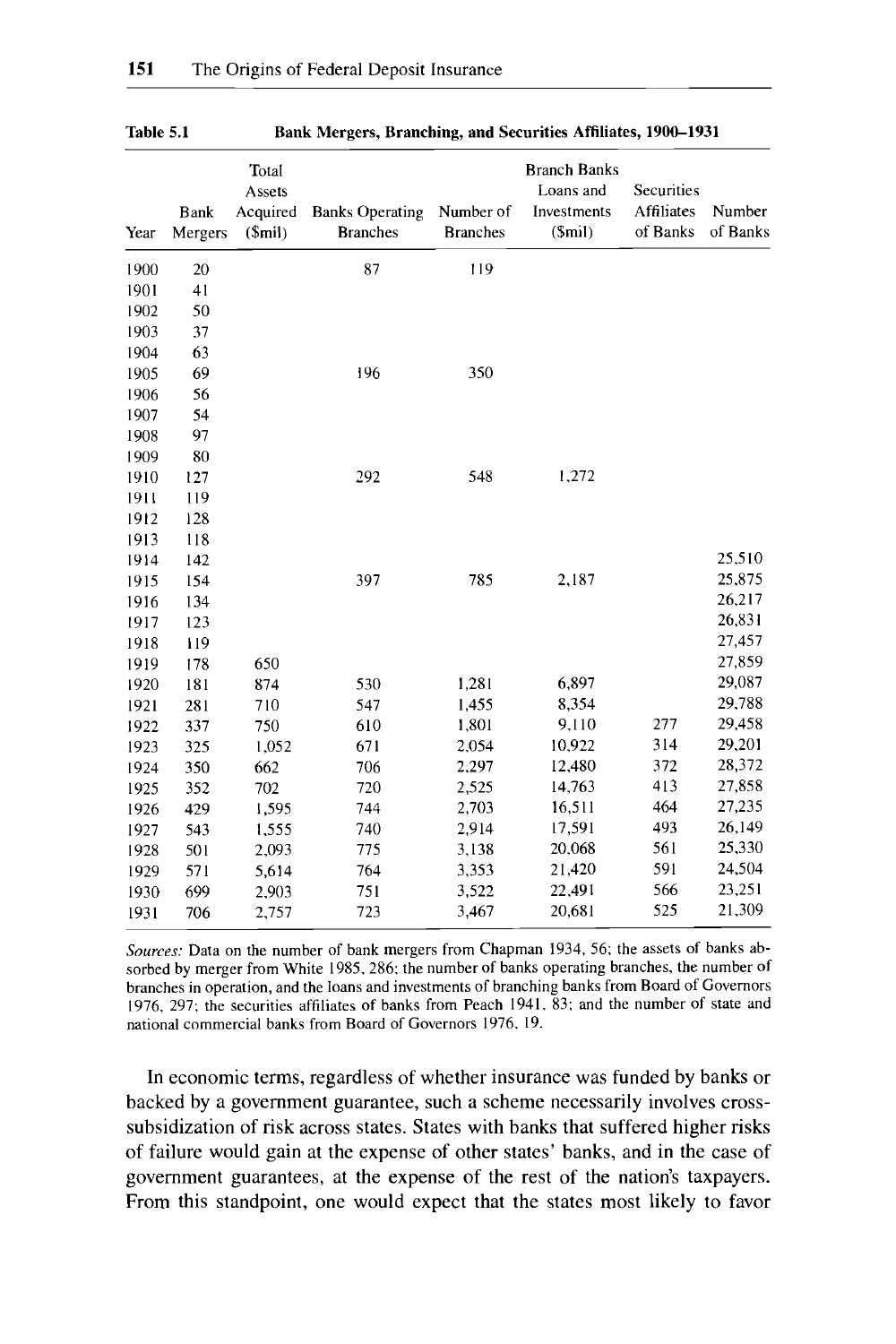national insurance would be those with the most vulnerable banking systems. For these states, the common costs of insurance would be more than reimbursed by the expected bailouts of failed banks by relatively stable banks (and taxpayers) from other states. Compared to state-level deposit insurance, federal deposit insurance was particularly attractive to unit bankers located in the highrisk rural states because it offered greater protection at lower cost. But this same fact made federal insurance legislation less likely to succeed. Rural unit banks wielded more power in their states than they wielded in Congress, where banks from states with relatively stable banking systems would oppose crosssubsidization of risky banks.

One way to test this special-interest, rent-seeking view of support and opposition for federal deposit insurance would be to compare each state's banking system's vulnerability with its support for federal legislation creating deposit insurance.

#### 5.2.3 Inferring Constituent Interest from Congressional Behavior

Difficult conceptual issues and empirical pitfalls arise in inferring constituents' interests from politicians' support for particular legislation. Conceptually, it is not always clear how to map from congressional behavior to the probable interests of constituents. There is a large and growing literature on the difficulty of measuring constituent interest from voting records (e.g., Poole and Rosenthal, chap. 3 in this volume). Elected representatives often trade votes on issues, so that a negative vote on one bill does not necessarily indicate that constituents would be opposed to that bill. Political parties often play an important role in enforcing intertemporal trade-offs in voting across different bills. Party discipline can encourage a representative to vote against his constituent interests on one bill in exchange for promised votes on another bill, or perhaps in exchange for party support for introducing a "private" bill to benefit a select group of his supporters. Poole and Rosenthal suggest that party discipline is likely to be most important in close votes. In votes that are not close, the party will free members to vote their constituents' interests, since there is no benefit from trading votes. These considerations suggest that voting patterns, particularly in close votes, may reveal little about constituent interests, especially on issues that are not viewed as the highest priorities of one's constituents.

In the case of congressional voting on deposit insurance bills, there is an even better reason to look for an alternative to representatives' voting records as a measure of constituent interests-namely, the scarcity of voting data. Of the 150 bills that were introduced into Congress to establish federal deposit insurance between 1886 and 1933, only one bill ever came to a roll call vote (amended HR 7837 in December 1913). Of these 150 bills, 147 never emerged from the House or Senate committees that were given the responsibility of considering them. This is a very poor batting average. From the 49th to the 73d Congress (from 1886 to 1933), *5* percent of bills introduced were enacted into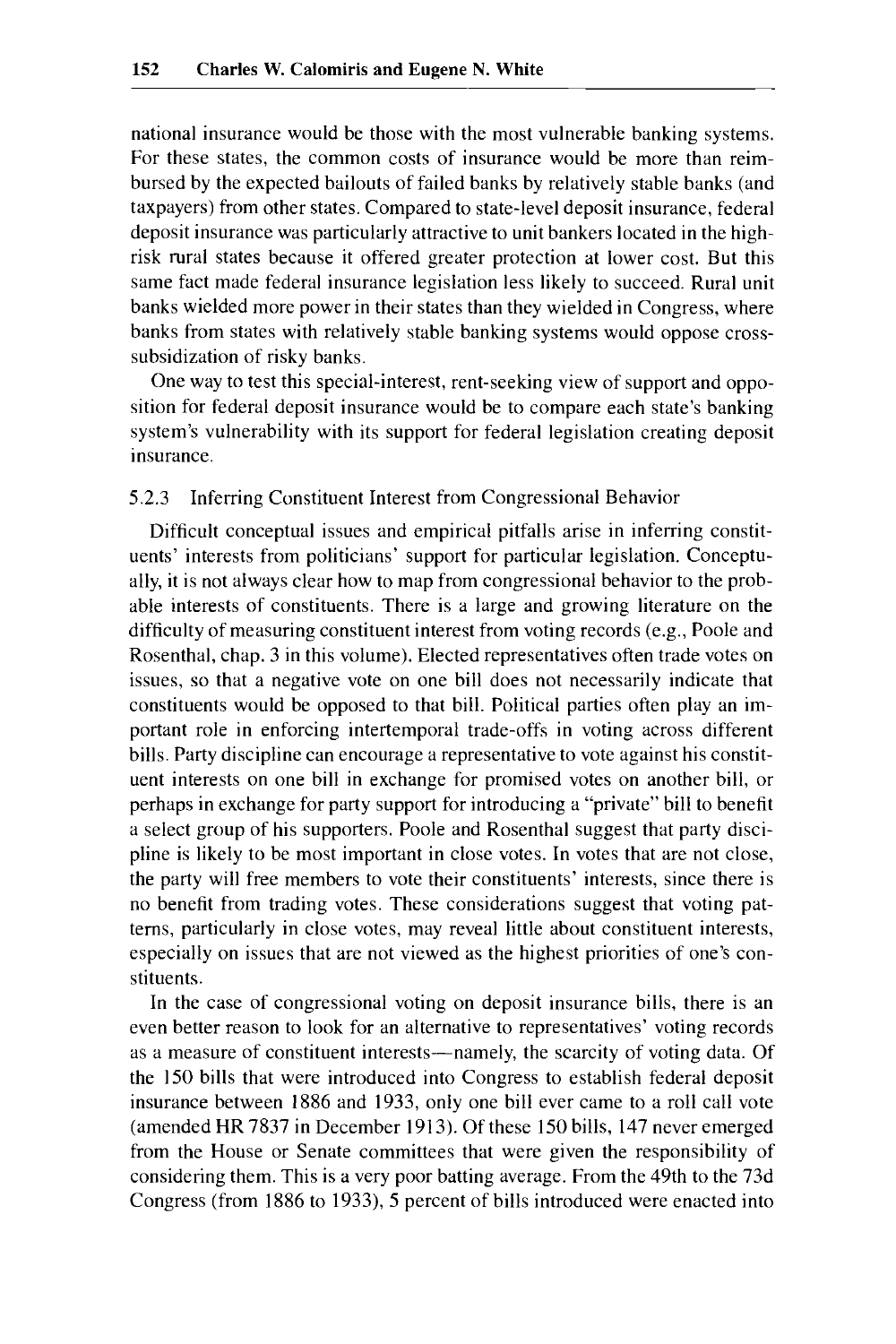law, of which roughly one-third were "private" bills, that is, bills benefiting particular named individuals (Bureau of the Census 1975, 1081-82). Thus deposit insurance bills suffered an unusually low chance of emerging from committee, much less being enacted into law.

To understand these facts, it is useful to review the procedures for the consideration of bills by Congress.<sup>4</sup> The process in the House begins with bills being dropped into a "hopper" on the clerk's desk. In the Senate, the sponsor must gain recognition on the floor and make the announcement of the bill's introduction. These bills are then assigned to **a** committee to analyze and perhaps amend the bill. Most bills die in committee. If a bill makes it out of committee, the House or Senate can vote on the bill or send it back to committee, where, as before, it typically dies. Once bills reach the House or Senate after making it out of committee, there are several possibilities. In the House, a bill gets placed before the Committee as a Whole (which is made up of at least one hundred representatives). **A** bill must pass through the Committee as a Whole before the House of Representatives can vote on the bill. The Committee as a Whole, assuming there is a quorum of one hundred members, cannot have a roll call vote. Instead they vote by voice, division (standing), or teller (lining up and being counted on a pro or con side of the aisle). If a bill makes it out of the Committee as a Whole, it can be voted on by voice, division, or roll call. However, it takes a one-fifth approval—assuming there is a quorumto be granted a roll call. In the House, roll calls are time-consuming events and do not happen often.

In the Senate, roll call votes occur relatively more often because there are fewer members and it does not use up much time. But the Senate also utilizes voice votes and division votes. **As** in the House, it takes one-fifth of senators present to approve a roll call. This minimum can be hard to achieve sometimes, as senators can be present at a quorum call but exit soon after, leaving only a handful of senators on the floor for the vote on the motion for yeas and nays.

It is likely that the authors of deposit insurance bills (prior to 1932) were aware that their efforts would fail. One indication of their unlikely success is that deposit insurance bills were typically not introduced by the chairmen of committees that would consider the bills, or even by members of the committees. Committee members, and particularly their chairmen, enjoy considerable power in determining whether a bill will be successful. Bills not introduced by committee chairmen, or subcommittee chairmen, stand little chance of emerging from the committee.<sup>5</sup> From 1886 through 1931, 120 bills were introduced

4. For additional details see Berman 1964; Froman 1967; Davidson and Oleszek 1981; Morrow 1969; Reid 1980.

*5.* The power of the committee chairmen is difficult to exaggerate (Berman 1964, 212). One of their key powers lies in their ability to hold up a bill in committee. They can do this by refusing to schedule a bill for a hearing or by setting meeting times when the bill's proponents cannot possibly attend. Committee chairmen also hire and fire most of the committee's staff, assign members to subcommittees, and lead floor debates on bills reported from their committees, among other things. They can form subcommittees in such a way that they can kill *a* bill by sending it to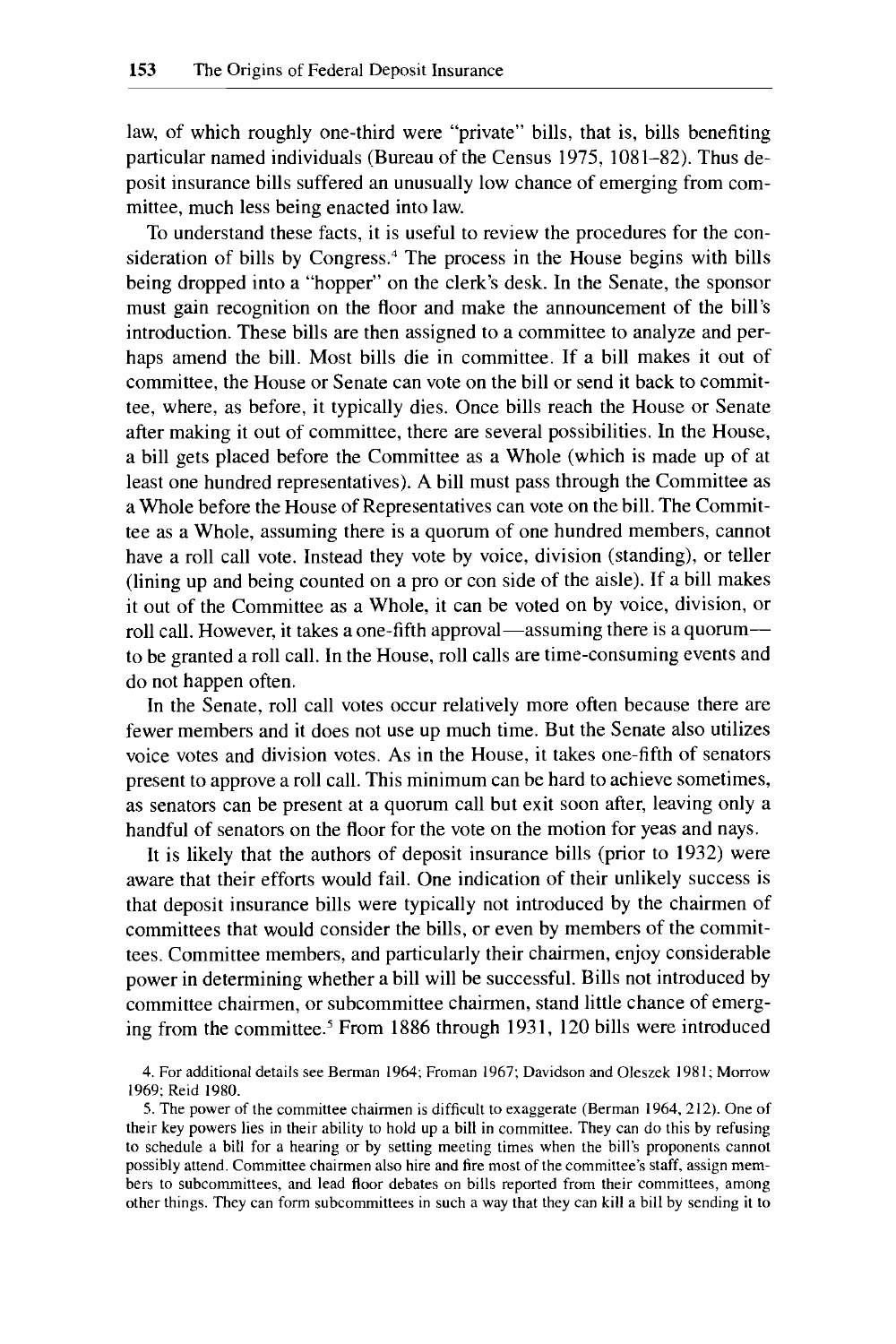on deposit insurance. In only twenty-one of these cases were they introduced by members of the committees that would consider them, and in only one case (notably in 1908) was a bill introduced by a committee chairman.

Congressmen and senators who introduced these unpromising bills often did so repeatedly over many years, possibly as a signal to constituents that the failure of such legislation was not due to a lack of effort on their part. If this is correct, then it seems reasonable to suppose that the identities of those introducing legislation are a good indicator of strong constituent interests in that legislation. In the empirical patterns we report, we focus on the differences between states whose representatives authored bills and other states, examining correlations between authorship and economic indicators at the state level. We confine most of our analysis to the period prior to the national banking crises of September 1931-March 1933. In 1932 and 1933, when nine of the thirty bills introduced were authorized by committee members (including three by Chairman Steagall and one by Senator Glass), the likelihood of passage was known to be higher, and the link between the identity of authors and constituent interests may have been weaker (given the compromises being engineered, authors may have been chosen to maximize the chance of successful passage). We also discuss voting patterns for the 19 13 roll call votes in the House and Senate.

5.2.4 Empirical Evidence on the Characteristics of States with Authors of Bills

We define states whose congressmen or senators authored deposit insurance bills as "authoring states," and the remaining states as "nonauthoring states." Appendix table SA.l presents the full list of bills introduced; their date and congressional session; their authors; each author's house of Congress, party affiliation, and state; and whether the author (if a congressman) represents a "large-city'' constituency or its complement, which we call a "rural" constituency. If the author is a "large-city" congressman, we state the name of the city contained within his congressional district. Table 5A. I also indicates whether the bill specified mutual guarantee or government guarantee of deposits, and which banks would have been included in the insurance system.

Both major parties account for large numbers of proposals, with fifty-eight bills introduced by Republicans and ninety introduced by Democrats, but the relative authorship of Democrats and Republicans shifted somewhat over time.

a subcommittee stacked with members opposed to the bill, or they can push through bills they support by sending the bill to a committee stacked in its favor.

The committee chairman, or ranking minority committee member, will customarily agree as a matter of courtesy to introduce a bill originating in the White House. The bills from the executive branch typically get the most attention from committees. Deposit insurance bills introduced into the House of Representatives between 1886 and **1933** were referred to the Committee on Banking and Currency. Senate deposit insurance bills were referred to the Committee on Finance until 1919, and thereafter referred to the Senate Committee on Banking and Currency.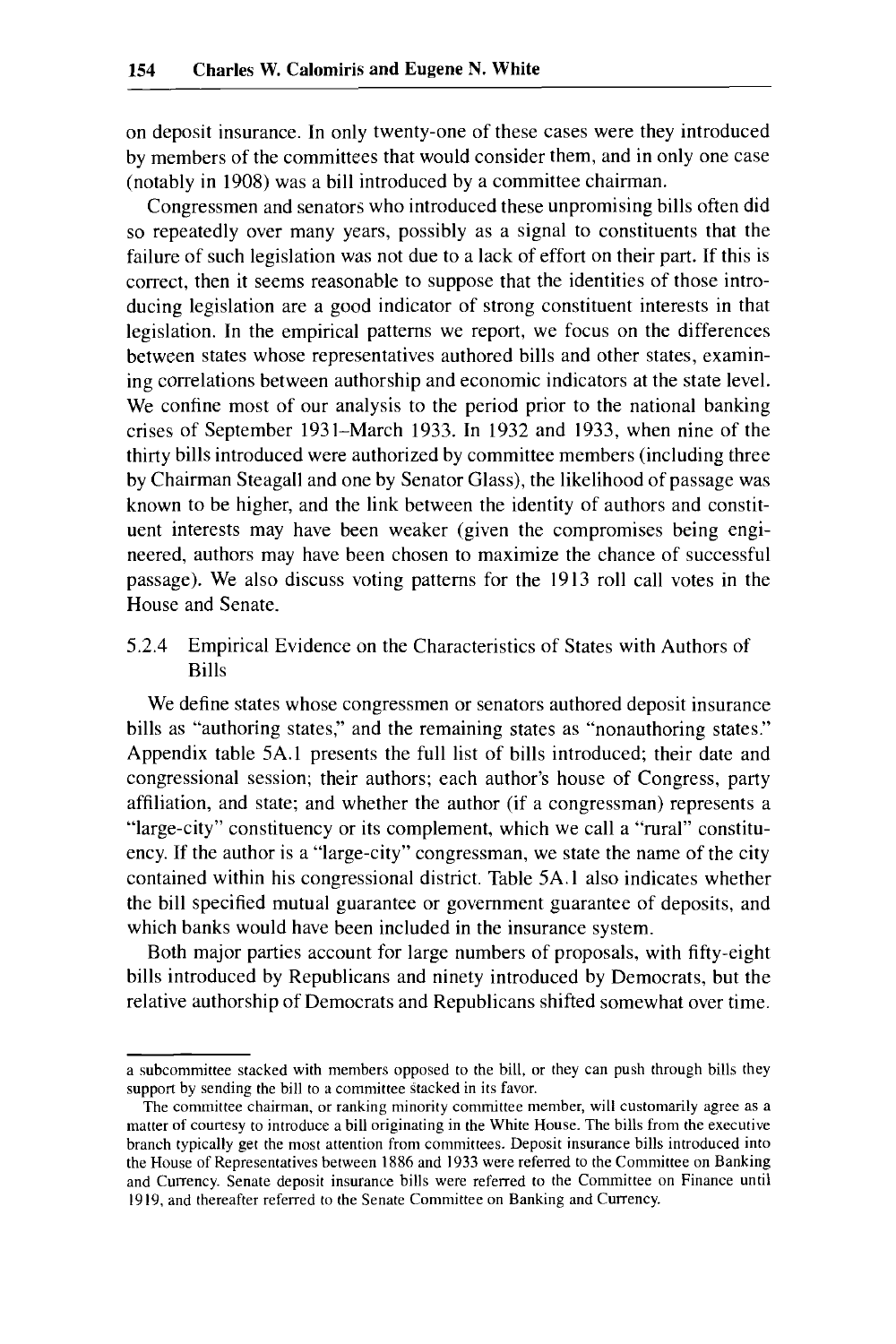Eleven Republicans authored bills from 1886 to 1906, compared to only six authored by Democrats. From 1907 through 1933, thirty-six Democrats and twenty-eight Republicans authored bills.

One interesting pattern shown in table 5A. **1** is the changing regional composition of authoring states over time. For the first twenty-five bills introduced (covering 1886-1906), the regional composition of authors is very diverse. Eastern states (Pennsylvania, New York, New Jersey, and Ohio) account for eleven of the twenty-five bills and six of the nineteen authors, ten authors hailed from the Middle West and West (Wisconsin, Missouri, Kansas, Nebraska, Washington, and North Dakota), and three were southerners (Virginia, Mississippi, and Alabama). For the next eighty-nine bills (covering 1907- February 1931), authorship is highly concentrated in the West and Middle West, which accounts for sixty-six of the bills introduced, with the South accounting for the remaining nineteen bills (thirteen of which are authored by Mississippians and Alabamans). During this period, bills introduced by easterners are confined to four bills introduced by Pennsylvanians in 1907 and 1908.

For the final period (covering December 1931-May 1933), the regional mix again becomes more diverse. Of the thirty-six bills introduced during this period, seven states that had not been "authoring" states in the previous twenty years (New York, Ohio, California, Michigan, Tennessee, Florida, and Virginia) account for eighteen of the bills introduced. This change in 193 **1** is also visible in the change from a nearly universal rural identity of authors prior to 1931 to a mixture of rural and urban authors from 193 1 through 1933. Of the eighty bills introduced in the House prior to December 1931, only four were authored by congressmen who could be regarded as coming from major cities (Omaha, Denver, Chicago, and Atlanta). From December 1931 through 1933, five of twenty-six bills were introduced by House members from Chicago, New York City, Columbus, Detroit, and Tulsa.

What explains the changes over time in the locational composition of authors? Tables *5.2* through 5.4 present evidence on differences in the characteristics of these two sets of states for various time periods. In analyzing crosssectional characteristics of authoring and nonauthoring states, we focus on the period before December 193 **1,** prior to the emergence of a congressional consensus in favor of federal insurance. The dates over which variables are defined often are indicated by data availability. Given the small sample size, we emphasize median comparisons, which provide a better gauge than means because they are relatively insensitive to outliers.

For the twentieth century, the authoring states tend to differ from other states in ways consistent with the view that special interest groups in those states, which stood to benefit from cross-subsidization of risk, encouraged deposit insurance proposals by their elected officials in Washington. The banking systems of authoring states were more vulnerable than those of nonauthoring states by several of the measures reported in tables *5.2* through 5.4. Authoring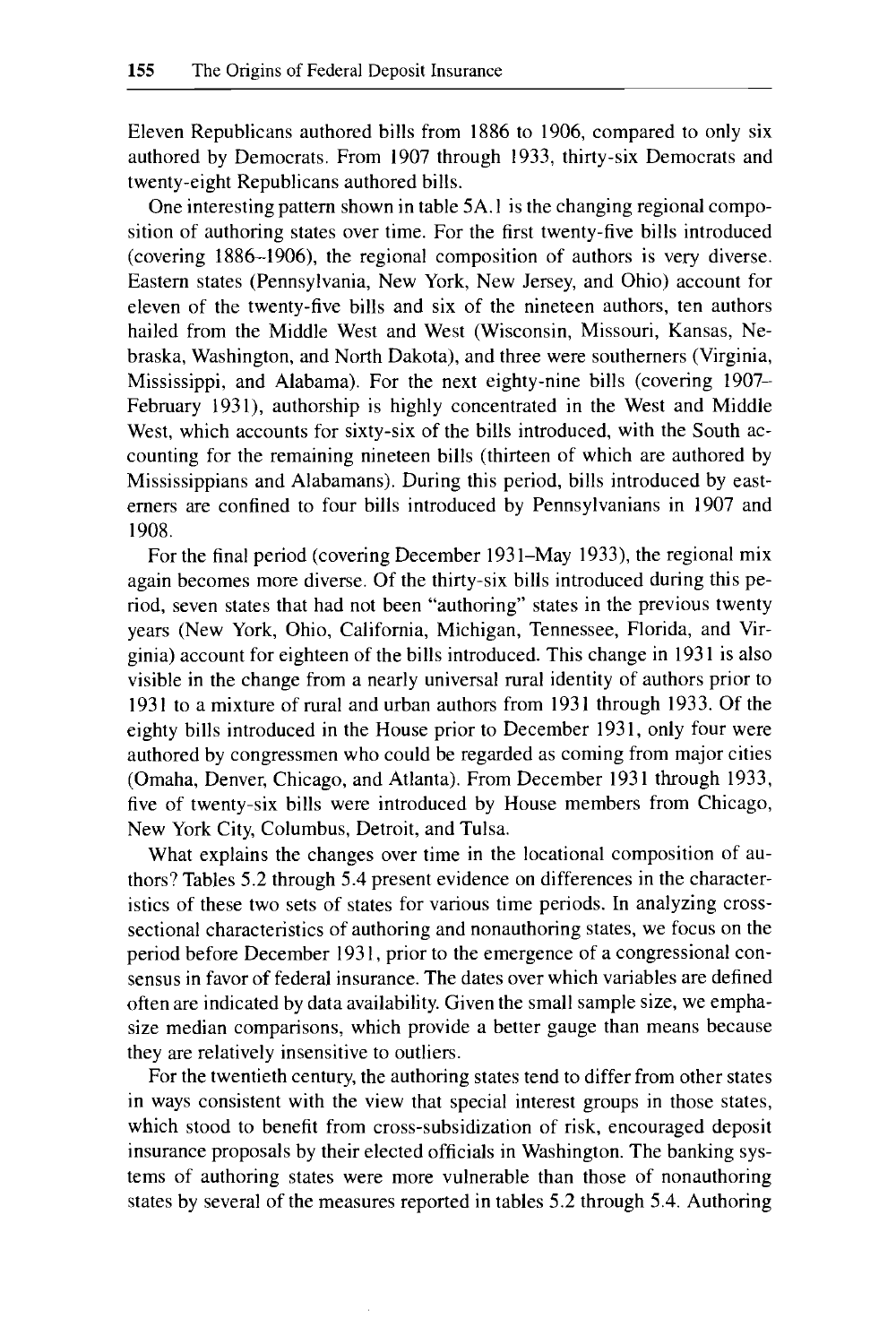|                                                            |      |           |      | <b>State Banks</b> |              |      | <b>National Banks</b> |           |      |              |      |      |  |  |
|------------------------------------------------------------|------|-----------|------|--------------------|--------------|------|-----------------------|-----------|------|--------------|------|------|--|--|
|                                                            |      | Authoring |      |                    | Nonauthoring |      |                       | Authoring |      | Nonauthoring |      |      |  |  |
|                                                            | Mean | Med.      | S.D. | Mean               | Med.         | S.D. | Mean                  | Med.      | S.D. | Mean         | Med. | S.D. |  |  |
| Bank-failure rate $(\%)^a$                                 |      |           |      |                    |              |      |                       |           |      |              |      |      |  |  |
| 1864-96                                                    | 0.54 | 0.45      | 0.47 | 0.51               | 0.43         | 0.29 | 0.39                  | 0.37      | 0.27 | 0.32         | 0.24 | 0.32 |  |  |
| $1907 - 10$                                                | 0.13 | 0.04      | 0.20 | 0.20               | 0.04         | 0.46 | 0.12                  | 0.10      | 0.12 | 0.15         | 0.00 | 0.21 |  |  |
| $1921 - 29$                                                | 4.23 | 4.67      | 2.86 | 1.98               | 1.07         | 2.36 | 2.25                  | 1.76      | 1.76 | 0.96         | 0.37 | 1.45 |  |  |
| Average bank size                                          |      |           |      |                    |              |      |                       |           |      |              |      |      |  |  |
| 1896                                                       | 465  | 212       | 553  | 408                | 207          | 565  | 837                   | 697       | 656  | 596          | 491  | 312  |  |  |
| 1910                                                       | 448  | 251       | 594  | 1008               | 430          | 1720 | 1030                  | 857       | 630  | 1202         | 864  | 925  |  |  |
| 1919                                                       | 813  | 449       | 963  | 1768               | 847          | 2727 | 1969                  | 1681      | 1067 | 2409         | 1720 | 2041 |  |  |
| 1929                                                       | 729  | 545       | 703  | 3113               | 940          | 5243 | 2025                  | 1615      | 859  | 3335         | 2634 | 2456 |  |  |
| Small-Town bank suspensions relative to total <sup>6</sup> |      |           |      |                    |              |      |                       |           |      |              |      |      |  |  |
| $1920 - 31$                                                | 0.94 | 0.97      | 0.07 | 0.85               | 0.90         | 0.19 | 0.95                  | 0.97      | 0.07 | 0.86         | 0.92 | 0.21 |  |  |
| Deposit-loss rate $(\%)$                                   |      |           |      |                    |              |      |                       |           |      |              |      |      |  |  |
| For failed banks,                                          |      |           |      |                    |              |      |                       |           |      |              |      |      |  |  |
| $1920 - 31$ <sup>e</sup>                                   | 44.8 | 40.6      | 11.2 | 30.3               | 31.6         | 22.4 | 40.9                  | 49.3      | 18.6 | 35.1         | 31.4 | 18.4 |  |  |
| For all banks, 1920s <sup>d</sup>                          | 1,77 | 2.19      | 1.05 | 0.73               | 0.04         | 1.29 | 1.07                  | 0.91      | 0.92 | 0.41         | 0.08 | 0.84 |  |  |

#### **Table 5.2 Bank Characteristics in Authoring and Nonauthoring States**

*Sources:* Data on bills introduced are from table **5A.1.** Bank-failure rates for 1864-96 are from Upham and Lamke 1934, 246. For 1896- 1929, data on numbers of national and state banks for each state are reported in Board of Governors 1959. Data on bank failures after 1896 are given in Comptroller of the Currency 1907-29. Data on bank suspensions, their location, and deposit loss rates are constructed from Goldenweiser et al. 1932, 5:183-97.

*Notes:* Authoring states are those where one or more of the state's representatives or senators introduced a federal deposit insurance bill. Authorship is categorized into *three* periods: 1886-98, 1905-19, and 1920-February 1931. The authoring states in each of these periods are matched by date with items listed in the table. For example, average bank size (1910) is matched with authoring during 1905-19.

"Bank-failure rates for 1921-29 are defined as the ratio of the sum of each year's liquidated banks to the sum of each year's surviving banks. For the periods prior to the 1920s, bank-failure rates are defined as the ratio of average annual failures during the period divided by the number of banks in 1896 plus the number of failures during the period.

**hSmall** towns had populations of under twenty-five thousand.

'The deposit-loss rate for failed banks is one minus the ratio of payments from assets to proven claims.

dThe all banks is the product of the product of the product of the product of the deposit-loss rate for failure for failure for failure for failure for failure for failure for failure for failure for failure for failure fo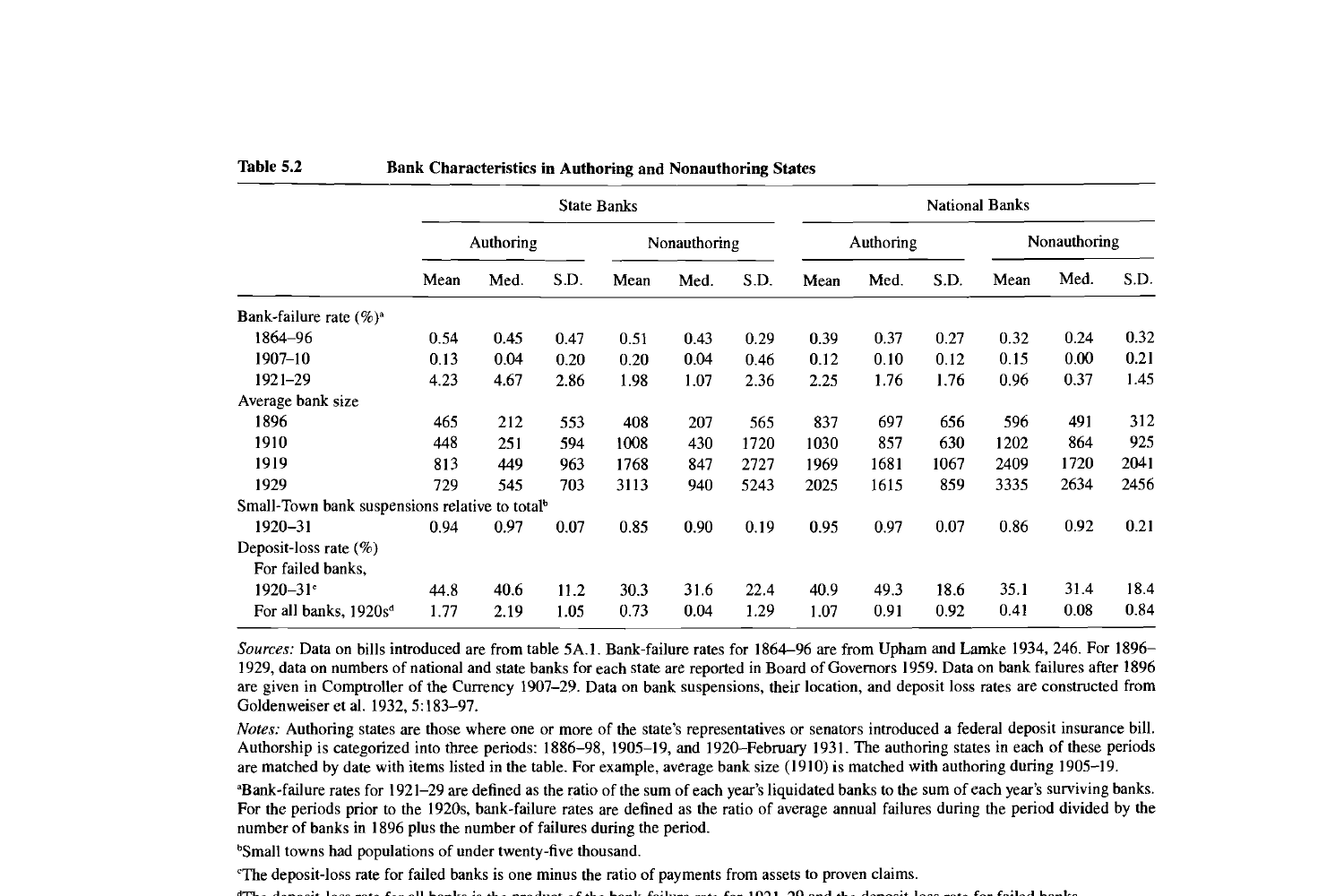|                                           |      | <b>Authoring States</b> |      | Nonauthoring States |          |      |  |  |  |
|-------------------------------------------|------|-------------------------|------|---------------------|----------|------|--|--|--|
|                                           | Mean | Median                  | S.D. | Mean                | Median   | S.D. |  |  |  |
| Branching indicator                       |      |                         |      |                     |          |      |  |  |  |
| unit = 0, branch = $1$                    |      |                         |      |                     |          |      |  |  |  |
| $1910^a$                                  | 0.29 | $\Omega$                | 0.47 | 0.52                | I        | 0.51 |  |  |  |
| $1925^{\circ}$                            | 0.22 | $\Omega$                | 0.44 | 0.41                | $\theta$ | 0.50 |  |  |  |
| Branching ratio <sup>c</sup>              |      |                         |      |                     |          |      |  |  |  |
| 1910                                      | 0.03 | 0.00                    | 0.04 | 0.07                | 0.03     | 0.09 |  |  |  |
| 1920                                      | 0.03 | 0.00                    | 0.03 | 0.10                | 0.02     | 0.13 |  |  |  |
| 1930                                      | 0.07 | 0.01                    | 0.11 | 0.17                | 0.02     | 0.22 |  |  |  |
| Non-Fed members relative to all banks     |      |                         |      |                     |          |      |  |  |  |
| 1919                                      | 0.70 | 0.73                    | 0.16 | 0.61                | 0.63     | 0.17 |  |  |  |
| 1929                                      | 0.66 | 0.69                    | 0.11 | 0.61                | 0.61     | 0.17 |  |  |  |
| Business-failure <sup>d</sup> rate $(\%)$ |      |                         |      |                     |          |      |  |  |  |
| 1909-13                                   | 0.81 | 0.81                    | 0.28 | 0.99                | 0.94     | 0.37 |  |  |  |
| $1921 - 29$                               | 1.09 | 1.13                    | 0.29 | 1.05                | 0.96     | 0.39 |  |  |  |
| Farm to total population                  |      |                         |      |                     |          |      |  |  |  |
| 1920                                      | 0.47 | 0.46                    | 0.13 | 0.32                | 0.31     | 0.18 |  |  |  |

**Table 5.3 Characteristics of Authoring and Nonauthoring States** 

*Sources:* Data on bills introduced are from table 5A. I. These data, as well as data on Federal Reserve members and nonmembers, are taken from Board of Governors 1976, 298, 24-33. Branching indicator for I910 is constructed from Calomiris 1992b, 86-87. Business-failure rates are derived from US. Bureau of the Census 1909-29. Data on farm and nonfarm population are from Leven 1925, 259.

*Nufps:* Authoring stats **are** those where one or more of the state's representatives or senators introduced a federal deposit insurance bill. Authorship is categorized into three periods: 1886-98, 1905-19, and 1920-February 1931. The authoring states in each of these periods are matched by date with items listed in the table. For example, the branching ratio (1910) is matched with authoring during 1905-19.

"he branching indicator distinguishes states that allow new branches to open from other states.

<sup>h</sup>The branching indicator equals one if at least one branch exists, and if continuing branching (however limited) is allowed, as described in Board of Governors 1926.

'The ratio of bank offices operated by branching banks relative to total bank offices in the state.

'Business-failure rates are annual averages for commercial enterprises

| <b>Deposit Insurance Bills and Their Authors</b><br>Table 5.4 |
|---------------------------------------------------------------|
|---------------------------------------------------------------|

|                                               |      | All States | Authoring States <sup>a</sup> |        |  |  |
|-----------------------------------------------|------|------------|-------------------------------|--------|--|--|
| <b>Bills/Authors per State</b>                | Mean | Median     | Mean                          | Median |  |  |
| Bills introduced, 1886–98 (18 bills)          | 0.4  | 0          | 1.8                           |        |  |  |
| Authors of bills, 1886–98 (15 authors)        | 0.3  | $^{()}$    | 1.5                           |        |  |  |
| Bills introduced, 1905–19 (63 bills)          | 1.7  | 0          | 5                             |        |  |  |
| Authors of bills, 1905–19 (32 authors)        | 0.6  | 0          | 1.8                           |        |  |  |
| Bills introduced, 1920–Feb. 1931 (29 bills)   | 0.9  | 0          | 4.3                           |        |  |  |
| Authors of bills, 1920–Feb. 1931 (15 authors) | 0.5  | 0          | 2.2                           |        |  |  |

*Source:* Data on bills introduced are from table 5A. **I.** 

federal deposit insurance bill. authoring state is one in which one or more of its representatives or senators introduced a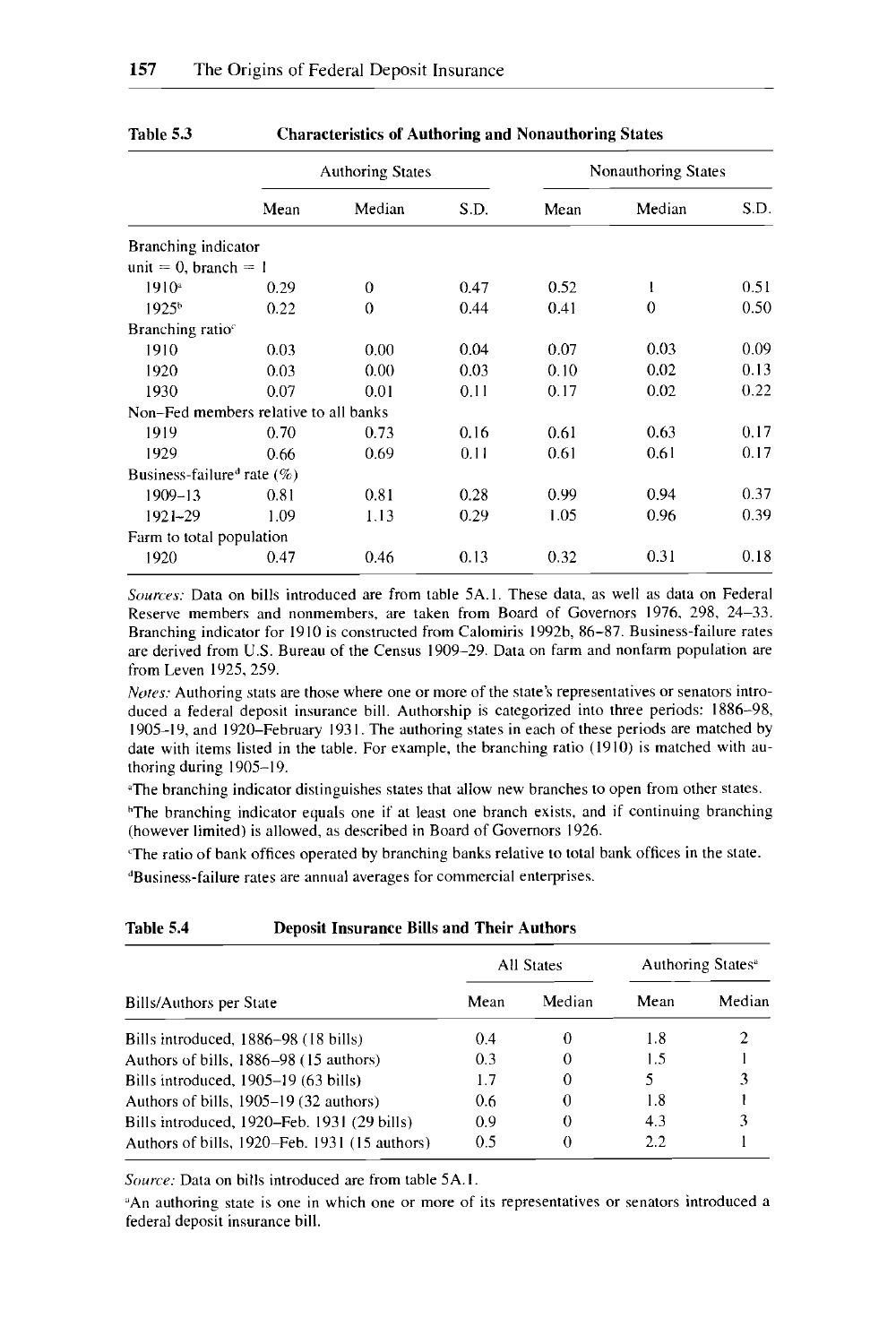states had much higher bank-failure rates and higher deposit loss rates on failed banks in the 1920s.

The greater vulnerability of authoring states' banking systems in the 1920s is partly explained by the structure of their banking systems, which tended to be dominated by small, unit banks. There is a strong association between unit banking and the support for deposit insurance legislation. States committed to unit banking tended to be supporters of deposit insurance. Nonauthoring states tended to rely relatively more on branch banking. Furthermore, consistent with standard historical writings on the links between agrarian populism and deposit insurance, we find that states promoting federal deposit insurance legislation had a higher ratio of rural-to-total population and a greater proportion of bank failures in towns of less than twenty-five thousand inhabitants.

Comparisons across states for the nineteenth century reveal no apparent difference between authoring and nonauthoring states. The increase in the regional concentration of support for deposit insurance in the twentieth century is mirrored in starker differences between the authoring and nonauthoring states. In the nineteenth century, within-state differences may have been as important as cross-state differences in risk, making it difficult to detect the role of special interests at the state level. Later, differences across states seem to be more important than differences within states. This is largely explained by the changes in various states' regulations of branching, and the stability branching brought to these states' banking systems. From 1900 to 1930, the number of branching banks in the United States rose from 87 to 751, and the number of branches rose from 119 to 3,522. This movement toward branching was concentrated in a few states, and many of these had been states with early supporters of deposit insurance legislation (notably Ohio, New York, Pennsylvania, and New Jersey). During the first decade of the twentieth century, as the branching movement took hold in these states, their elected officials disappeared from the list of congressmen and senators authoring deposit insurance bills. These four states alone saw increases in the number of banking offices operated by branching banks from 56 in 1900 to 1,534 in 1930.

The branch-banking movement of the early twentieth century created profound differences across states in the propensity for failure, which encouraged high-risk unit-banking states to attempt to free ride on the stability of branchbanking states through the establishment of national deposit insurance. **As** the agricultural banking crisis wore on in the grain and cotton belts in the 1920s, those states became the staunchest advocates of deposit insurance legislation. Not surprisingly, representatives of states that had passed state-level deposit insurance between 1907 and 1917 (Oklahoma, Texas, Nebraska, North Dakota, South Dakota, Washington, Texas, and Mississippi) were among the most frequent authors of bills for national insurance from 1907 through 1931, accounting for fifty-five of ninety-five bills introduced during this period. The collapse of the state insurance systems in the 1920s created a new urgency for protection at the national level in the face of the collapse of so many state banks.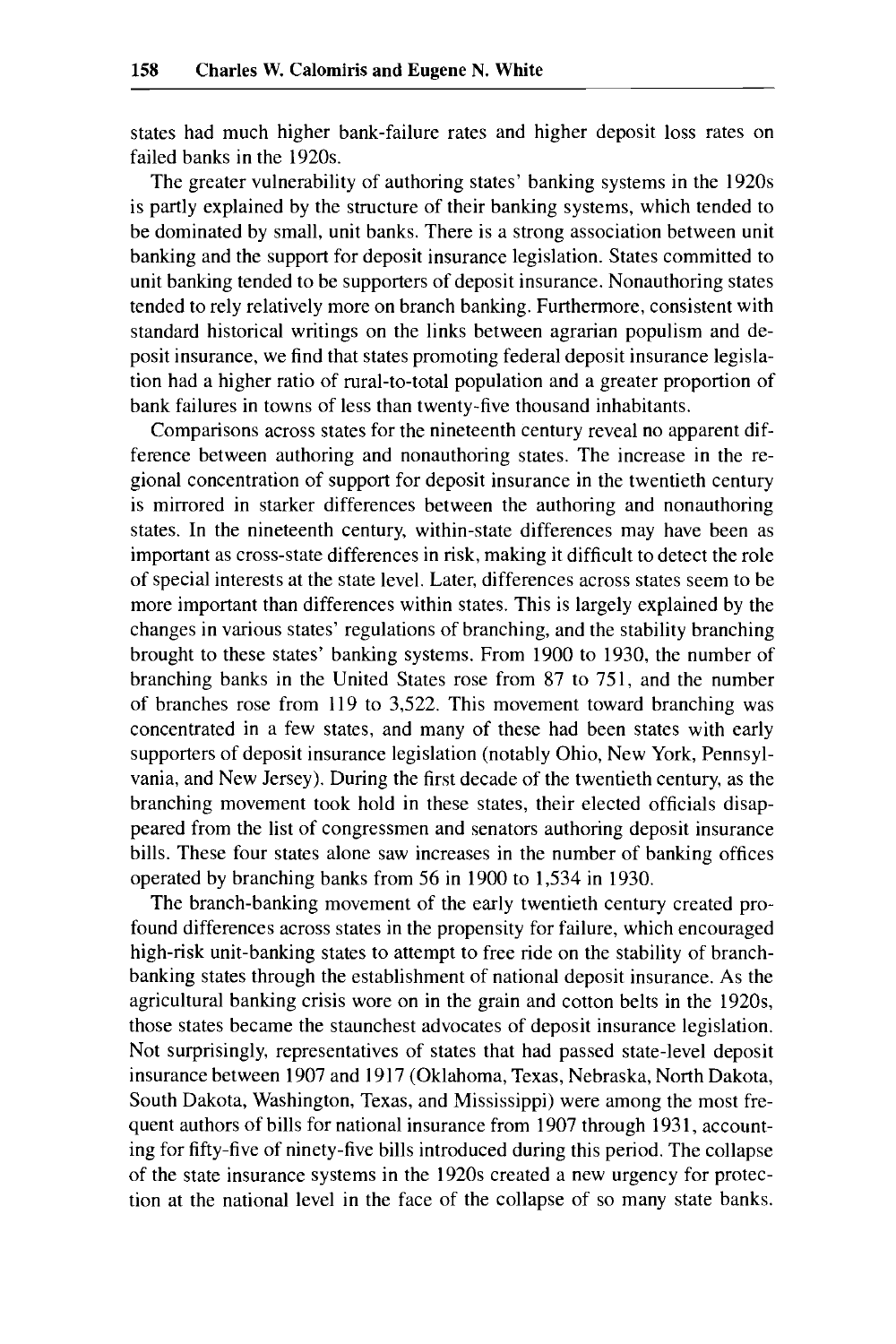Nebraska and Oklahoma, whose banks were among the smallest, leastdiversified, and lowest-capitalized banking systems in the country during the 1920s, led the movement for national insurance plans. Of the thirty-four bills proposed between 1921 and 193 1, fourteen were introduced by representatives of Oklahoma and Nebraska.

#### 5.2.5 The 1913 Roll Call Votes

The only federal deposit insurance bill on which roll call votes were taken was amended HR 7837, which was voted on by both houses of Congress in December 1913. The bill was proposed as an addition to the Federal Reserve Act, and it originated in the Senate. The bill passed the Senate with 54 yeas, 34 nays, and 7 not voting. It then went to the House, where it was defeated with a vote of 295 nays, 59 yeas, 78 not voting, and 2 "present." These votes are described in detail in table 5.5.

In the Senate, where the vote was close, party discipline was enforced more rigorously, and the vote was essentially along party lines. Forty-seven of fiftyfour yeas were cast by Democrats, and all nays were cast by Republicans. Four Republicans and three Democrats declined to vote. While votes along party lines provide little evidence of state constituent interests, the states of the senators casting "renegade" votes (those who went against their party) are interesting to examine. Five of the seven Republican senators who voted yea were from states that had enacted or soon would enact deposit insurance at the state level (Nebraska, South Dakota, and Washington).

The other two Republican senators who voted yea were from California and Massachusetts. While both of these states allowed some branch banking by 1913, they were both essentially unit-banking states at that time, and both states had suffered unusually high recent spates of bank and business failures, as shown in table 5.6. Unlike the rural states supporting deposit insurance, bank failures in these two states (and in Pennsylvania) were associated with substantial commercial distress. Massachusetts saw three of its national banks fail from 1907 to 1913. From 1907 through 1913, sixteen banks were liquidated by order of the superintendent of banking in California, and one national bank was placed into receivership by the comptroller. These rates of bank failure had not been seen in California since the mid-1890s. California law did not explicitly disallow branching, but banks were only allowed to branch with the permission of the state superintendent of banking, and the superintendent would not grant permission without the approval of local banks in the town where the proposed branch would be located. When economic distress threatened the solvency of unit banks, **A.** P. Giannini's requests to open branches were granted, beginning with the San Jose branch of the Bank of Italy in 1909, which received the explicit endorsement of local bankers and planters. Progress remained slow until 1916, when the revealed benefits of branching and the precedents established by Giannini helped to encourage widespread approval for branching. Similarly, in Massachusetts only fourteen banks had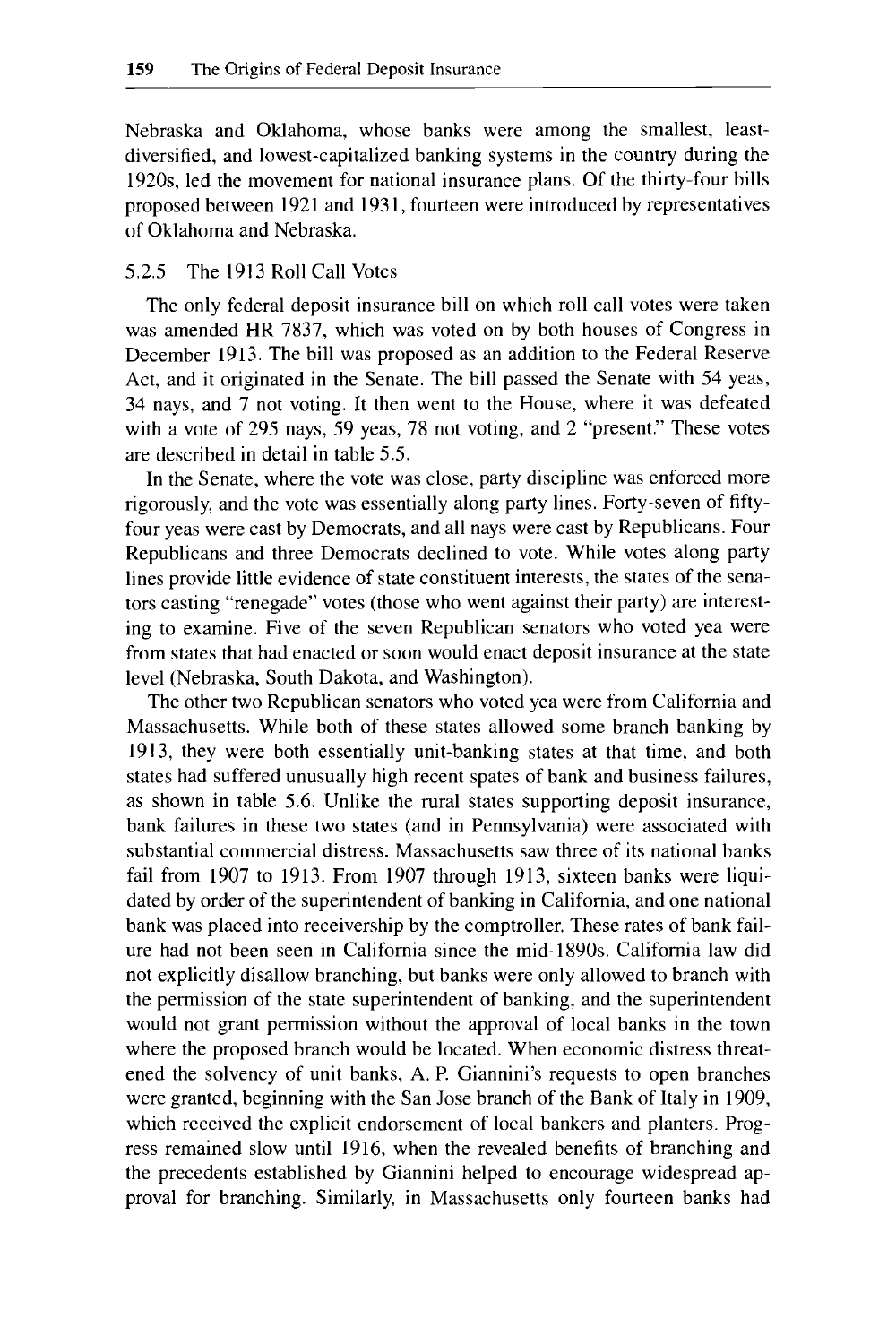| State            |                                       | House Voting            |                                                             |                         |                         |                               |                                       |              |             |                        |                          |                                       | Senate                  |             |              |                                  |                                       |              |                         |                         |                                                                                                                                                                                                                                                                                                                                                                                  |
|------------------|---------------------------------------|-------------------------|-------------------------------------------------------------|-------------------------|-------------------------|-------------------------------|---------------------------------------|--------------|-------------|------------------------|--------------------------|---------------------------------------|-------------------------|-------------|--------------|----------------------------------|---------------------------------------|--------------|-------------------------|-------------------------|----------------------------------------------------------------------------------------------------------------------------------------------------------------------------------------------------------------------------------------------------------------------------------------------------------------------------------------------------------------------------------|
|                  |                                       | Democrats               |                                                             | Republicans             |                         | Other<br>Parties <sup>a</sup> |                                       |              | State Total |                        |                          |                                       | Democrats               | Republicans |              | State Total                      |                                       |              |                         |                         |                                                                                                                                                                                                                                                                                                                                                                                  |
|                  | Y                                     | N                       | $\ensuremath{\text{N}}\xspace/\ensuremath{\text{V}}\xspace$ | Y                       | N                       | $\mathrm{N}/\mathrm{V}$       |                                       |              | Y N N/V     | Y                      | N                        | N/V                                   | Y                       |             | N N/V        | Y                                | N                                     | N/V          | Y                       | N                       | N/V                                                                                                                                                                                                                                                                                                                                                                              |
| $\hbox{AL}$      |                                       | $\bf 8$                 | $\overline{c}$                                              |                         |                         |                               |                                       |              |             |                        | 8                        | $\overline{2}$                        | $\mathbf{l}$            |             |              |                                  |                                       |              | $\mathfrak l$           |                         |                                                                                                                                                                                                                                                                                                                                                                                  |
| ${\sf AR}$       |                                       | $\overline{7}$          |                                                             |                         |                         |                               |                                       |              |             |                        | $\overline{\phantom{a}}$ |                                       | $\sqrt{2}$              |             |              |                                  |                                       |              | $\overline{c}$          |                         |                                                                                                                                                                                                                                                                                                                                                                                  |
| AZ               |                                       | l                       |                                                             |                         |                         |                               |                                       |              |             |                        | $\mathbf{I}$             |                                       | $\overline{2}$          |             |              |                                  |                                       |              | $\overline{c}$          |                         |                                                                                                                                                                                                                                                                                                                                                                                  |
| CA               |                                       | 3                       |                                                             | 4                       | $\overline{c}$          | $\bf{l}$                      |                                       | I            |             | 4                      | 6                        | $\mathbf{I}$                          |                         |             |              | $\mathbf{I}$                     | $\begin{array}{c} \hline \end{array}$ |              | $\pmb{\quad \text{I}}$  | l                       |                                                                                                                                                                                                                                                                                                                                                                                  |
| $_{\rm CO}$      |                                       | 4                       |                                                             |                         |                         |                               |                                       |              |             |                        | $\overline{4}$           |                                       | $\overline{c}$          |             |              |                                  |                                       |              | $\overline{c}$          |                         |                                                                                                                                                                                                                                                                                                                                                                                  |
| CT               |                                       | 4                       | $\bf{l}$                                                    |                         |                         |                               |                                       |              |             |                        | 4                        | $\mathbf{l}$                          |                         |             |              |                                  | $\overline{2}$                        |              |                         | $\sqrt{2}$              |                                                                                                                                                                                                                                                                                                                                                                                  |
| DE               |                                       | ı                       |                                                             |                         |                         |                               |                                       |              |             |                        | I                        |                                       | $\mathbf{l}$            |             |              |                                  | $\mathbf{I}$                          |              | $\mathbf{l}$            | $\mathbf{l}$            |                                                                                                                                                                                                                                                                                                                                                                                  |
| FL               | $\mathbf{I}$                          | 3                       | l                                                           |                         |                         |                               |                                       |              |             | $\mathbf{I}$           | 3                        | $\mathbf{I}$                          | $\overline{c}$          |             |              |                                  |                                       |              | $\overline{c}$          |                         |                                                                                                                                                                                                                                                                                                                                                                                  |
| GA               | 6                                     | 6                       | 1                                                           |                         |                         |                               |                                       |              |             | 6                      | 6                        | 1                                     | $\overline{2}$          |             |              |                                  |                                       |              | $\overline{a}$          |                         |                                                                                                                                                                                                                                                                                                                                                                                  |
| IA               |                                       | $\overline{2}$          | 1                                                           |                         | $\overline{7}$          | I                             |                                       |              |             |                        | 9                        | $\overline{2}$                        |                         |             |              |                                  | $\overline{c}$                        |              |                         | $\sqrt{2}$              |                                                                                                                                                                                                                                                                                                                                                                                  |
| ID               |                                       |                         |                                                             | $\pmb{\mathbb{1}}$      | 1                       |                               |                                       |              |             | $\mathbf{1}$           | $\mathbf 1$              |                                       |                         |             |              |                                  | $\overline{\mathbf{c}}$               |              |                         | $\overline{c}$          |                                                                                                                                                                                                                                                                                                                                                                                  |
| IL               | 3                                     | 9                       | 8                                                           | $\overline{\mathbf{c}}$ | 1                       | $\overline{c}$                | I                                     | $\mathbf{I}$ |             | 6                      | $\mathbf{11}$            | 10                                    | $\pmb{\mathsf{l}}$      |             |              |                                  | $\mathbf{I}$                          |              | $\mathbf{I}$            | $\mathbf{I}$            |                                                                                                                                                                                                                                                                                                                                                                                  |
| IN               |                                       | $\mathbf{1}$            | 1                                                           |                         |                         |                               |                                       |              |             |                        | $\mathbf{1}$             | $\mathbf{1}$                          | $\overline{c}$          |             |              |                                  |                                       |              | $\overline{c}$          |                         |                                                                                                                                                                                                                                                                                                                                                                                  |
| KS               |                                       | $\overline{4}$          |                                                             | $\mathbf{I}$            | ı                       | $\mathbf{I}$                  |                                       |              |             | 1                      | 5                        | $\mathbf{l}$                          | $\mathbf{l}$            |             |              |                                  | $\mathbf{1}$                          |              | $\pmb{1}$               | $\mathbf{I}$            |                                                                                                                                                                                                                                                                                                                                                                                  |
| KY               |                                       | 7                       | $\boldsymbol{2}$                                            | $\mathbf{I}$            |                         | $\pmb{\mathrm{l}}$            |                                       |              |             | $\mathbf{I}$           | $\overline{7}$           | 3                                     | I                       |             |              |                                  | $\mathbf{1}$                          |              | $\mathbf{I}$            | 1                       |                                                                                                                                                                                                                                                                                                                                                                                  |
| LA               |                                       | 6                       | $\overline{2}$                                              |                         |                         |                               |                                       |              |             |                        | 6                        | $\overline{2}$                        | $\mathbf{I}$            |             | $\mathbf{I}$ |                                  |                                       |              | 1                       |                         | 1                                                                                                                                                                                                                                                                                                                                                                                |
| MA               |                                       | $\overline{7}$          | $\mathbf{I}$                                                |                         | 6                       | $\mathbf 2$                   |                                       |              |             |                        | 13                       | 3                                     |                         |             |              | $\begin{array}{c} 1 \end{array}$ |                                       | $\mathbf{1}$ | 1                       |                         | $\mathbf{I}$                                                                                                                                                                                                                                                                                                                                                                     |
| MD               |                                       | 5                       | 1                                                           |                         |                         |                               |                                       |              |             |                        | 5                        | 1                                     | $\mathbf{I}$            |             |              |                                  | l                                     |              | $\mathbf{I}$            | $\mathbf{I}$            |                                                                                                                                                                                                                                                                                                                                                                                  |
| ME               |                                       | $\mathbf{I}$            |                                                             |                         | $\overline{c}$          | 1                             |                                       |              |             |                        | 3                        | $\begin{array}{c} \hline \end{array}$ | $\pmb{\mathsf{l}}$      |             |              |                                  |                                       | I            | $\bf{l}$                |                         | $\begin{array}{c} \rule{0pt}{2.5ex} \rule{0pt}{2.5ex} \rule{0pt}{2.5ex} \rule{0pt}{2.5ex} \rule{0pt}{2.5ex} \rule{0pt}{2.5ex} \rule{0pt}{2.5ex} \rule{0pt}{2.5ex} \rule{0pt}{2.5ex} \rule{0pt}{2.5ex} \rule{0pt}{2.5ex} \rule{0pt}{2.5ex} \rule{0pt}{2.5ex} \rule{0pt}{2.5ex} \rule{0pt}{2.5ex} \rule{0pt}{2.5ex} \rule{0pt}{2.5ex} \rule{0pt}{2.5ex} \rule{0pt}{2.5ex} \rule{0$ |
| M <sub>I</sub>   |                                       | $\overline{\mathbf{c}}$ |                                                             | $\mathbf{I}$            | $\bf 8$                 | 1                             | $\begin{array}{c} \hline \end{array}$ |              |             | $\overline{2}$         | 10                       | ı                                     |                         |             |              |                                  | $\overline{\mathbf{c}}$               |              |                         | $\boldsymbol{2}$        |                                                                                                                                                                                                                                                                                                                                                                                  |
| MN               |                                       | $\mathbf{I}$            |                                                             |                         | 8                       | I                             |                                       |              |             |                        | 9                        | I                                     |                         |             |              |                                  | $\overline{c}$                        |              |                         | $\overline{\mathbf{c}}$ |                                                                                                                                                                                                                                                                                                                                                                                  |
| M <sub>O</sub>   |                                       | 12                      | $\overline{c}$                                              |                         | $\overline{2}$          |                               |                                       |              |             |                        | 14                       | $\overline{c}$                        | $\mathbf{I}$            |             | $\mathbf{I}$ |                                  |                                       |              | $\mathbf{I}$            |                         | $\mathbf{I}$                                                                                                                                                                                                                                                                                                                                                                     |
| MS               | 6                                     | $\mathfrak{Z}$          |                                                             |                         |                         |                               |                                       |              |             | 6                      | 3                        |                                       | $\overline{c}$          |             |              |                                  |                                       |              | $\overline{c}$          |                         |                                                                                                                                                                                                                                                                                                                                                                                  |
| MT               | $\mathbf{I}$                          | $\mathbf{I}$            |                                                             |                         |                         |                               |                                       |              |             | $\mathbf{1}$           | $\mathbf{I}$             |                                       | $\overline{c}$          |             |              |                                  |                                       |              | $\overline{c}$          |                         |                                                                                                                                                                                                                                                                                                                                                                                  |
| $_{\mathrm{NC}}$ | $\overline{2}$                        | 8                       |                                                             |                         |                         |                               |                                       |              |             | $\overline{2}$         | 8                        |                                       | $\overline{c}$          |             |              |                                  |                                       |              | $\overline{\mathbf{c}}$ |                         |                                                                                                                                                                                                                                                                                                                                                                                  |
| ND               |                                       |                         |                                                             |                         | 3                       |                               |                                       |              |             |                        | $\mathfrak{Z}$           |                                       |                         |             |              |                                  | $\overline{\mathbf{c}}$               |              |                         | $\boldsymbol{2}$        |                                                                                                                                                                                                                                                                                                                                                                                  |
| $_{\rm NE}$      | $\mathbf{I}$                          | $\sqrt{2}$              |                                                             | 3                       |                         |                               |                                       |              |             | $\overline{4}$         | $\overline{c}$           |                                       | 1                       |             |              | $\,$ 1                           |                                       |              | $\overline{c}$          |                         |                                                                                                                                                                                                                                                                                                                                                                                  |
| NH               |                                       | $\sqrt{2}$              |                                                             |                         |                         |                               |                                       |              |             |                        | $\overline{\mathbf{c}}$  |                                       | $\,$ $\,$               |             |              |                                  | $\mathbf{I}$                          |              | $\bf{l}$                | $\bf{l}$                |                                                                                                                                                                                                                                                                                                                                                                                  |
| NJ               |                                       | $\overline{7}$          | 3                                                           |                         | ı                       | $\mathbf{l}$                  |                                       |              |             |                        | $\bf 8$                  | $\overline{\mathbf{4}}$               | $\overline{c}$          |             |              |                                  |                                       |              | $\overline{c}$          |                         |                                                                                                                                                                                                                                                                                                                                                                                  |
| NM               |                                       | $\mathbf{I}$            |                                                             |                         |                         |                               |                                       |              |             |                        | $\mathbf{I}$             |                                       |                         |             |              |                                  | $\mathbf{I}$                          | $\mathbf{1}$ |                         | $\mathbf{I}$            | $\mathbf{I}$                                                                                                                                                                                                                                                                                                                                                                     |
| ${\hbox{NV}}$    |                                       |                         |                                                             |                         |                         | I                             |                                       |              |             |                        |                          | $\mathbf{I}$                          | $\overline{c}$          |             |              |                                  |                                       |              | $\sqrt{2}$              |                         |                                                                                                                                                                                                                                                                                                                                                                                  |
| NY               |                                       | 21                      | 10                                                          |                         | 7                       | 5                             |                                       |              |             |                        | 28                       | 15                                    | $\mathbf{l}$            |             |              |                                  | $\mathbf{1}$                          |              | $\mathbf{I}$            | 1                       |                                                                                                                                                                                                                                                                                                                                                                                  |
| OH               | $\overline{2}$                        | 15                      | $\mathbf 2$                                                 |                         | $\overline{2}$          | $\mathbf{1}$                  |                                       |              |             | $\sqrt{2}$             | 17                       | 3                                     | $\mathbf{l}$            |             |              |                                  | $\mathbf{1}$                          |              | $\bf I$                 | $\pmb{\text{I}}$        |                                                                                                                                                                                                                                                                                                                                                                                  |
| OK               | 3                                     | 3                       |                                                             |                         | $\overline{\mathbf{c}}$ |                               |                                       |              |             | 3                      | 5                        |                                       | $\overline{\mathbf{c}}$ |             |              |                                  |                                       |              | $\overline{c}$          |                         |                                                                                                                                                                                                                                                                                                                                                                                  |
| <b>OR</b>        |                                       |                         |                                                             |                         | $\overline{c}$          |                               | 1                                     |              |             | $\mathbf{I}$           | $\overline{2}$           |                                       | $\overline{2}$          |             |              |                                  |                                       |              | $\overline{c}$          |                         |                                                                                                                                                                                                                                                                                                                                                                                  |
| PA               | $\mathbf{l}$                          | 8                       | $\mathfrak{z}$                                              | 3                       | 9                       | 9                             | $\mathbf{I}$                          |              |             | 5                      | 17                       | 12                                    |                         |             |              |                                  | $\overline{c}$                        |              |                         | $\overline{c}$          |                                                                                                                                                                                                                                                                                                                                                                                  |
| RI               |                                       | $\mathbf{I}$            | $\mathbf{I}$                                                |                         | $\mathbf{1}$            |                               |                                       |              |             |                        | $\overline{c}$           | $\mathbf{I}$                          |                         |             |              |                                  | $\overline{a}$                        |              |                         | $\overline{c}$          |                                                                                                                                                                                                                                                                                                                                                                                  |
| SC               | $\begin{array}{c} \hline \end{array}$ | 6                       |                                                             |                         |                         |                               |                                       |              |             | $\pmb{\scriptstyle 1}$ | 6                        |                                       | $\overline{c}$          |             |              |                                  |                                       |              | $\overline{c}$          |                         |                                                                                                                                                                                                                                                                                                                                                                                  |
| SD               |                                       |                         |                                                             |                         | $\mathbf I$             | $\overline{c}$                |                                       |              |             |                        | $\mathbf{I}$             | $\sqrt{2}$                            |                         |             |              | $\overline{2}$                   |                                       |              | $\overline{c}$          |                         |                                                                                                                                                                                                                                                                                                                                                                                  |
| TN               |                                       | $\boldsymbol{7}$        | l                                                           | $\mathbf{l}$            | $\mathbf{l}$            |                               |                                       |              |             | $\mathbf{l}$           | 8                        | $\mathbf{I}$                          | $\overline{\mathbf{c}}$ |             |              |                                  |                                       |              |                         | $\mathbf 2$             |                                                                                                                                                                                                                                                                                                                                                                                  |
| TX               | $\mathbf{11}$                         | 5                       | 3                                                           |                         |                         |                               |                                       |              |             | 11                     | 5                        | 3                                     | $\mathbf{I}$            |             | $\mathbf{I}$ |                                  |                                       |              | 1                       |                         | $\pmb{\text{I}}$                                                                                                                                                                                                                                                                                                                                                                 |
| UT               |                                       |                         |                                                             |                         | $\overline{c}$          |                               |                                       |              |             |                        | $\overline{2}$           |                                       |                         |             |              |                                  | $\overline{c}$                        |              |                         | $\overline{c}$          |                                                                                                                                                                                                                                                                                                                                                                                  |
| VA               |                                       | 9                       | $\bf{l}$                                                    |                         |                         |                               |                                       |              |             |                        | 9                        | $\bf{l}$                              | $\overline{2}$          |             |              |                                  |                                       |              | $\overline{2}$          |                         |                                                                                                                                                                                                                                                                                                                                                                                  |
| VT               |                                       |                         |                                                             |                         | $\mathbf 2$             |                               |                                       |              |             |                        | $\overline{2}$           |                                       |                         |             |              |                                  | $\overline{c}$                        |              |                         | $\mathbf 2$             |                                                                                                                                                                                                                                                                                                                                                                                  |
|                  |                                       |                         |                                                             |                         |                         |                               |                                       |              |             |                        |                          |                                       |                         |             |              |                                  |                                       |              |                         |                         |                                                                                                                                                                                                                                                                                                                                                                                  |

**Table 5.5 House and Senate Voting Patterns on Amended HR 7837, December 1913**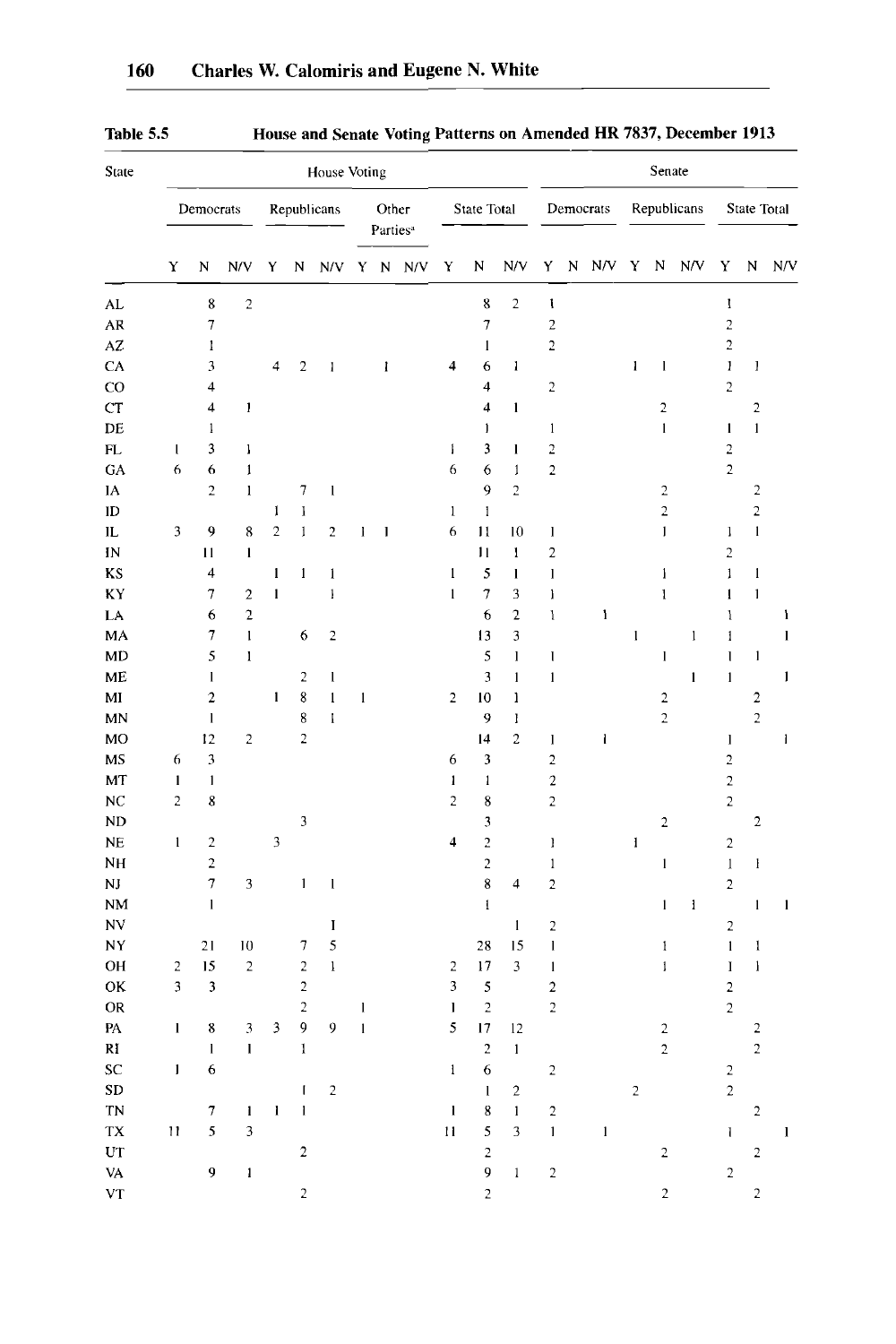| <b>State</b> |           |     |     |             |    | House Voting                  |   |                    |     |    |                |                         | Senate      |   |     |             |    |                |    |    |     |
|--------------|-----------|-----|-----|-------------|----|-------------------------------|---|--------------------|-----|----|----------------|-------------------------|-------------|---|-----|-------------|----|----------------|----|----|-----|
|              | Democrats |     |     | Republicans |    | Other<br>Parties <sup>®</sup> |   | <b>State Total</b> |     |    | Democrats      |                         | Republicans |   |     | State Total |    |                |    |    |     |
|              | Y         | N   | N/V | Y           | N  | N/V                           | Y | N                  | N/V | Y  | N              | N/V                     | Y           | N | N/V | Y           | N  | N/V            | Y  | N  | N/V |
| WA           |           |     |     |             | 2  | -1                            |   |                    |     |    | 3              |                         |             |   |     | 2           |    |                | 2  |    |     |
| WI           |           | 3   |     |             | 8  |                               |   |                    |     |    | $\mathbf{11}$  |                         |             |   |     |             | 2  |                |    | 2  |     |
| WV           |           |     |     |             | 3  | J                             |   |                    |     |    | $\overline{4}$ | $\overline{\mathbf{c}}$ |             |   |     |             |    |                |    |    |     |
| WY           |           |     |     |             |    |                               |   |                    |     |    |                |                         |             |   |     |             |    |                |    |    |     |
| Totals       | 38        | 207 | 48  | 17          | 85 | 32                            | 4 | - 3                |     | 59 | 295            | 80                      | 47          |   | 3   | $\tau$      | 34 | $\overline{4}$ | 54 | 34 | 7   |

**Table 5.5** (continued)

*Source;* Voting records are taken from Roll Call Voting records available through the Interuniversity Consortium for Political and Social Research.

*Note:* Y, N, and *N/V* correspond to yea, nay, and no vote.

<sup>a</sup>lncludes the Progressive Republicans, Progressives, and Independents.

branches in 1910, with a total of sixteen branches in operation. By 1930, fiftyeight banks were operating 128 branches.

The House vote was not nearly as close as that in the Senate, and there is little evidence of any attempt to enforce party discipline in the House. Thus the House vote should provide a better indication of constituent interests. The fact that roll call votes divide into three categories—yea, nay, and abstention complicates any attempt to measure support and opposition for a bill. **As** a first step toward measuring support for the legislation, we divide states into two groups according to their degree of opposition to the bill. We designate states as relatively strong supporters (weak opponents) if the proportion of nay votes in that state is less than two-thirds and the proportion of yea votes is greater than 20 percent. We chose these thresholds to place a sufficient number of states in the supportive group for purposes of comparison. Changes in the choice of thresholds will affect our relative sample sizes but not our qualitative results. By our measure, there are thirteen states designated as relatively strong supporters of the legislation. These include California, Florida, Georgia, Idaho, Illinois, Kansas, Mississippi, Missouri, Montana, Nebraska, Oklahoma, Pennsylvania, and Texas. Five of these states are among the eight states that passed deposit insurance legislation at the state level (Kansas, Mississippi, Nebraska, Oklahoma, and Texas). These thirteen states are not the same as the fourteen states whose congressmen introduced deposit insurance legislation between 1905 and 1919 (the definition of interest in deposit insurance used in table *5.2),* but there is substantial overlap. Seven states are in both groups, including the five "supporting" states that enacted state-level deposit insurance, as well as Missouri and Pennsylvania. Table 5.6 shows that supporting states (the thirteen from the House vote) had more fragile banking systems than did other states, as measured by median comparisons of bank size, branching ratios, rural population ratios, and business- and bank-failure rates.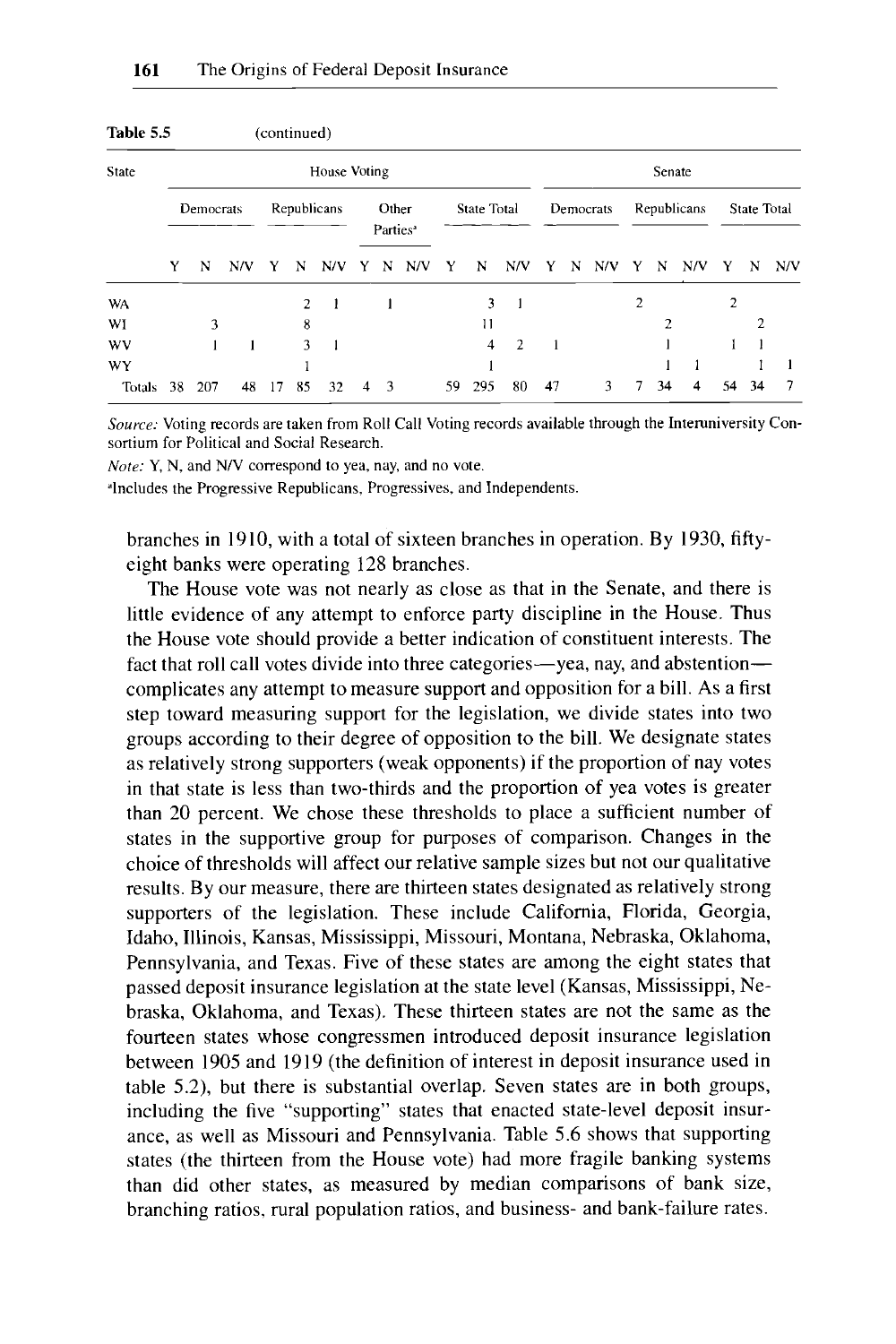|                                  |      | <b>Relatively Supportive States</b> |      | Relatively Unsupportive<br><b>States</b> |              |      |  |  |
|----------------------------------|------|-------------------------------------|------|------------------------------------------|--------------|------|--|--|
|                                  | Mean | Median                              | S.D. | Mean                                     | Median       | S.D. |  |  |
| State bank-failure rate $(\%)$ , |      |                                     |      |                                          |              |      |  |  |
| $1907 - 10$                      | 0.13 | 0.12                                | 0.12 | 0.19                                     | $\mathbf{0}$ | 0.45 |  |  |
| National bank-failure rate       |      |                                     |      |                                          |              |      |  |  |
| $(\%), 1907-10$                  | 0.14 | 0.10                                | 0.19 | 0.14                                     | $\Omega$     | 0.19 |  |  |
| Average state bank assets,       |      |                                     |      |                                          |              |      |  |  |
| 1910                             | 434  | 211                                 | 493  | 949                                      | 387          | 1648 |  |  |
| Average national bank assets,    |      |                                     |      |                                          |              |      |  |  |
| 1910                             | 1107 | 759                                 | 766  | 1154                                     | 873          | 862  |  |  |
| Business-failure rate $(\%)$ ,   |      |                                     |      |                                          |              |      |  |  |
| $1909 - 13$                      | 1.07 | 1.03                                | 0.31 | 0.87                                     | 0.78         | 0.35 |  |  |
| Branching indicator unit $= 0$ , |      |                                     |      |                                          |              |      |  |  |
| branch = $1, 1910$               | 0.31 | $\theta$                            | 0.48 | 0.49                                     | $\Omega$     | 0.51 |  |  |
| Branching ratio, 1910            | 0.03 | $\Omega$                            | 0.05 | 0.62                                     | 0.03         | 0.09 |  |  |
| Farm to total population 1920    | 0.39 | 0.42                                | 0.17 | 0.33                                     | 0.31         | 0.18 |  |  |

#### **Table 5.6 House of Representatives Vote on Federal Deposit Insurance in 1913: Comparison of Characteristics of Thirteen "Supportive" and Thirty-Five "Unsupportive" States**

*Sources:* See tables 5.2 and 5.3.

*Note:* A supportive state is defined as one for which at least 20 percent of its representatives voted yea, and no more than two-thirds nay on the December 1913 hill to establish federal deposit insurance (HR 7837). Other definitions are given in tables 5.2 and 5.3.

The relative strength of voting support in the House by the congressmen from states that had passed insurance legislation at the state level may reflect a variety of factors, including a fragile unit-banking system, recent high rates of bank failure and business failure, and competitive considerations. On the latter point, national banks in insured states (which had been excluded from participation in state insurance plans by a ruling of the comptroller of the currency) may have desired to have access to a national insurance plan to be able to compete with the existing state insurance systems in their states, and may have lobbied harder than national banks in other states for the bill.

By the same token, in noninsured state systems, small rural unit banks may have opposed the bill more than similar banks in insured states. The reason small state unit banks in many other states might have opposed amended HR 7837 is that it stipulated that membership in the federal insurance system was restricted to *Federal Reserve member banks*, and many of them would not be Fed members. The original intent of the Federal Reserve Act was to encourage all banks (through the benefits of access to the discount window) to join the Federal Reserve System, but the costs of compliance with Fed regulations especially reserve requirements—kept many small banks from joining (White 1983, 64-125, 177-87). **A** small rural bank that may have expected to opt out of the Federal Reserve System in 1913 would not have wanted its competitors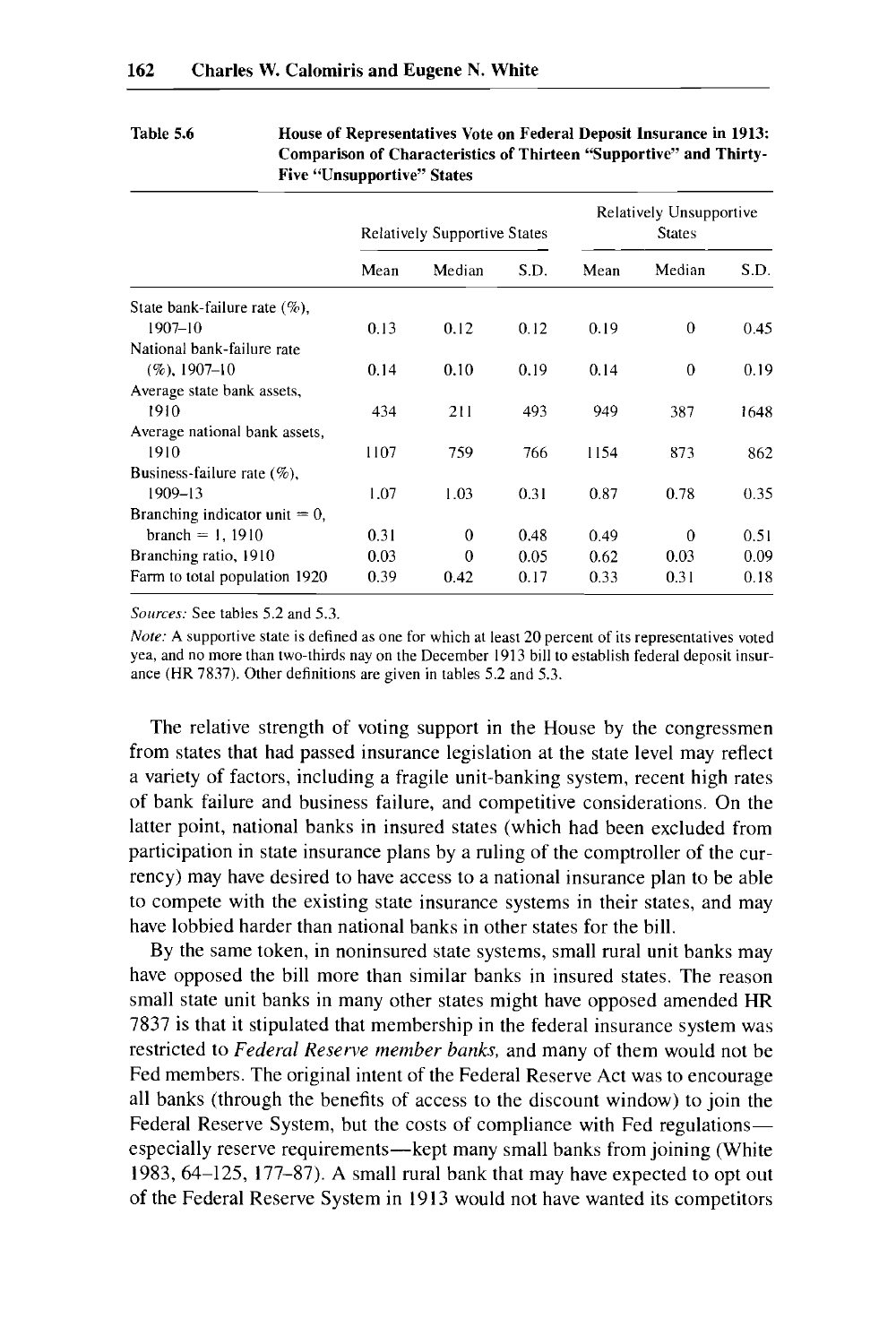who were Fed members to have access to federal insurance. The presence of state insurance, therefore, would reduce the incentives of small banks to lobby against the federal insurance plan, since state insurance offered a means to have insurance without joining the Fed. Indeed, as we discuss below, some small banks may have opposed federal deposit insurance in the 1930s initially because it did not extend membership to non-Fed members. Congressional supporters of rural unit banks eventually succeeded in the 1930s in opening up membership in the Federal Deposit Insurance Corporation (FDIC) to state banks that were not members of the Fed.<sup>6</sup>

Thus far we have shown that prior to 1931 state support for federal deposit insurance legislation, measured either by the propensity to author legislation or to vote for it, was related to the benefits that a state could expect to receive from the legislation. Unit banking, small average bank size, and high rates of bank failure all were associated with support for legislation. Initially, support was not regionally concentrated, and not correlated with banking performance at the state level. But by the 1920s, many states that previously had been supportive of deposit insurance legislation changed course. They liberalized their branching laws, developed more concentrated and stable banking systems, and became opponents rather than supporters of national deposit insurance. The "stability gap" across states widened in the 1920s due to regionally concentrated depression in the agricultural sector, and to differences in branchbanking laws at the state level. These developments reduced the relative importance of within-state variation in the costs and benefits of deposit insurance and increased the across-state variation in the degree of support for deposit insurance. By the twentieth century, we find evidence consistent with the view that states that stood to benefit from the cross-subsidization of risk in a national deposit insurance plan supported legislation, while those that enjoyed relatively stable banking systems opposed it. The widening "stability gap" between unit and branch-banking systems during the 1920s made it unlikely that deposit insurance legislation would be passed in Congress.

6. **As** a first attempt to test the importance *of* the Fed membership provision in limiting support for the legislation in the House, we compared the Fed membership ratios in 1919 of the "supporting" states with those of twenty-five other "similar" states with stronger voting opposition to insurance in 1913. Given the importance of bank size for the Fed membership decision, we controlled for this influence by excluding from the group of "similar" states the relatively large-bank, highpopulation density states of New **York,** New Jersey, Delaware, and all new England. We also compared the group of twenty-five states with the eight supporting states that did not have state-level deposit insurance plans. If the Fed membership requirement was important for explaining opposition to the bill in the House on the part of some rural states, one should expect to find that Fed membership ratios were higher for the eight "supporting" states than for the rural states that strongly opposed federal legislation. The comparison may not be as relevant for the five supporting states with state-level insurance because small rural state banks in those states might not have been harmed as much by the membership limitation. Comparisons of means and medians between the eight noninsured, "supporting" states and the twenty-five-state control group provided weak evidence in favor of the view that states with more banks that expected to remain outside the Fed system would have had been more likely to oppose deposit insurance.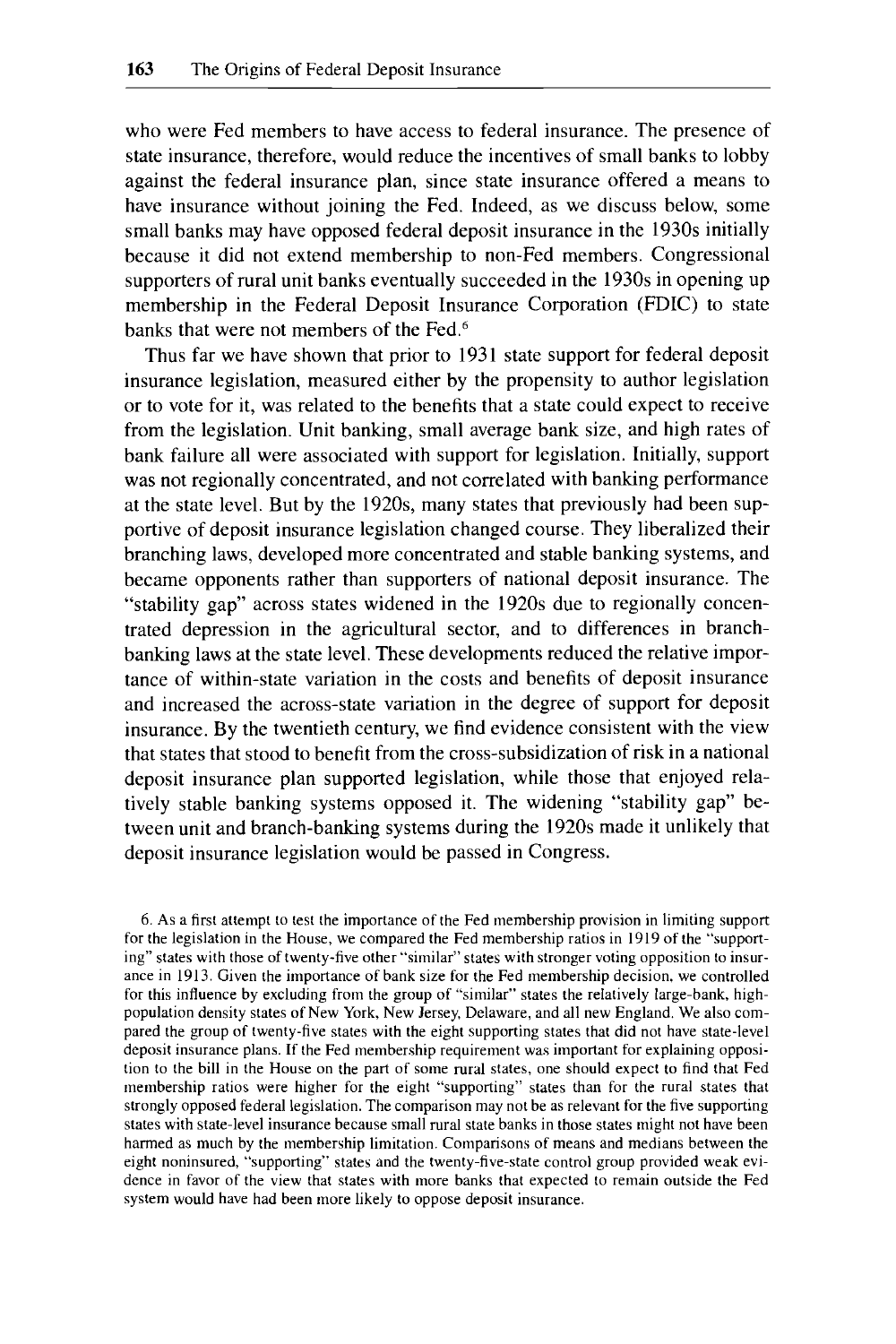In light of this evidence, which is consistent with the standard Stigler-Posner-Peltzman view of the role of special interest groups in pushing through legislation, the 1930s are a surprising aberration. According to the standard political-economy paradigm, declining rents of special interests should result in elimination of special interest regulations (or in this case, reductions in the probability of passage). By this logic, the continuing failure of unit banks in the early 1930s should have extended the trend toward bank consolidation. The continuing erosion of the relative economic and political capital of unit bankers should have meant a further decline in the likelihood of federal deposit insurance.

Neither of these predictions was fulfilled. By late 193 **1,** representatives of eastern states that had not supported deposit insurance for decades introduced federal deposit insurance bills. Many of these authors represented urban, not rural, constituencies. Federal banking legislation providing for deposit insurance passed by nearly unanimous consent in 1933. This and other federal legislation slowed or reversed the trends toward greater bank consolidation, expansion of branching, and expanded bank powers, all of which had been hailed as great progress in light of the bank failures of the 1920s. What explains this reversal in direction and the puzzling increase in the breadth of support for federal deposit insurance in the 1930s? The detailed narrative of the next section shows how events and political strategy by the proponents of federal deposit insurance turned the tide in favor of its passage.

#### **5.3 The Debate over Federal Deposit Insurance during the Depression**

#### 5.3.1 Bank Distress, 1930-1932

Following the 1929 stock market crash, interest in bank reform, which had moved slowly in the twenties, stirred. In his December 1929 annual message to Congress, President Herbert Hoover called for Congress to establish a joint commission to consider banking reform. The House and the Senate ignored the president's request for a cooperative effort and passed resolutions to initiate their own investigations. However, 1930 was an election year and little was accomplished after Congress adjourned on 3 July (Burns 1974,7-9). The elections of 1930 split control of Congress, giving the Democrats control of the House. For deposit insurance's future, there was also a crucial change in the chairmanship of the House Banking and Currency Committee. The new Democratic chairman would have been Otis Wingo (D-AR), but his sudden death in 1930 allowed Henry B. Steagall (D-AL) to take control and alter the course of banking reform. A devoted follower of William Jennings Bryan, one of the first post-Civil War proponents of deposit insurance, Steagall had already introduced bills for deposit insurance in 1925, 1926, and 1928. Although Wingo's position on deposit insurance is unclear, he never authored a bill. Wingo and Steagall agreed on most issues and fought hard to contain branch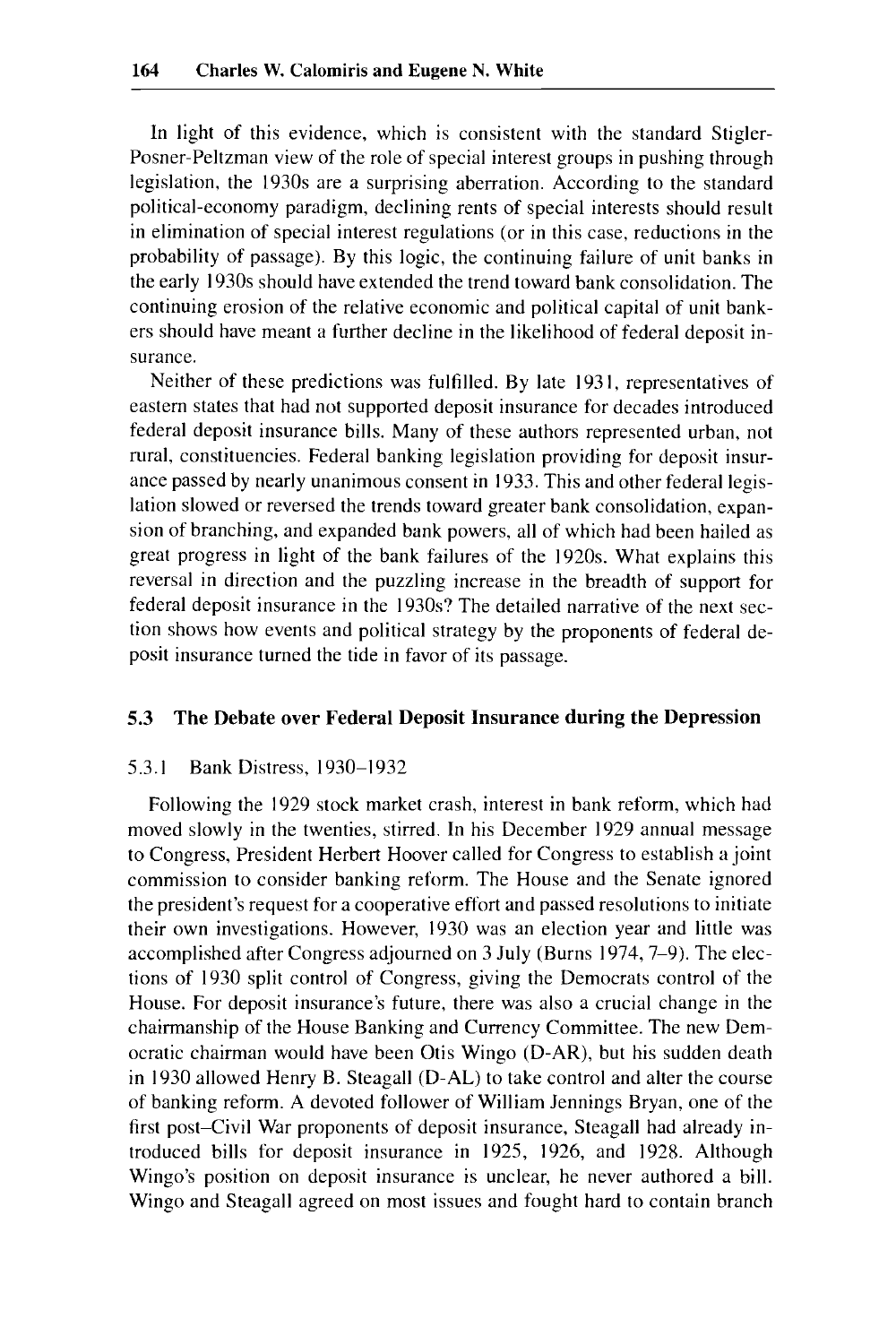banking, but they approached the problem differently. In the struggle over the McFadden Act in 1926-27, Wingo was willing to compromise to place new limits on branching, whereas Steagall demanded that branching be eliminated entirely.' For Steagall, deposit insurance was essential to the survival of unit banks; the House committee now had a chairman whose position on deposit insurance was unyielding and who would use the power of his office to secure it.

The many bank failures of late 1930 pushed the issue of banking reform to the fore and led President Hoover to ask Congress in January 1931 to establish the Reconstruction Finance Corporation (RFC) to support smaller banks and financial institutions. Congress did not immediately respond to this call, and Hoover organized a series of meetings with bankers and businessmen in October 1931, which resulted in the establishment of the National Credit Corporation. Through this private corporation, banks pooled funds to lend to weak banks on assets not eligible for discount at the Federal Reserve banks. Although \$500 million in funds was made available, the corporation had only lent out \$155 million to 575 banks by the end of the year (Bums 1974, 14-15; Upham and Lamke 1934,7; Jones 1951, 14).

The rise in bank failures beginning in late 1930 spurred congressional action on two fronts to increase bank liquidity. First, Congress passed the Glass-Steagall Act of 1931, which liberalized the Federal Reserve's discounting rules as of 21 February 1932. Second, Congress passed the Reconstruction Finance Corporation Act on 22 January 1932. The RFC was authorized to make collateralized loans to financial institutions for up to three years. The RFC moved faster than its private predecessor. By the end of the first quarter of 1932, it had disbursed \$124 million, and by 31 December it had provided 7,880 loans totaling \$810 million. In addition to improving the liquidity of open banks, the RFC was empowered to make loans to closed banks to speed the process of liquidation and repayment of depositors. During 1932, the RFC disbursed \$42 million in loans to closed banks (Upham and Lamke 1934, 145-87). Thus the RFC improved the confidence of depositors in open banks and the pace of payment to depositors in suspended banks. These actions indirectly reduced the demand for deposit insurance.

While these two acts of Congress may have alleviated some pressures on the banks, and some analysts concluded that the RFC helped to arrest the number of suspensions (Upham and Lamke 1934, 150-51), bank failures continued at an alarmingly high level. But the RFC could not combat the effects of the Federal Reserve's persistently deflationary policy. The decline in bank failures was assisted by the Federal Reserve's open market purchase of \$1 billion from April to July 1932, a policy that Friedman and Schwartz (1963, 347-48) have emphasized was not continued after Congress adjourned.

Pressure on banks continued unabated, as all banks could not qualify for

*I. See* **the** *Congressional Record* 1926,2854,3226-27.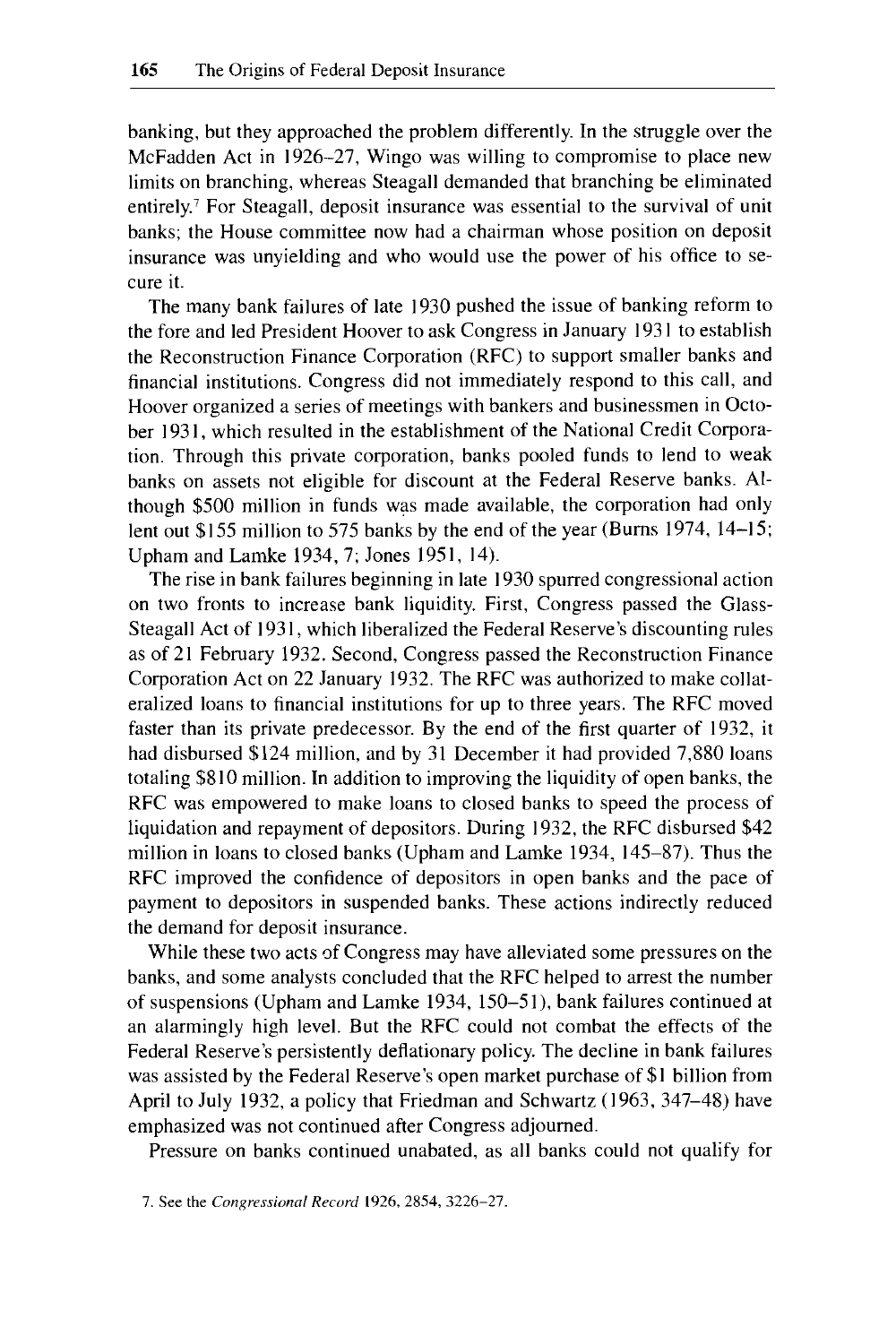RFC assistance. As in previous financial crises, locally declared moratoria and holidays were used to offer banks protection from anxious depositors. Oregon acted first in 1930, passing a law that allowed banks to suspend payments for sixty days, during which they were to arrange for longer voluntary restrictions with depositors. In 1931, Florida banks were granted the power to restrict withdrawals to 20 percent of deposits. By mid- 1932, Massachusetts, Michigan, and Virginia adopted similar laws. As the crisis deepened in 1932, mayors in small towns and cities in the Midwest declared holidays when restriction on withdrawals were set in place. The Indiana Commission for Financial Institutions surveyed the number of banks restricting payment as of May 1932. Replies were obtained from thirty-five states that indicated that 658 banks in their jurisdiction had restricted payments, a number that certainly understates the total (Upham and Lamke 1934, 11-13).

#### 5.3.2 Initial Attempts at Insurance and the Deepening Banking Crisis

The number of bills submitted to both the House and Senate for deposit insurance began to rise in late 1931. In the 71st Congress (April 1929–March 1931), six bills were submitted to the House of Representatives, where they died in committee. Between the opening of the first session of the 72d Congress in December 1931 and its closure in July 1932, five bills were submitted to the Senate and fifteen to the House of Representatives. The only bill to leave committee was Steagall's second bill introduced on 14 April 1932. The House passed the bill quickly on 27 May 1932, when, after a voice vote, it was given unanimous assent. Despite this success, the bill died in the Senate Banking and Currency Committee, where Senator Glass, an adamant opponent of deposit insurance, held sway. Pushing his own panacea, the separation of commercial and investment banking, Glass sponsored banking reform bills that made no progress in Congress, especially the House, where there was strong sentiment for some form of deposit insurance. By the end of the year, Glass would not accede to deposit insurance, but he did include a provision for a Liquidation Corporation to speed up the liquidation of failed banks (Bums 1974, 25).

An impasse had been reached in Congress where Congressman Steagall would not agree to any bill that failed to include deposit insurance, and Senator Glass would not consent to any bill that included it. There was little in the elections of 1932 to encourage the supporters of deposit insurance. Sensing victory in the elections, the Democratic Party adopted several planks on bank reform, but these all bore the imprimatur of Senator Glass. The party called for quicker methods of realizing on assets for the relief of deposits in suspended banks, more rigid supervision to protect deposits, and the separation of commercial and investment banking. Roosevelt supported these planks and took Glass's side. The presidential candidate was himself strongly opposed to the idea of guaranteeing deposits (Bums 1974,22-24). Clearly, the Democratic landslide did not make the adoption of deposit insurance certain.

The banking situation continued to deteriorate in late 1932. The most im-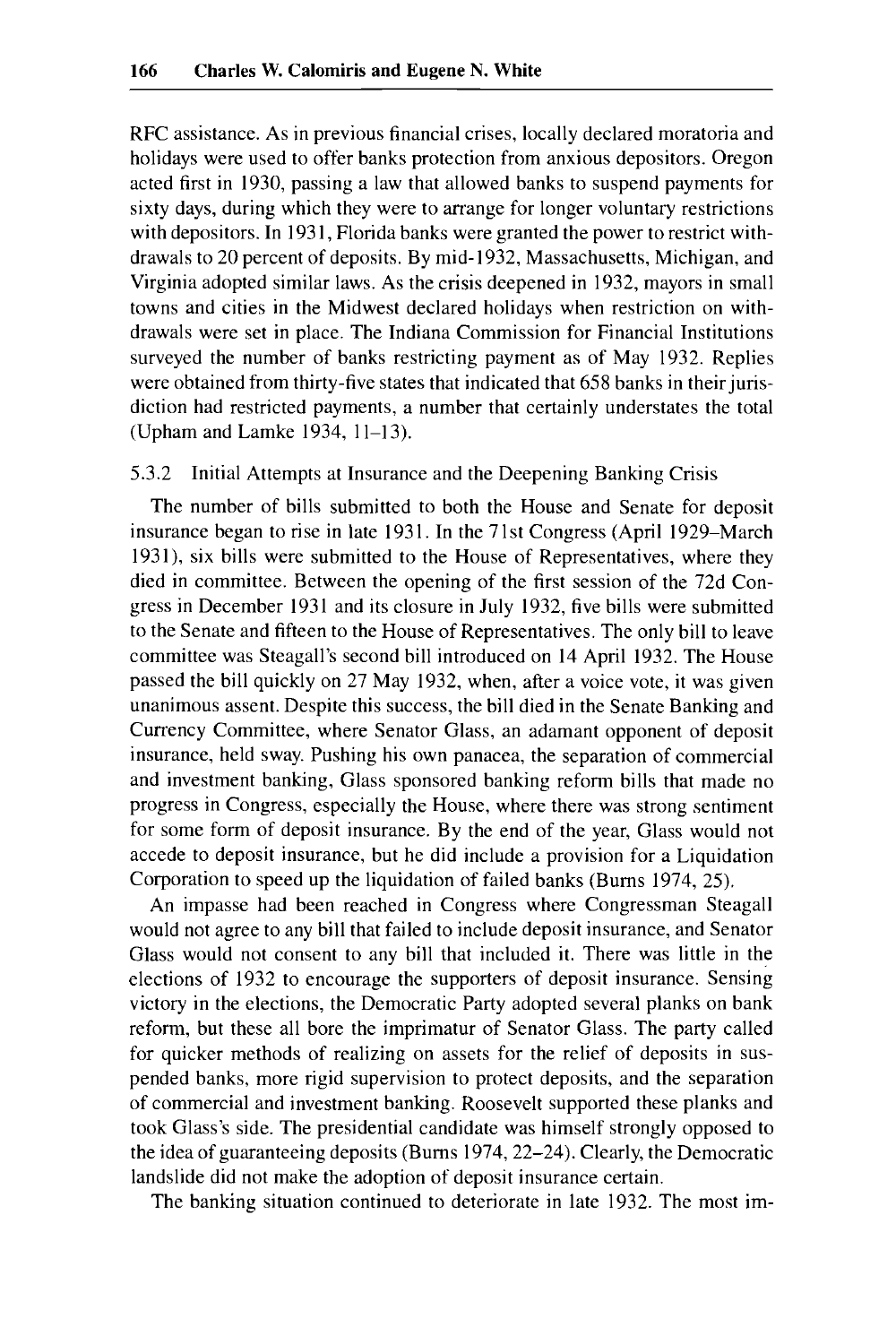portant source of trouble, the continued deflationary monetary policy, was not reversed. In addition, the effectiveness of the RFC may have been compromised. In July 1932, Congress required that the names of banks receiving RFC loans be published beginning in August. Banks may have feared damage to their reputation or a run if they borrowed from the RFC. The problem became worse when, in January 1933, after a House resolution, the RFC made public all loans extended before 1933. Although the law only required reports to be made to the president and the Congress, the Speaker of the House, John Nance Garner, instructed the clerk to make the reports public on the grounds that they wanted to prevent favoritism in the loans. Availability of funds was not reduced, but new loans to open banks in the fourth quarter of 1932 were smaller than in any of the previous three quarters (Friedman and Schwartz 1963, 325; Upham and Lamke 1934, 148).

**As** more banks failed, the crisis in the payments systems intensified. Restrictions on withdrawals that had been local or voluntary proved insufficient. The first state banking holiday was declared in Nevada on 31 October 1932, when runs on individual banks threatened to involve the whole state. This holiday was originally set for a twelve-day period but was subsequently extended (Friedman and Schwartz 1963, 429). Iowa declared a holiday on 20 January 1933, and Louisiana declared a holiday to help the banks in New Orleans on 3 February. Grave banking problems spread to the industrial Midwest. The Detroit banks were on the verge of collapse with over a million depositors, and Michigan declared a bank holiday 14 February. In the second week of the holiday, depositors were permitted to draw out only 5 percent of their balances. In Cleveland, all but one bank suspended payments on 27 February, restricting withdrawals to under 5 percent (Jones 1951, 69-70). Even when the RFC stepped in, it could not halt suspensions. By July 1932, sixty-five Chicago banks had obtained RFC loans, but by February 1933 only eighteen remained open (Upham and Lamke 1934, 156). Declarations of holidays and moratoria picked up momentum. By 3 March, holidays limiting withdrawals had been declared by executive order or legislation in thirty-six states. On 4 March, the banking-center states of Illinois, Pennsylvania, New York, and Massachusetts were among six more states that declared holidays (Patrick 1993, 132).

The holidays increased withdrawal pressures on banks in other states, especially on the New York City banks. There was also fear of a run on the dollar, as many believed the new administration would devalue the dollar (Wigmore 1987). The Federal Reserve responded by raising discount rates in February 1933, and it failed to offset this contractionary move, scarcely increasing its total holdings of government securities (Friedman and Schwartz 1963,326).

### 5.3.3 The National Banking Holiday, RFC Policy, and the Rejection of a Bailout

In this crisis atmosphere, Franklin D. Roosevelt immediately ordered the suspension of all banking transactions on 6 March 1933. Transactions were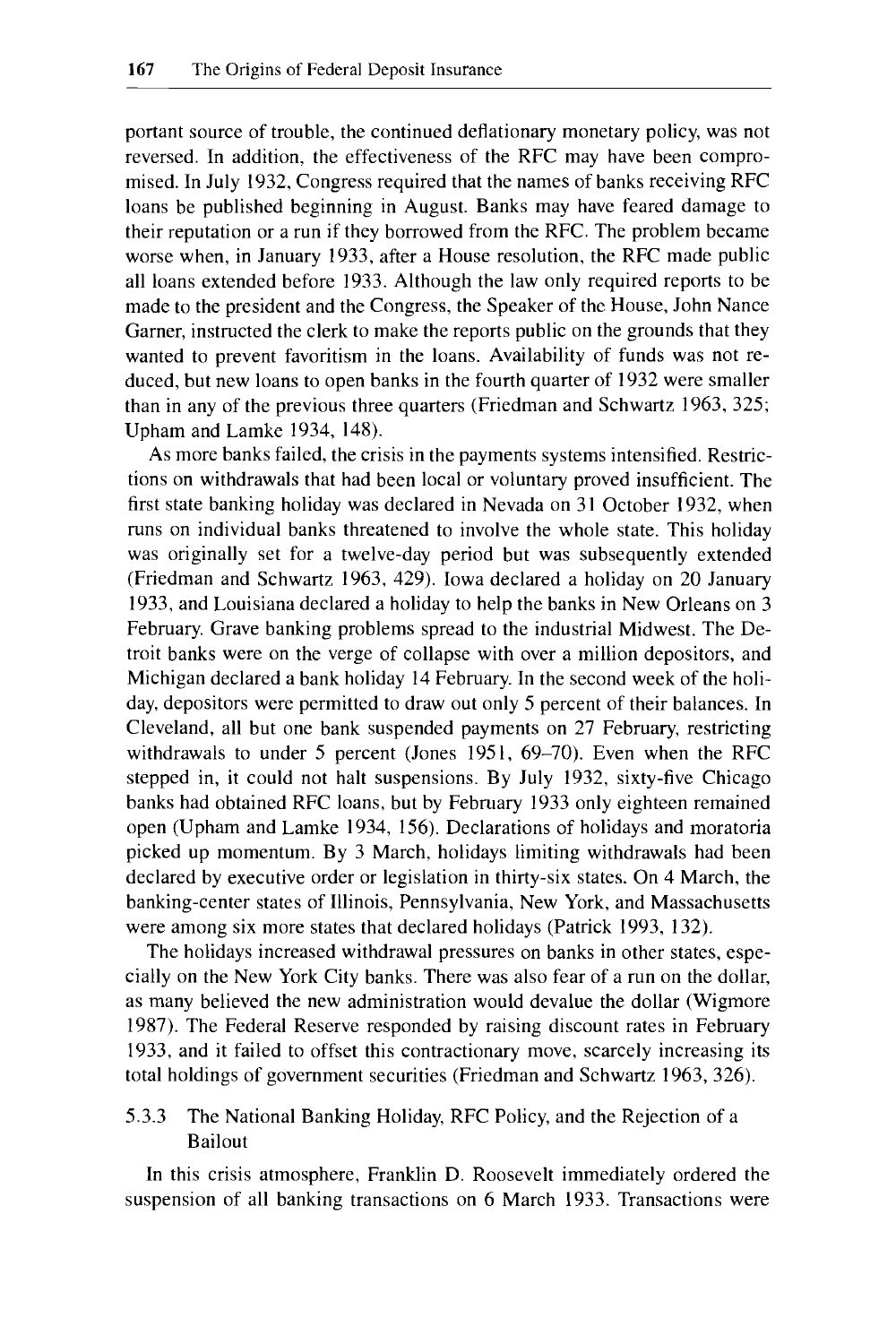suspended for a period of four days, during which banks could make change, cash government checks, and conduct other activities where no cash payment was required. The president's authority for this action was based on the Trading with the Enemy Act, but he sought specific authority from Congress as soon as it reopened on 9 March 1933. Within an hour of its receipt, Congress passed the Emergency Bank Act, which confirmed the proclamation of 6 March and gave the president and the secretary of the treasury the authority to regulate the business of banks during any such emergency period as the president might designate. The president issued a proclamation on 9 March extending the previous proclamation until further notice. The next day an executive order authorized the secretary of the treasury and the supervisory authorities in each state to permit the opening of banks after they obtained a license either from the secretary or from the state supervisory authority if they were not Fed members. On 11 March, Roosevelt announced a schedule for reopening the commercial banks. Licensed member banks in the twelve Federal Reserve Bank cities could open on 13 March. Licensed member banks in 250 cities with clearinghouse associations could open on 14 March, and all other licensed member banks could open on 15 March. The schedule for opening nonmember state banks was left to the discretion of state banking authorities.

Although most banks were reopened, a significant fraction of the industry remained shut down. At the end of 1932, two months before the banking holiday, there were 17,796 active commercial banks in operation with \$28.2 billion in deposits (seasonally adjusted). Between 31 December 1932 and 15 March 1933, 447 banks were suspended, merged, or liquidated. When the holiday ended, the 11,878 licensed banks had \$27.4 billion in deposits on 14 March 1933 while the 5,430 unlicensed banks held \$4.5 billion. The unlicensed banks included 1,621 Fed member banks and 3,709 nonmember banks with \$2.9 and \$1.6 billion in deposits, respectively. The unlicensed banks were left in limbo to be opened later or finally closed (Friedman and Schwartz 1963, 421-27, and tables 13 and 14). Their depositors had only extremely limited access to funds-5 percent of their total deposits (Upham and Lamke 1934, 5). The decline in deposits was tied to the closing of banks. Between December 1932 and 15 March 1933, deposits in banks open for business fell by one-sixth, and 70 percent of this decline was accounted for by the deposits on the books of banks not licensed to open (Friedman and Schwartz 1963, 426-28).<sup>8</sup>

The licensing process was not very rapid. Between 15 March and 30 June, the number of unlicensed banks fell from 5,430 to 3,078, reducing the deposits

<sup>8.</sup> Friedman and Schwartz (1963, 328-30) have thus argued that the banking holiday was far more restrictive than any of the earlier suspensions as far back as I8 14. Banks had not been closed down entirely for a day, but now they were closed for a minimum of six business days. In the earlier episodes, banks had continued most activities except the unlimited payment of deposits on demand, and sometimes were able to expand loans under these circumstances. In 1933, access to all deposits was denied. Friedman and Schwartz conclude that "the 'cure' was close to being worse than the disease" (330).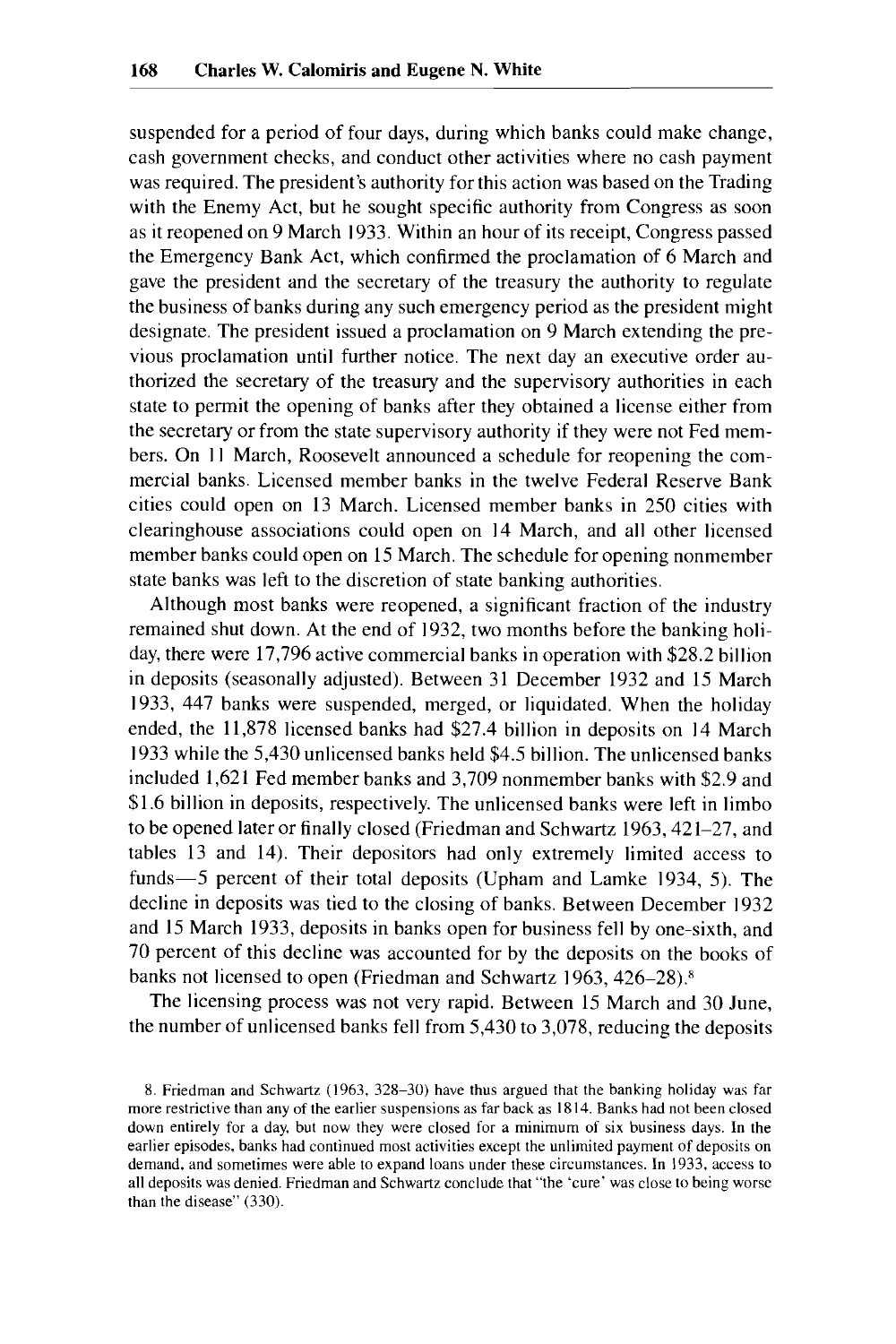in suspended banks from \$4.5 billion to \$2.2 billion. Of the 2,352 banks processed, 1,964 banks with deposits of \$642 million were reopened, and 388 banks with deposits of \$1,189 million were suspended, liquidated, or merged. By 30 December 1934, there were still 1,769 unlicensed banks with **\$1** billion in deposits, and it took until December 1936 to dispose of these institutions. Overall, of the banks unlicensed on 15 March 1933, 3,298 reopened for business with \$1.5 billion in deposits, while 2,132 with deposits of \$2.5 billion were closed or merged.

The RFC seems to have played a modest role in stabilizing the banking system. The banks that were immediately opened were very strong and required little assistance. In fact, RFC outstanding loans to open banks declined continuously from \$677 million at the end of the first quarter of 1933 to \$462 million by the end of the year, and its purchases of capital obligations remained small until December 1933 (Upham and Lamke 1934, 149, 188-206). The RFC shifted its activity to providing capital for the reopening of weak banks and making loans to speed up the process of liquidating insolvent banks.<sup>9</sup>

The RFC Act had given authority to the corporation to make loans to closed banks for liquidation or reorganization, and empowered receivers to borrow from the corporation, setting a ceiling of \$200 million on these types of loans. Loans were offered on the estimated recovery from pledged assets. Loans outstanding for this purpose rose from \$48 million at the end of the first quarter 1933 to \$100 million by the end of the second quarter. In June, the ceiling was lifted, and by the end of the year loans totaled \$292 million (Upham and Lamke 1934, 162-87). These loans were intended to speed up the process of paying out depositors of closed institutions.

There were attempts to force the RFC to liberalize its loan procedure. Numerous bills were introduced to Congress to provide for partial or complete payoff of bank depositors. Representatives from Michigan and Ohio, where some of the largest banks had been closed, pushed for this legislation. The most active sponsor of these proposals was Representative Clarence J. McLeod of Michigan. His first bill, introduced on I3 April 1933, mandated the RFC to loan 70 percent of the book value of bank assets. In the next session of Congress, McLeod introduced a bill to purchase all assets of closed national banks at a price sufficient to pay all depositors in full and liquidate the assets over a ten-year period. The 73d Congress was pressed to pass a new McLeod bill, lobbied by the Hearst newspapers and the governors of several states. While President Roosevelt opposed these measures, Speaker Rainey, Majority Leader Burns, and Chairman Steagall were reportedly in favor of some form of payoff. Finally, in May 1934, 119 members of the House signed a petition to force the

<sup>9.</sup> The RFC was financed by the Treasury. By 30 June 1934, the Treasury had subscribed to \$50 million of the RFC's capital and bought \$3.3 billion of its notes, bearing interest ranging from 1/8 to 3 percent (Upham and Lamke 1934,229-32).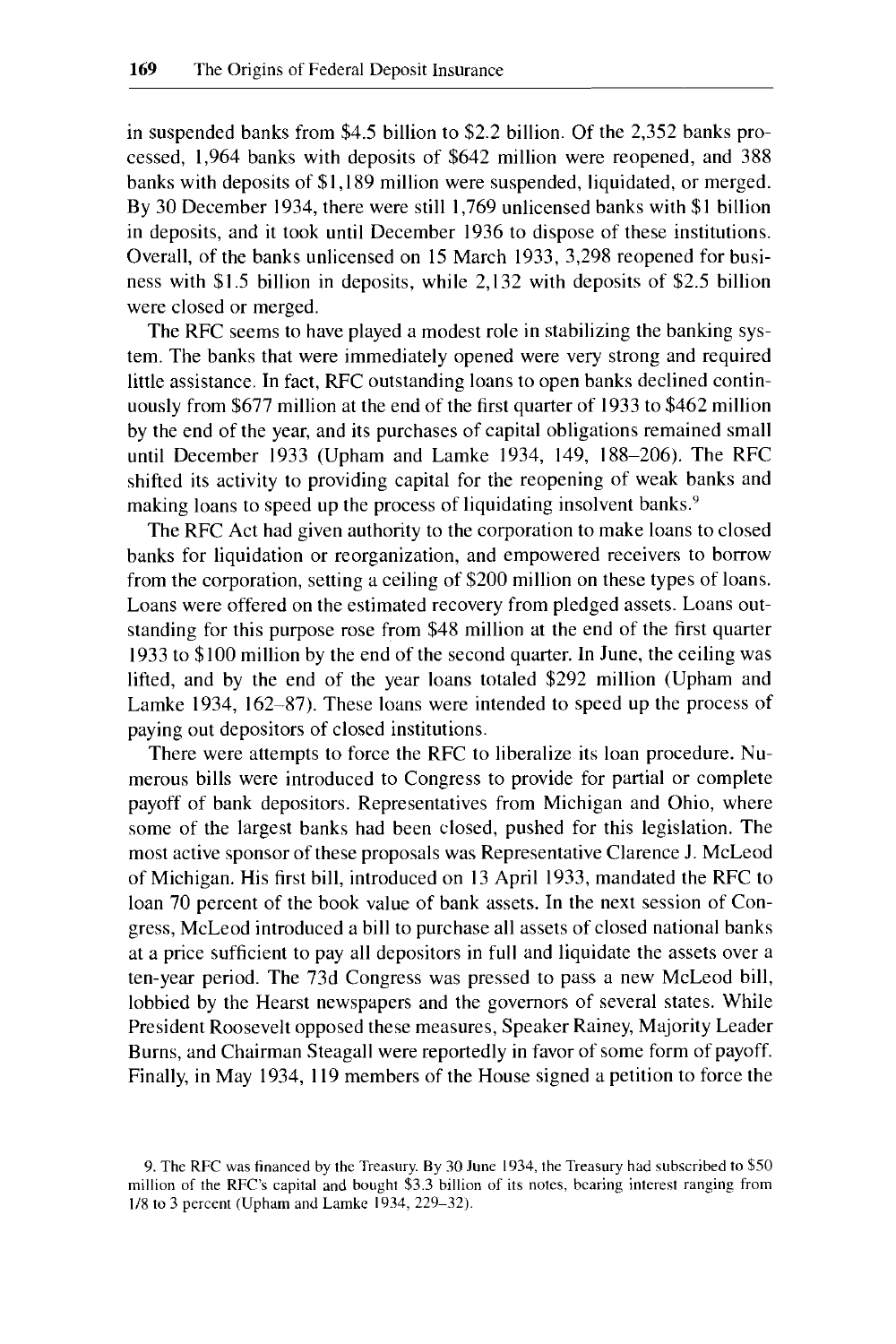bill to a vote (53 Democrats, 61 Republicans, and *5* Farmer-Laborites). Testifying against this proposal in the House Banking Committee, the secretary of the treasury estimated that a payoff of deposits of \$2,500 or less in banks that had failed since 1 January 1930 would cost the Treasury over \$1 billion (Upham and Lamke 1934, 181-87). The bill failed to win passage. Thus, while Congress would become willing in mid-1933 to vote for deposit insurance, it was never willing to countenance a bailout.

#### 5.3.4 How Federal Deposit Insurance Was Won

While Congress rejected a bailout of depositors, a battle ensued over whether deposit insurance would be included in a reform bill. Flood's (1991) survey of the contemporary deposit insurance debate reveals that it was extremely well-informed and considered all the issues that are today believed to be pertinent to deposit insurance. This is not surprising in light of the collapses of state deposit insurance systems in the 1920s, which had been observed and commented upon frequently. Indeed, the American Bankers Association (1933) provided a detailed quantitative analysis of the state insurance system failures as part of its campaign against federal deposit insurance. Opponents of deposit insurance used this evidence as an example of the moral-hazard costs of providing government guarantees to depositors.

Proponents of deposit insurance did not try to dismiss the potential importance of such costs. Rather, they argued that deposit insurance could avoid moral-hazard costs if properly designed. Furthermore, they argued that deposit insurance was necessary and fair. Supporters of deposit insurance argued it was a matter of simple justice that depositors not be forced to bear the losses from bankers' mistakes or folly. On the other side, bankers argued that it was unjust for well-managed banks to subsidize poorly run banks. The president of the American Bankers Association pointed out that deposit insurance would mean a net transfer from big banks, where most deposits were, to smaller statechartered banks, where most of the losses were. The money center banks all emphasized that it was not an actuarially sound insurance plan, as premiums were not set by exposure to risk.

The character of the bank failures of the 1930s and the widespread losses suffered by depositors throughout the country were a new and important ingredient in the political debate after 1932. Figure 5.1 reports data on the number of failing national banks, and figure 5.2 shows the percentage of proven claims paid one, two, and three years after national banks were placed in receivership. From I929 to 1933, as the number of banks failing increased, the percentage of deposit claims recovered fell dramatically. In prior decades, bank failures had sometimes been numerous, but never had there been so many bank failures at such high cost, and never had this cost been spread throughout the country. In the recession of 1920-21, there were large losses for the relatively few banks that failed. In the 192Os, the number of failures rose, but recoveries were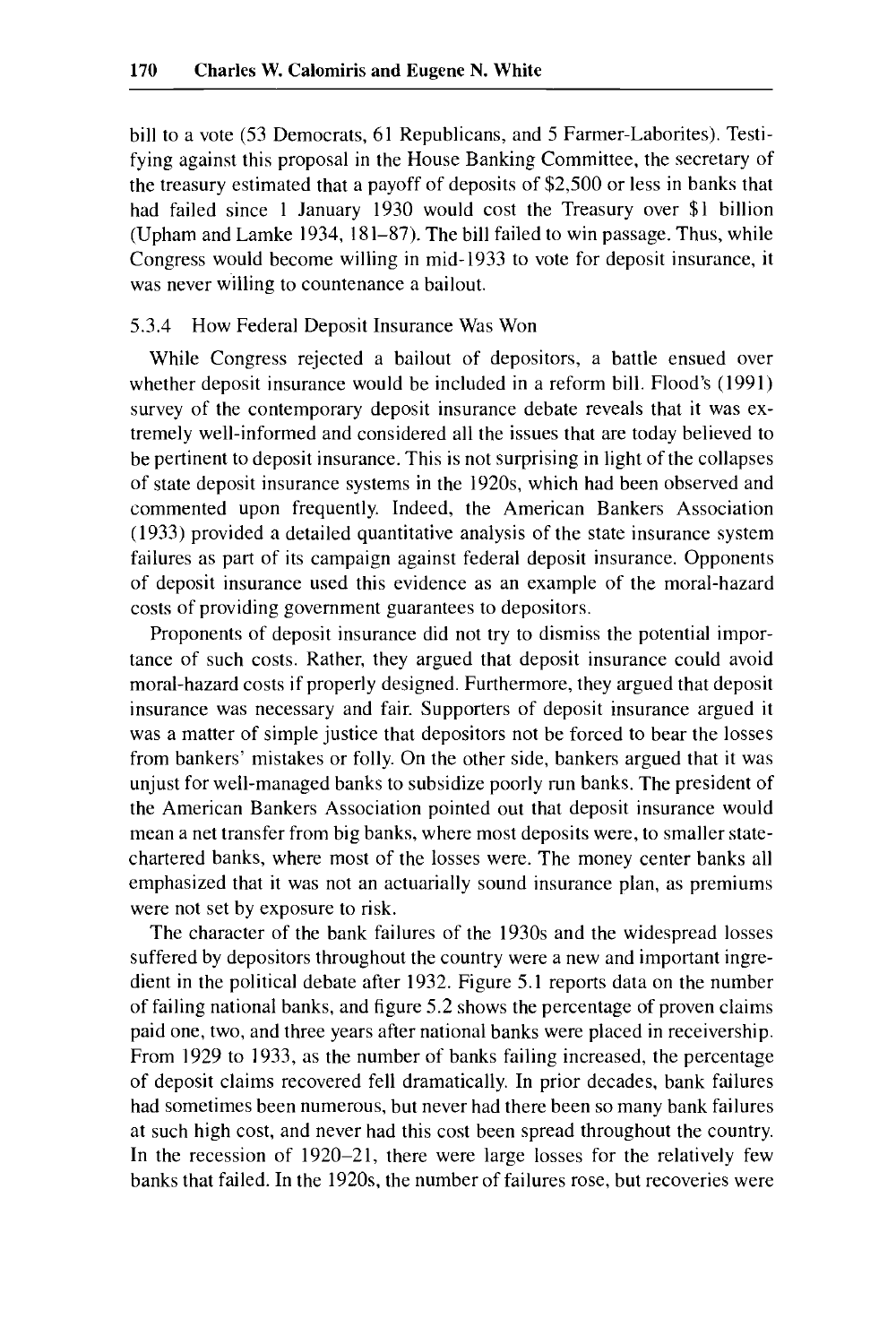

**Fig. 5.1 Number of national banks placed in receivership, 1907-33**  *Source;* Comptroller of the Currency 1907-36. *Note:* The data for 1933 cover the period from 1 January to 31 August.



**Fig. 5.2 Proven claims paid on national banks in receivership, 1907-33**  *Source:* Comptroller of the Currency 1907-36. *Nore:* The data for 1933 cover the period from 1 January to 31 August.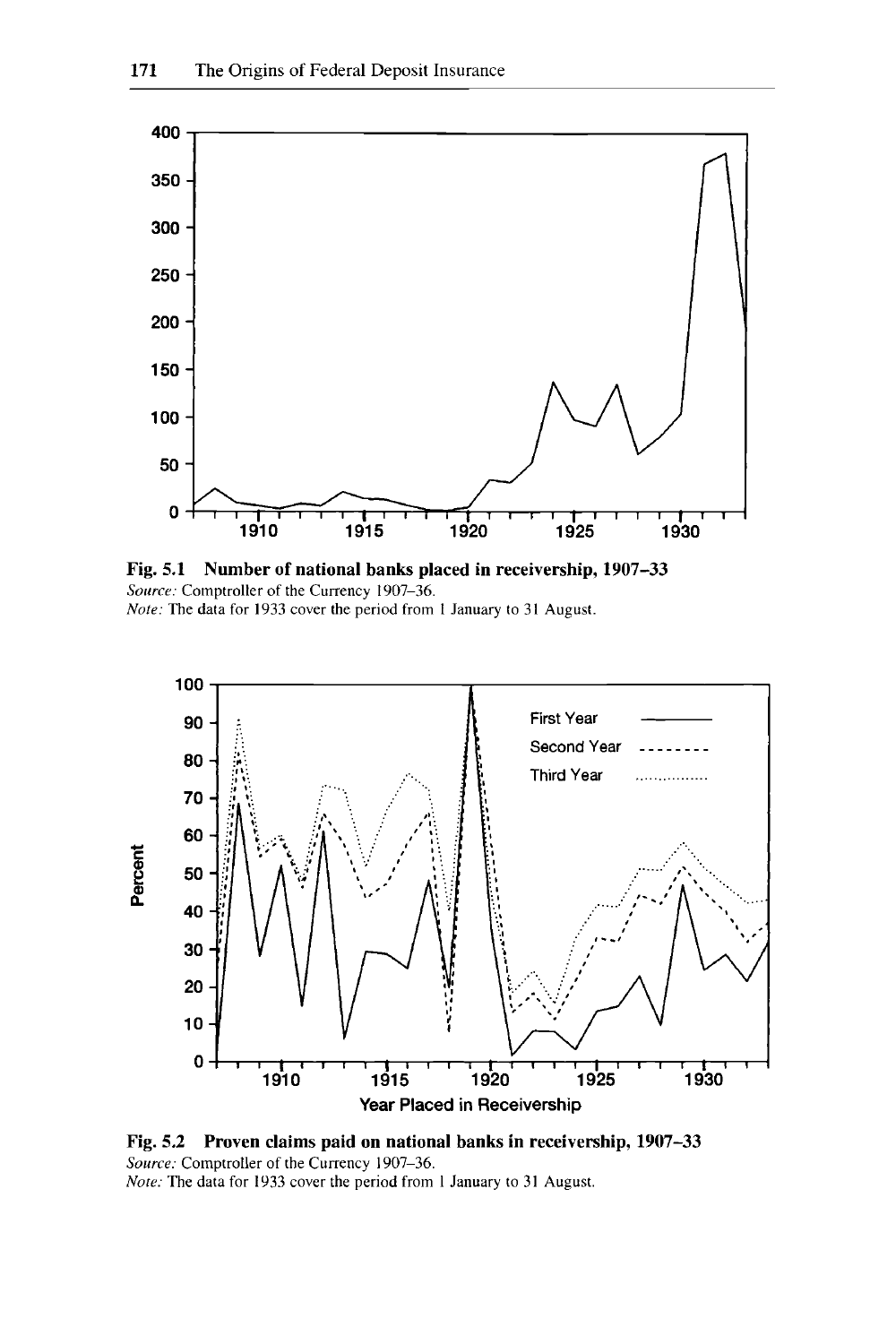fairly high, and losses were concentrated in a few states. But in the 1930s, failures rose and recoveries fell; few people in the country did not know someone who had lost substantial wealth as the result of the banking collapse. Thus the expected value of a dollar deposit fell precipitously.

The severity of these costs, however, by itself was not enough to produce success for the proponents of deposit insurance. Even after the banking crisis of 1933, there still was formidable opposition to deposit insurance. President Roosevelt, Secretary of the Treasury Woodin, Senator Carter Glass, the American Bankers Association, and the Association of Reserve City Bankers all remained opposed to deposit insurance. While not offering any formal position, the leading officials of the Federal Reserve did not favor insurance. On the other side, Vice President John Nance Garner, Jesse Jones of the RFC, and Chairman Steagall favored deposit insurance.

Perhaps most important, the severity of losses during the early 1930s changed the *location* of the debate over deposit insurance. For decades, deposit insurance had been one of the hundreds of issues coming before Congress repeatedly. Like most others, it received relatively little attention from the general public, and its fate was determined by the relative weights of special interests measured on hidden scales in smoke-filled rooms. The banking crisis had the attention of the public, and the costs of the crisis were one of the major public concerns of the time. The debate over banking reform thus moved from the smoke-filled room to the theater of public debate. Once it became a focal issue of relevance for the election of 1934, the contest between proponents and opponents became a struggle for the hearts and minds of the public. Public support would be courted, and public support-not just special interestswould govern congressional voting.

Public attitudes were shaped in part by events and debates of the 1930s other than those that pertained directly to deposit insurance. People's perceptions of banks had been changed by the events of the Great Depression, and the way those events were interpreted at the time. In particular, many influential contemporaries were arguing that banks were the perpetrators rather than the victims of the Great Depression. Bankers were sometimes referred to as gambling "banksters" in the popular press. Some critics of banks argued simply that bankers were to blame because depositors placed funds with bankers for safekeeping, and such funds should not have been risked at the depositors' expense. By 1933, it had become commonplace to blame the stock market crash and the Depression on the recklessness and greed of large, reserve-center banks. The press and the Pecora hearings blamed the speculative excesses of the 1920s on the big-city bankers, depicting the depositor—and to some extent the bank shareholder—as a victim of bankers' greed.<sup>10</sup> The Pecora hearings,

<sup>10.</sup> Stockholderr of national banks were liable for extended (double) liability on their capital contributions in the event of asset shortfall when the bank failed. Double liability was repealed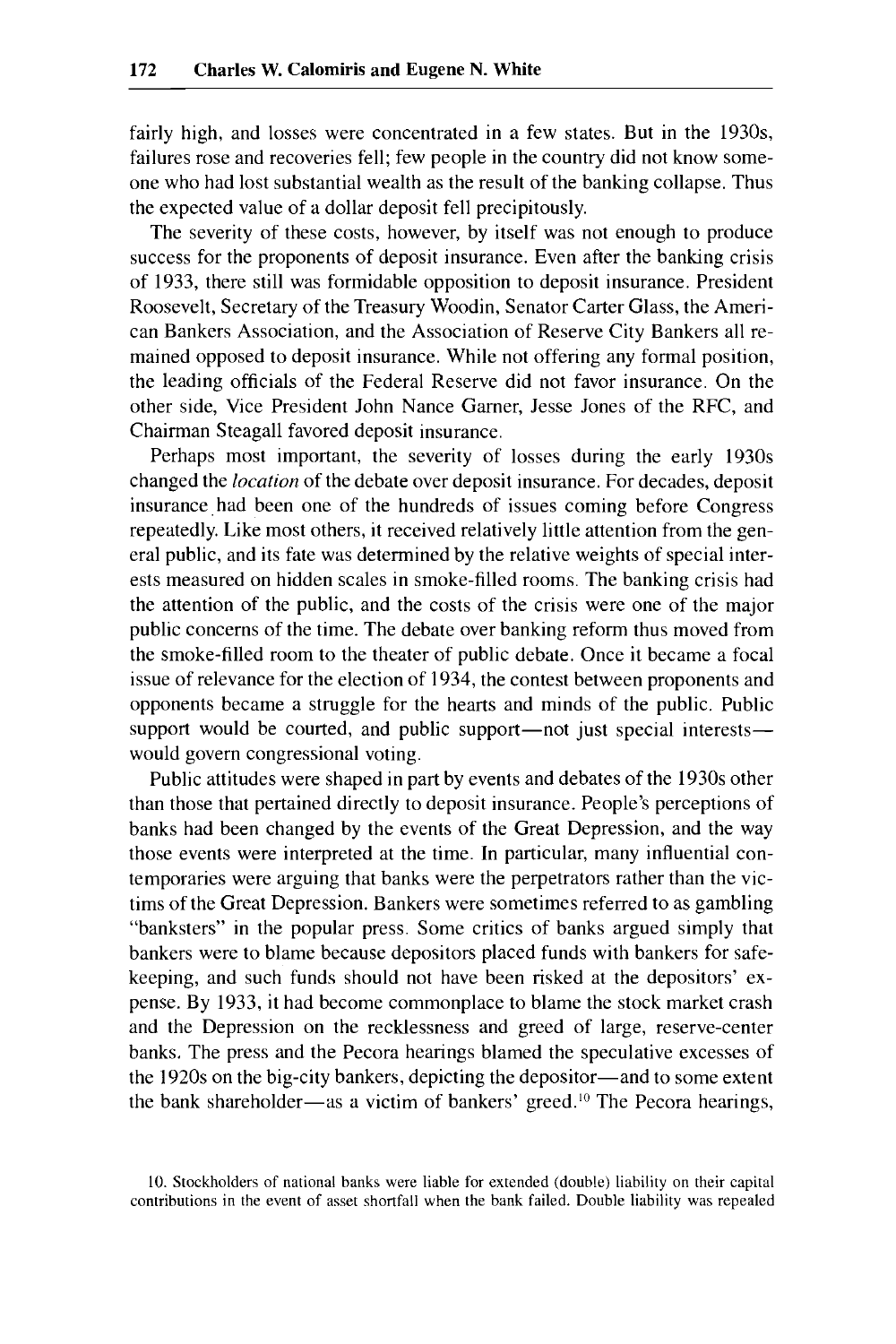which were widely covered in the press, involved little evidence or systematic discussion, and their conclusions have been questioned by subsequent scholarship (White 1986; Benston 1989; Kroszner and Rajan 1993). The hearings provided scapegoats for the financial collapse of 1929-33 and a springboard for new regulation.

The challenge for Steagall and his allies was to break the deadlock with Glass by wooing the public, and by offering Glass something he wantednamely, the separation of commercial and investment banking. Steagall's strategy for winning the public debate was to respond to the actuarial and fairness concerns of critics of deposit insurance, while stressing the evils of large-scale banking and the unfairness of making depositors pay for bankers' errors. Steagall responded to critics by emphasizing that his system would only cover the small depositor because of the ceilings on deposits insured. The actual ceiling set in 1933 for insured deposits of \$2,500 covered 97 percent of depositors and 24 percent of deposits (Board of Governors 1933,414). Moreover, his bill provided for less than 100 percent coverage even of small deposits, which he argued would reduce problems of moral hazard. Finally, in comparison to the state systems, a federal system with its broader geographic coverage (including industrial areas) would diversify and strengthen the plan.

Steagall also wanted to allow membership in the insured system for state banks who were not members of the Federal Reserve System. **As** Keeton (1990, 31) points out, this may have been a crucial ingredient for receiving support from small rural banks who were not members of the Fed. Many of these banks earlier had joined forces with big-city banks to oppose deposit insurance legislation. Apparently, for many small, rural banks, the value of the cross-bank subsidy from flat-rate federal deposit insurance was not as great as the costs of complying with Fed regulations, and so their support for insurance hinged on allowing state nonmember banks to join.

On 11 March, Glass introduced a bill that was very similar to his previous bank reform bill—once again, without deposit insurance. The president called a White House conference attended by Treasury officials, representatives of the Federal Reserve Board, and Senator Glass. Working on the basis of the

for new national bank share issues in 1933, and for all outstanding issues in 1935 (Macey and Miller 1992, 38). The earlier repeal of double liability for new shares reflected the perceived need to spur new invcstment to replenish bank capital stock. But the repeal of double liability for bank stockholders reflected other currents of thought that **a150** favored federal deposit insurance. Prior to the 19309, extended liability of shareholders was deemed an adequate means of protecting depositors, and there was little concern for shareholders, possibly because bank shares (like other stock) were much more closely held prior to the mid-1920s. In the 1930s, bank stockholders' losses were large (with recoveries totaling roughly half their capital contributions to the bank), and these losses did not prevent the collapse of the banking system or large losses to depositors (Macey and Miller 1992. 34). Stockholders, who by now tended to be largely firm "outsiders," were viewed as innocent victims of bank management. Thus the double-liability provision was deemed both unfair and ineffectual in limiting bank runs by the mid-1930s (Macey and Miller 1092, 34-38).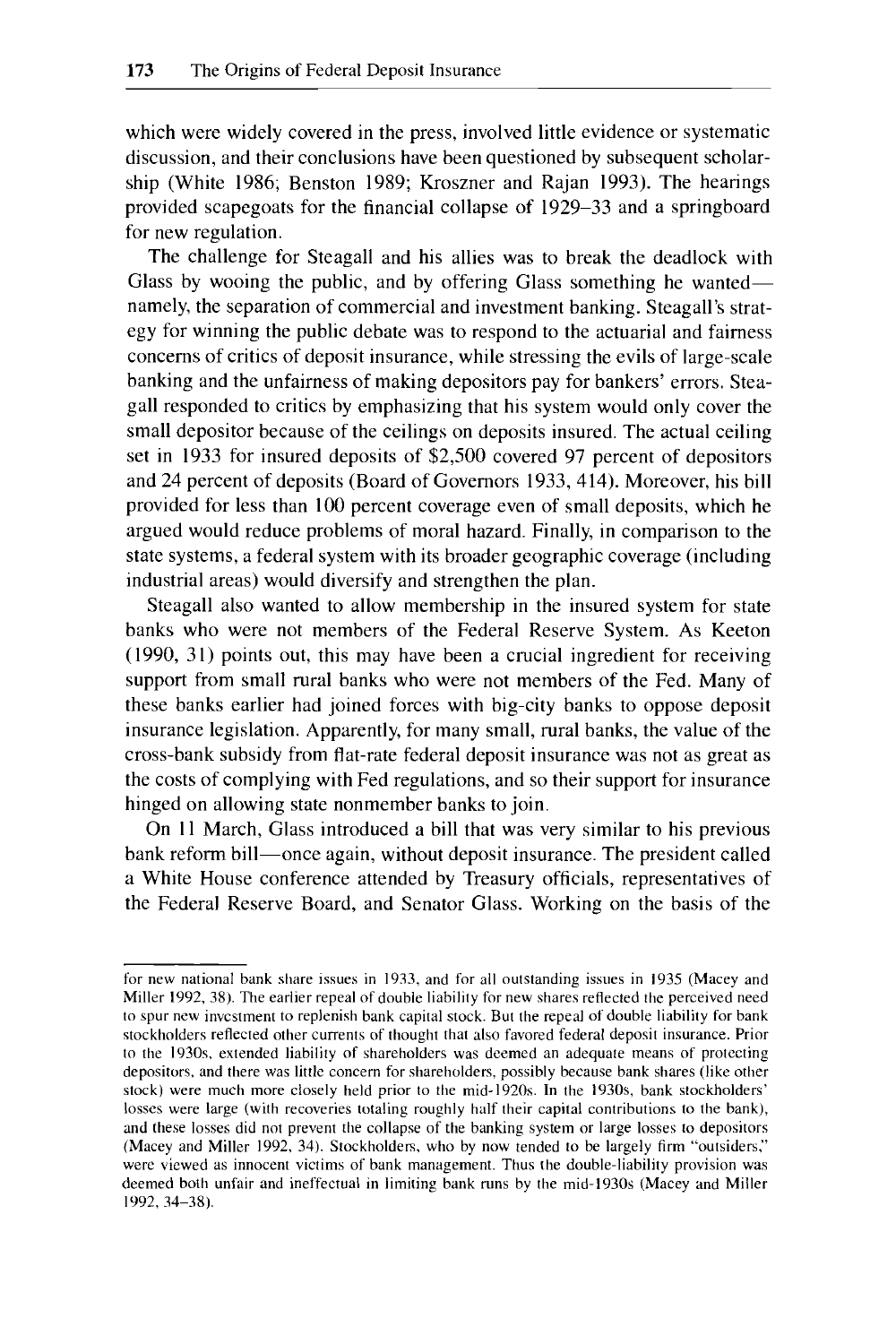Glass bill, there were further conferences and consultations for the next six weeks, with Glass a frequent visitor. Senator Duncan Fletcher, chairman of the Banking and Currency Committee, and Steagall were also polled (Burns 1974, 80). The most hotly contested issue was deposit insurance, which neither the president nor Glass wanted included in the bill. But congressional pressure was building. Twenty-five Democratic house members signed a petition in support of a guarantee in early March (Burns 1974, 89-90). Key congressmen, like Senator Arthur Vandenberg (R-MI), became outspoken insurance advocates after local bank failures generated enormous constituent pressure." Patrick (1993, 176) argues that mounting public pressure in support of deposit insurance at this juncture partly reflected anti-big-bank sentiment due to the coincident resumption of the Pecora hearings, with testimony from J. P. Morgan and George Whitney that made front-page news. Glass reportedly told the White House that, if insurance was not put into the administration bill, Congress would include it anyway. Glass reportedly yielded to public opinion because ''Washington does not remember any issue on which the sentiment of the country has been so undivided or so emphatically expressed as upon this."<sup>12</sup>

In mid-May, Glass and Steagall each introduced their own bills with changes in the structure of the Federal Reserve, separation of commercial and investment banking, equal branching rights for national banks (which had more limited rights than state banks), and a plan for the creation of the FDIC (Bums 1974, 81). Both bills included specifications made by the Roosevelt administration that deposit coverage be based on a sliding scale and that there be a one-year delay in the start of the insurance corporation. Accounts were to be 100 percent insured up to \$10,000, 75 percent for deposits between \$10,000 and \$50,000, and 50 percent for funds in excess of \$50,000. Deposit insurance was to be financed by assessments levied on banks, the Federal Reserve Banks, and \$150 million from the Treasury. It would begin on 1 July 1934 (Burns 1974,90).

Glass's original bill required all FDIC member banks to join the Federal Reserve, but he was blocked by a coalition led by Steagall in the House and Huey Long in the Senate, joined by Senator Vandenberg, who feared this would end state-chartered banking. Long, who had blocked Glass's bill in the previous Congress with a ten-day filibuster, virulently opposed Glass's branching provisions. Long and Steagall extolled deposit insurance as a means of survival for the small banks and the dual banking system (Flood 1991, 5 **1-**  52). Eager for a bill to separate commercial and investment banking, Glass

12. "Deposit Insurance," *Business Week,* 12 April **1933,** *3.* 

<sup>11.</sup> The large bank failures of Detroit had converted Vandenberg into a supporter of deposit insurance. His switch reveals a response to the more general interests of his constituents rather than the special interests of hankers. He had come on board Steagall's ship, but he did not change his basic beliefs. In his testimony on the Federal Deposit Insurance Act of 1950, he opposed raising the insurance limit from \$5,000 to \$10,000 because "there is no general public demand for this increased coverage. It is chiefly requested by banker demand in some quarters for increased competitive advantage in bidding for deposits" (Senate 1950, 50-5 I).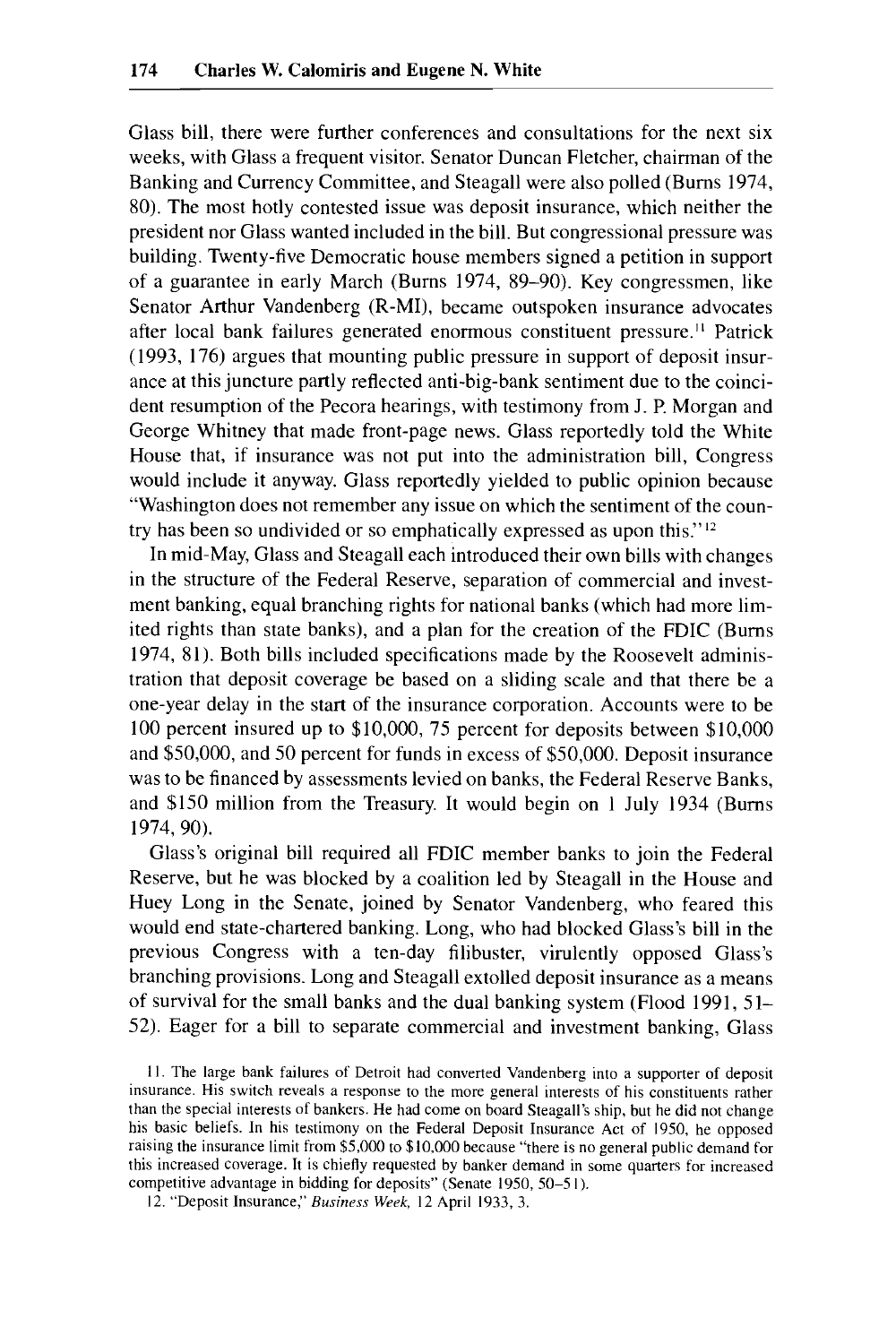finally agreed to support deposit guarantee and the coverage of nonmember banks in exchange for more Federal Reserve authority. The prohibition of interest payments on deposits appears to have been another part of this elaborately crafted compromise. Glass argued that the prohibition of interest was necessary to reduce the flow of interbank deposits to reserve centers, where funds were often invested in securities. Consistent with his desire to break the link between commercial and investment banking, Glass viewed the investment of interbank deposits in the securities market as a destabilizing influence on banks.<sup>13</sup>

This carefully crafted compromise bill reflected the tenuous balance of power between the dominant factions in the House and Senate. However, in a maneuver reflecting the ability of individuals to use congressional rules to alter the balance of power, the bill was radically amended by a proposal of Senator Vandenberg. His amendment proposed to create a temporary deposit insurance fund, thereby offering deposit insurance more quickly. The amendment of the bill was engineered by Vice President Garner, who was presiding over the Senate, while it sat as a court of impeachment in the trial of a district judge. In a surprise move that enabled him to seize control of the agenda, Gamer temporarily suspended the court proceedings and ordered the Senate into regular session to consider the amendment presented by Vandenberg. The amendment—establishing a temporary fund effective 1 January 1934 to provide 100 percent coverage up to \$2,500 for each depositor until a permanent corporation began operation on **1** July 1934-was overwhelmingly adopted (Federal Deposit Insurance Corporation 1984, 41-43). The bill was almost derailed in a joint conference committee on 12 June, but survived to pass both houses of Congress the next day. Glass was forced to make another concession and permit nonmember banks to join under the amendment's terms. The American Bankers Association urged its members to telegraph the president to veto the bill. Although the president was opposed to the Vandenberg amendment, Glass warned him not to delay, and Roosevelt signed the Banking Act of 1933 on 16 June 1933.

Under the provisions of the Banking Act, the Temporary Deposit Insurance Fund would begin operations on 1 January 1934. Only those banks certified as sound could qualify for insurance (Burns 1974, 120). The capital required to establish the FDIC was contributed by the Treasury and the twelve Federal Reserve banks. Banks joining the FDIC were assessed 0.5 percent of insurable deposits, of which one-half was payable immediately and the remainder on call. All Federal Reserve member banks were required to join the FDIC; other

13. Golembe (1975, 64) rejects Glass's stated motivation for restriction of interest rates on deposits and argues that interest rate restrictions were simply a payoff to big banks to reduce their opposition to the Banking Act of 1933. Golembe provides no evidence in support of this interpretation. Moreover, big banks continued to devote energy to overturning deposit insurance during and after the inclusion of a provision for an interest rate ceiling, so it is hard to see any effect of interest rate restrictions on big hankers' willingness to accept deposit insurance.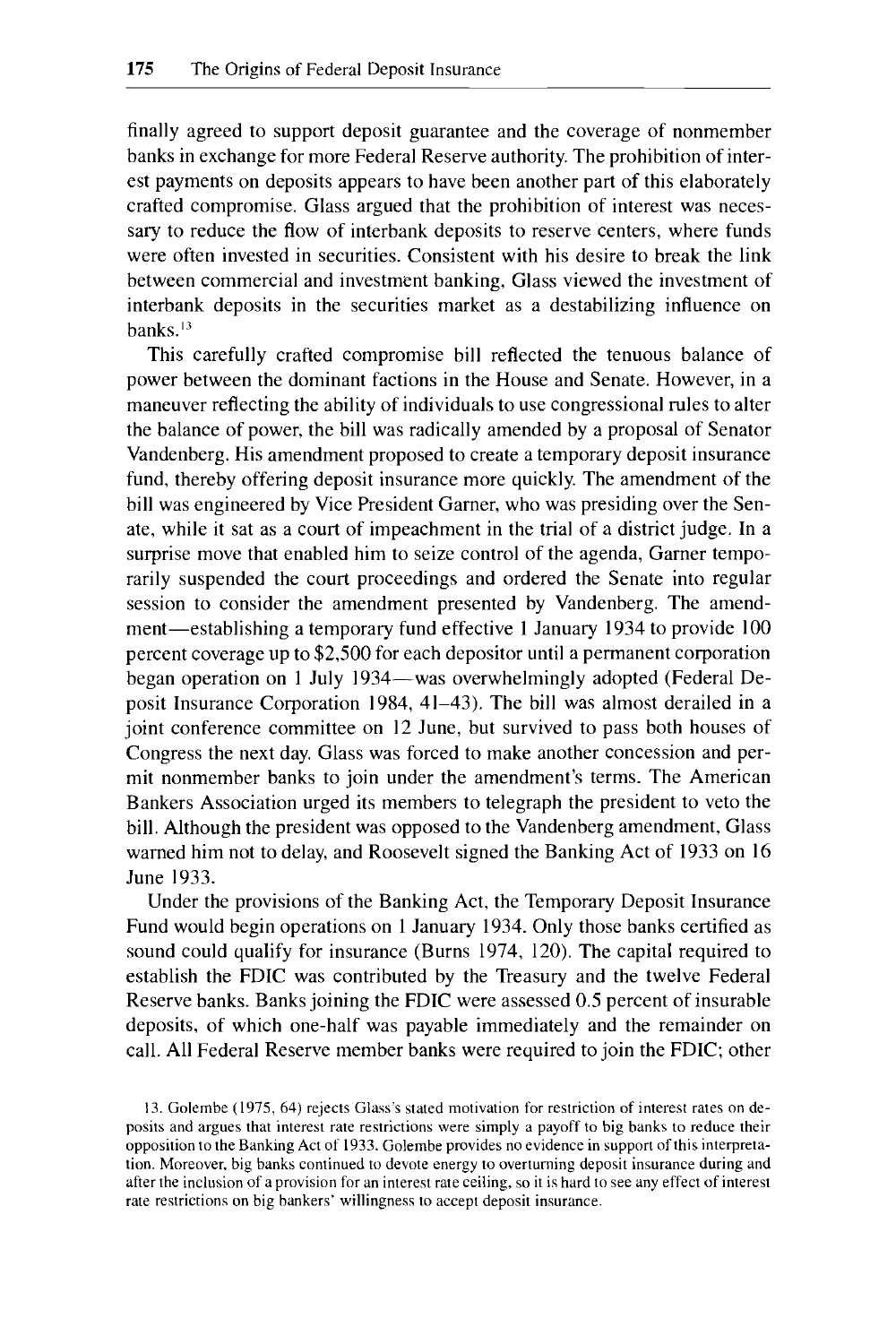licensed banks could receive FDIC protection upon approval of the FDIC so long as they became Fed members within two years.

Throughout 1933, many banks still were adamant in their opposition to insurance. The American Bankers Association at its annual meeting adopted a resolution to recommend that the administration postpone initiation of deposit insurance (Burns 1974, 125). They hoped that Congress would reconvene and make some adjustment, but they were sorely disappointed. When the Temporary Deposit Insurance Fund was given a one-year extension in 1934 and permanent deposit insurance was postponed, Steagall pushed his agenda further. Steagall wanted to increase the deposit coverage from \$2,500 to \$10,000. Although Roosevelt opposed this change and pointed out that 97 percent of depositors already were protected, Congress followed Steagall's lead and set the account limit at \$5,000 (Burns 1974, 127-28). In addition, compulsory membership in the Fed was postponed from 1 July 1936 until I July 1937. Bankers gradually gave up their opposition and accepted that deposit insurance would remain in place (Bums 1974, 129).

The temporary system was extended to 1 July 1935 by an amendment in 1934, and to 3 1 August 1935 by a congressional resolution signed by the president. On 23 August, 1935, the permanent system finally became effective under Title I of the Banking Act of 1935, which created the FDIC and superseded the original permanent plan, liberalizing many of its provisions. All members of the Federal Reserve System were required to insure their deposits with the FDIC. Nonmember banks with less than \$1 million in deposits could obtain insurance upon approval of the FDIC, but were required to submit to examination by the FDIC. The insurance limit was set at \$5,000 for each depositor. Insured banks were charged a premium of one-twelfth of 1 percent of their deposits payable semiannually. This was a substantial reduction from 0.5 percent, half of which was paid to the temporary fund, which was returned to banks upon its closure.

#### 5.3.5 Winners, Losers, and Political Entrepreneurs

By 1935, it had become clear who had won and who had lost from the provisions of the permanent deposit insurance plan. Small, rural banks, and lowerincome individuals (with small deposit accounts) were clear winners, while large, big-city banks, wealthy depositors, and depositors in failed banks were the losers. Depositors of relatively stable urban banks effectively subsidized the deposits in less stable rural banks. Under the 1935 law, wealthy depositors contributed premiums as a fraction of all their deposits (through their banks), but only received protection on deposits up to \$5,000, providing an effective subsidy from the rich to the poor. Depositors in failed banks were not bailed out despite the strenuous efforts by some congressmen on their behalf. Furthermore, the presence of deposit insurance removed one of the main motivations for allowing further consolidation and branching in banking, which would have mainly benefited larger banks. Small, rural banks now had access to federal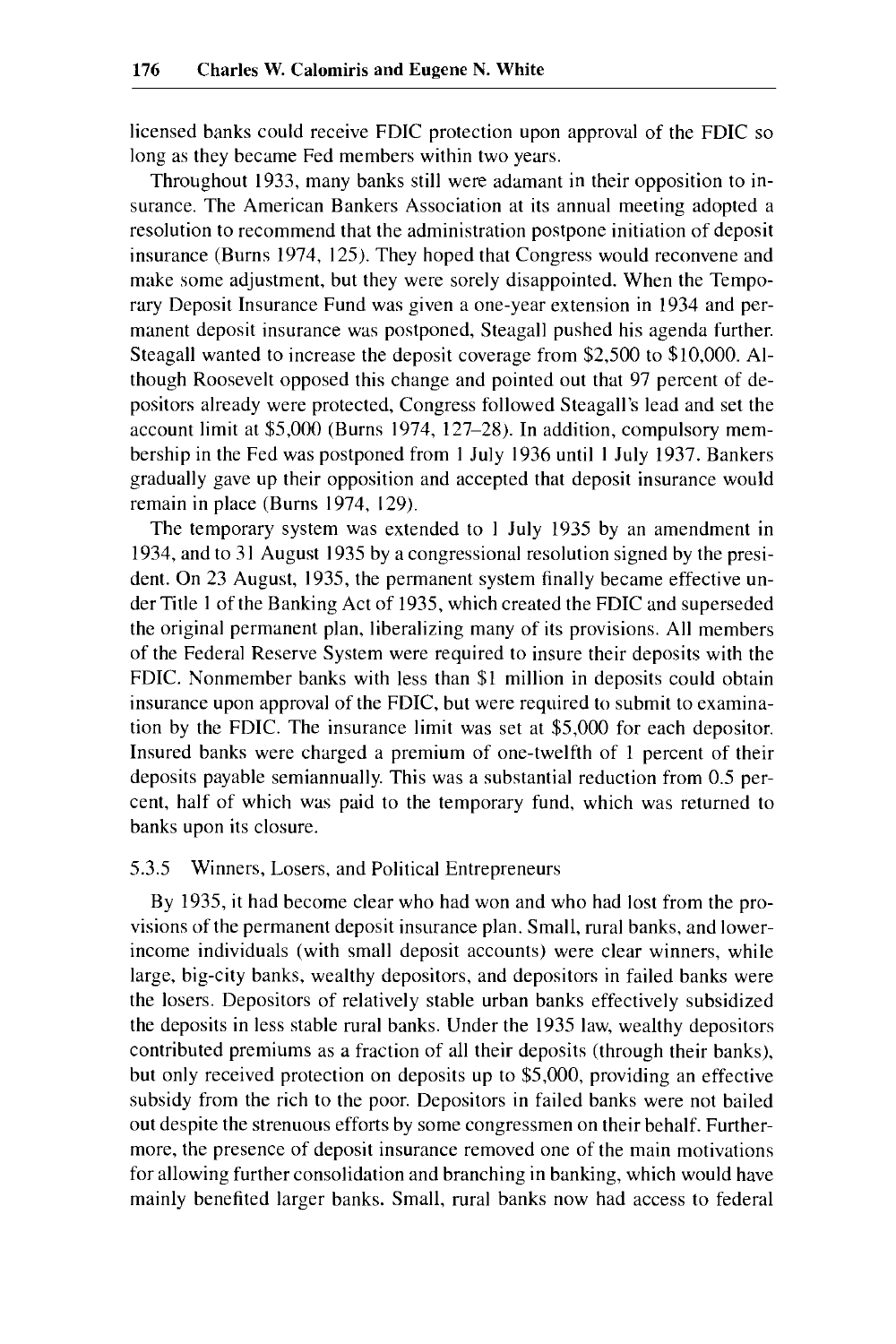government insurance at low cost. In particular, access to federal insurance did not require small banks to pay the high regulatory cost of joining the Fed, and insurance protected virtually all of their deposits.

Some who benefited most from federal deposit insurance—small depositors and small, rural banks—were not very visible advocates of insurance from the beginning of the insurance debate. **As** Keeton (1990) points out, not all small, rural banks supported deposit insurance, as some insurance plans would have created more costs than benefits for small banks. In particular, small banks were concerned that Fed membership might be a requirement for deposit insurance, or that the fee structure of deposit insurance might be designed in a way that would put them at a disadvantage. Similarly, the gains small depositors received did not reflect any initial active lobbying effort on their part, although their voice was clearly heard after the banking crises. Small depositors were not a well-organized, coordinated special interest pushing for legislation to create a transfer of resources from the rich to the poor. The public's role was important, but it was not the initiator of the legislation. The public reacted to overtures by congressional advocates of deposit insurance who sought to use public support as a lever against their opponents in Congress.

Without the "political entrepreneurship" of Steagall and others, the beneficiaries of deposit insurance would not have played an important role in influencing legislation. Steagall, Long, and other politicians with populist constituencies made deposit insurance a focal issue, and thus made public opinion an important ingredient in the outcome. They also shepherded bills through Congress, making sure the details of the bills (premiums, membership limitatiops, deposit coverage) would protect the interests of small, unit banks, and they knew that these banks would be grateful for the help, even if they had not pushed for it. In the standard Stigler-Posner-Peltzman view of the political economy of regulation, rent-seeking special interest groups typically are identified as the political entrepreneurs who define which issues are important and push for their passage. In the case of federal deposit insurance, entrepreneurial politicians defined an issue they thought would be beneficial to their constituents, structured the forum in which it would be debated to serve their purposes, and organized constituent support for their proposals.

#### **5.4 Lessons for Models of Political Economy**

What general lessons for the political economy of regulation can be culled from the fifty-year struggle over federal deposit insurance? We would emphasize three general caveats to the standard Stigler-Posner-Peltzman view that rent-seeking special interests define and determine regulatory outcomes.

First, there is more than one theater of action in the political process. If the proponents of regulation can succeed in drawing sufficient public attention to their issue, then politicians will respond to public pressure, not just to special interests. Second, influential politicians, not just special interests, may be insti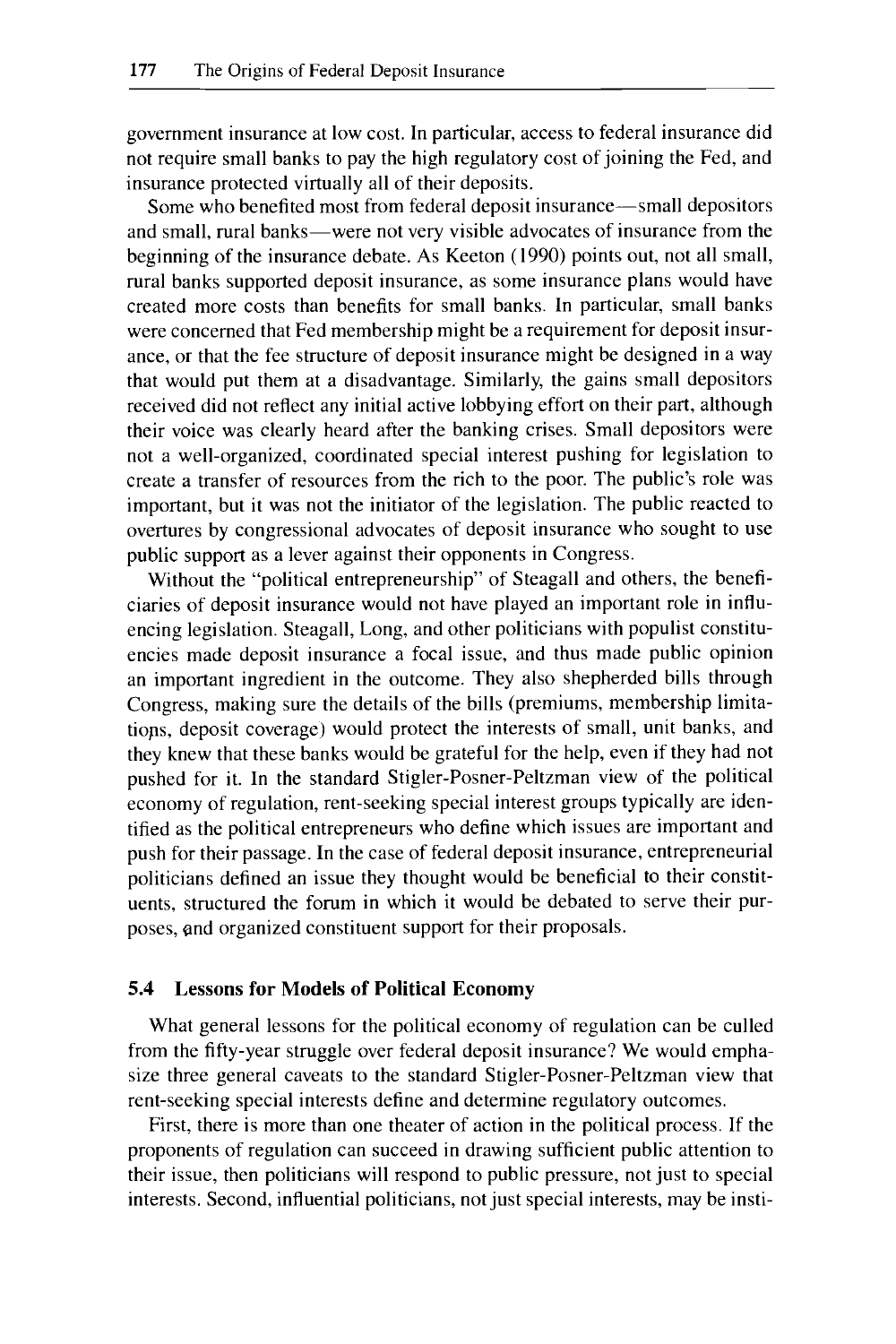gators of regulation and may play an especially important role in determining which issues become "focal" to the general public, and in winning public support. Third, while public opinion may have been somewhat informed, it is not likely that the public anticipated all the changes wrought by its support for federal deposit insurance. Furthermore, once public support had been won during the debate of 1932-34, the theater of debate predictably shifted back to the smoke-filled room as the attention of the public moved on to other issues. After the hurdle of establishing deposit insurance had been cleared and the public was no longer easily mobilized, the special interests within banking struggled among themselves over changes in the law. The Federal Deposit Insurance Act of 1950 was a compromise that offered something to all banks and looks more like a creature of the Stigler-Posner-Peltzman paradigm. The act increased the insurance limit, as desired by small banks, and introduced a scheme for a partial rebating of assessments that pleased large banks. Once unit bankers had been given a new lease on life by deposit insurance, they were able to exert influence Over other regulation, as well. Progress in permitting expanded scope and scale of banking was stalled.<sup>14</sup>

It is interesting to contrast the deposit insurance debate of the 1930s with that of the 1990s. Deposit insurance reform to protect the interest of the taxpayers has fallen far short of the ambitious plans outlined by many would-be reformers. In part, this seems due to the fact that the issue simply has not captured the imagination of the population, even in the face of a \$200 billion loss in the savings and loan industry, and the possibility of large losses to the FDIC. It was hardly mentioned in the election of 1992. Why has no political entrepreneur in the House or Senate come forward as Steagall did, with a bold plan to make reform a focal issue in the public eye? One possible explanation is that hard-headed economic arguments about incentives do not play as well in the public theater as soft-hearted populist arguments about fairness. Another explanation is that politicians do not see big benefits for their most influential constituencies from supporting a major reform. No political entrepreneur has yet appeared who can assemble a powerful enough coalition to upset the existing balance of special interests.

14. For a discussion of the political and regulatory reversal of interest in expansion of branching after 1933, see Doti and Schweikart 1991.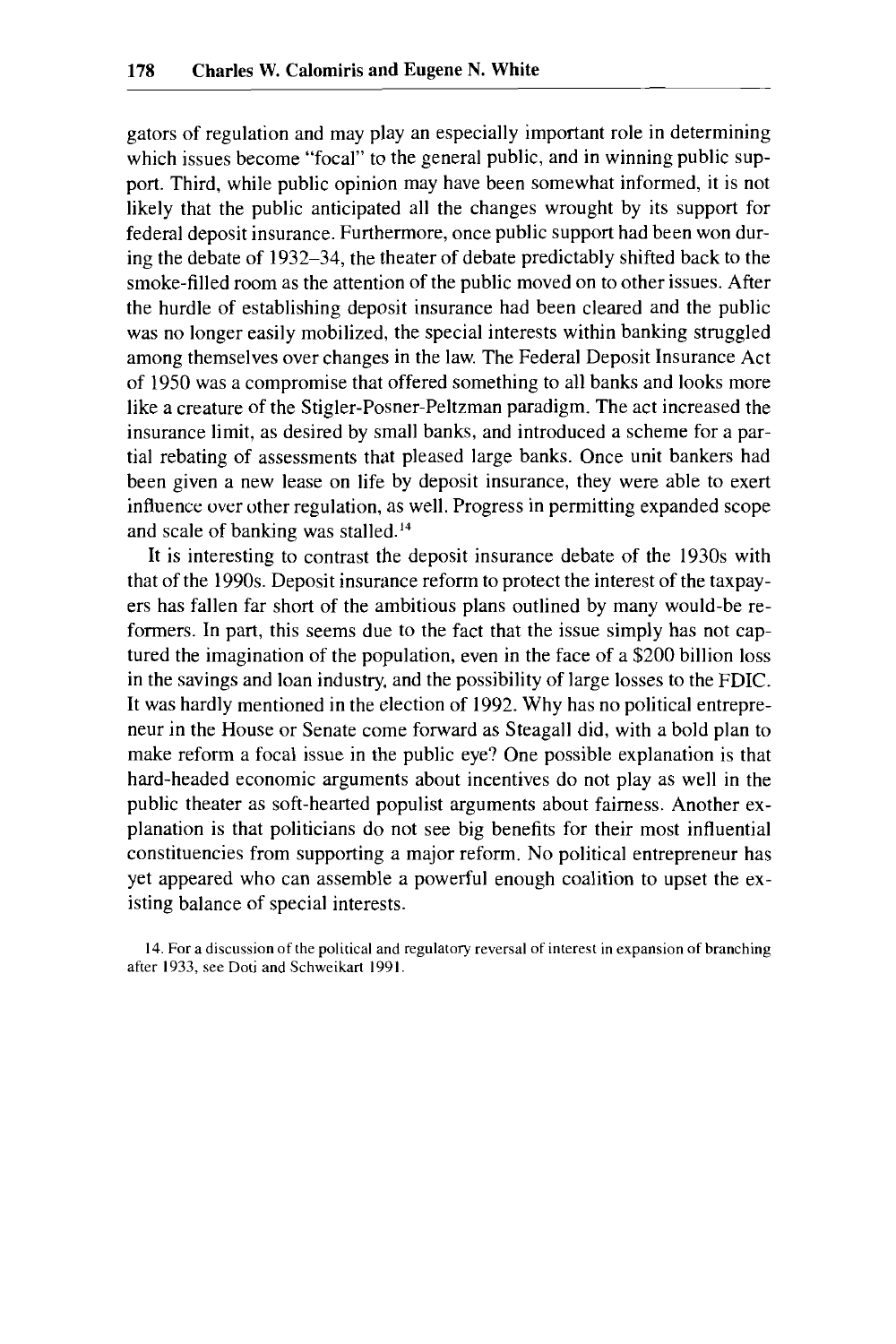| Item           | Intro Date  | Cong. Title |      | Author               | Party-<br><b>State</b> | City District <sup>a</sup> Type <sup>b</sup> |          | Banks Covered in Bill's Provisions |
|----------------|-------------|-------------|------|----------------------|------------------------|----------------------------------------------|----------|------------------------------------|
| 1              | 1886/1/11   | 49th        |      | Rep. Price           | $R-WI$                 |                                              | B        | National                           |
| $\overline{2}$ | 1886/2/1    | 49th        | Rep. | Sawyer               | $R-NY$                 |                                              | B        | National                           |
| 3              | 1886/2/15   | 49th        | Rep. | $H$ utton $\degree$  | D-MO                   |                                              | B        | National                           |
| 4              | 1886/3/1    | 49th        | Rep. | <b>Brumm</b>         | $R$ -PA                |                                              | B        | National                           |
| 5              | 1888/1/4    | 50th        | Rep. | <b>Brumm</b>         | R-PA                   |                                              | B        | National                           |
| 6              | 1891/12/10  | 52d         | Sen. | Hiscock <sup>c</sup> | $R-NY$                 |                                              | В        | National                           |
| 7              | 1892/3/23   | 52d         | Rep. | Clover               | $O-KS$                 |                                              | G        | National                           |
| 8              | 1893/8/14   | 53d         | Sen. | Hunton               | D-VA                   |                                              | G        | National                           |
| 9              | 1893/9/9    | 53d         | Rep. | Babcock              | $R-WI$                 |                                              | В        | National                           |
| 10             | 1893/9/22   | 53d         | Rep. | <b>Bryan</b>         | D-NE                   |                                              | В        | National                           |
| 11             | 1894/3/26   | 53d         | Rep. | Mercer               | $R-NE$                 | Omaha                                        | B        | National                           |
| 12             | 1895/1/3    | 53d         | Sen. | George               | D-MS                   |                                              | G        | National                           |
| 13             | 1897/1/5    | 54th        | Sen. | Peffer               | $O-KS$                 |                                              | G        | National                           |
| 14             | 1897/3/15   | 55th        | Rep. | Fowler               | $R-NJ$                 |                                              | В        | National and state                 |
| 15             | 1897/7/15   | 55th        | Rep. | Lewis                | D-WA                   |                                              | G        | National                           |
| 16             | 1897/7/15   | 55th        | Rep. | Jenkins              | $R-WI$                 |                                              | G        | National                           |
| 17             | 1898/1/5    | 55th        | Rep. | Jenkins              | $R-WI$                 |                                              | B        | National                           |
| 18             | 1898/2/1    | 55th        | Rep. | Fowler               | $R-NJ$                 |                                              | $\bf{B}$ | National                           |
| 19             | 1905/2/27   | 58th        | Rep. | Webber               | $R-OH$                 |                                              | G        | National                           |
| 20             | 1905/12/4   | 59th        | Rep. | <b>Bates</b>         | R-PA                   |                                              | B        | National                           |
| 21             | 1906/1/19   | 59th        | Rep. | <b>Bates</b>         | $R$ -PA                |                                              | B        | National                           |
| 22             | 1906/2/14   | 59th        | Rep. | <b>Bates</b>         | R-PA                   |                                              | B        | National                           |
| 23             | 1906/3/5    | 59th        | Rep. | Gronna               | $R-ND$                 |                                              | B        | National                           |
| 24             | 1906/12/13  | 59th        | Rep. | Underwood            | D-AL                   |                                              | B        | National                           |
| 25             | 1906/12/17  | 59th        | Rep. | <b>Bates</b>         | $R$ -PA                |                                              | B        | National                           |
| 26             | 1907/12/2   | 60th        | Rep. | Candler              | D-MS                   |                                              | В        | National                           |
|                | (continued) |             |      |                      |                        |                                              |          |                                    |

**Table 5A.1 Characteristics of Authors of Federal Deposit Insurance Bills and Amendments** 

Appendix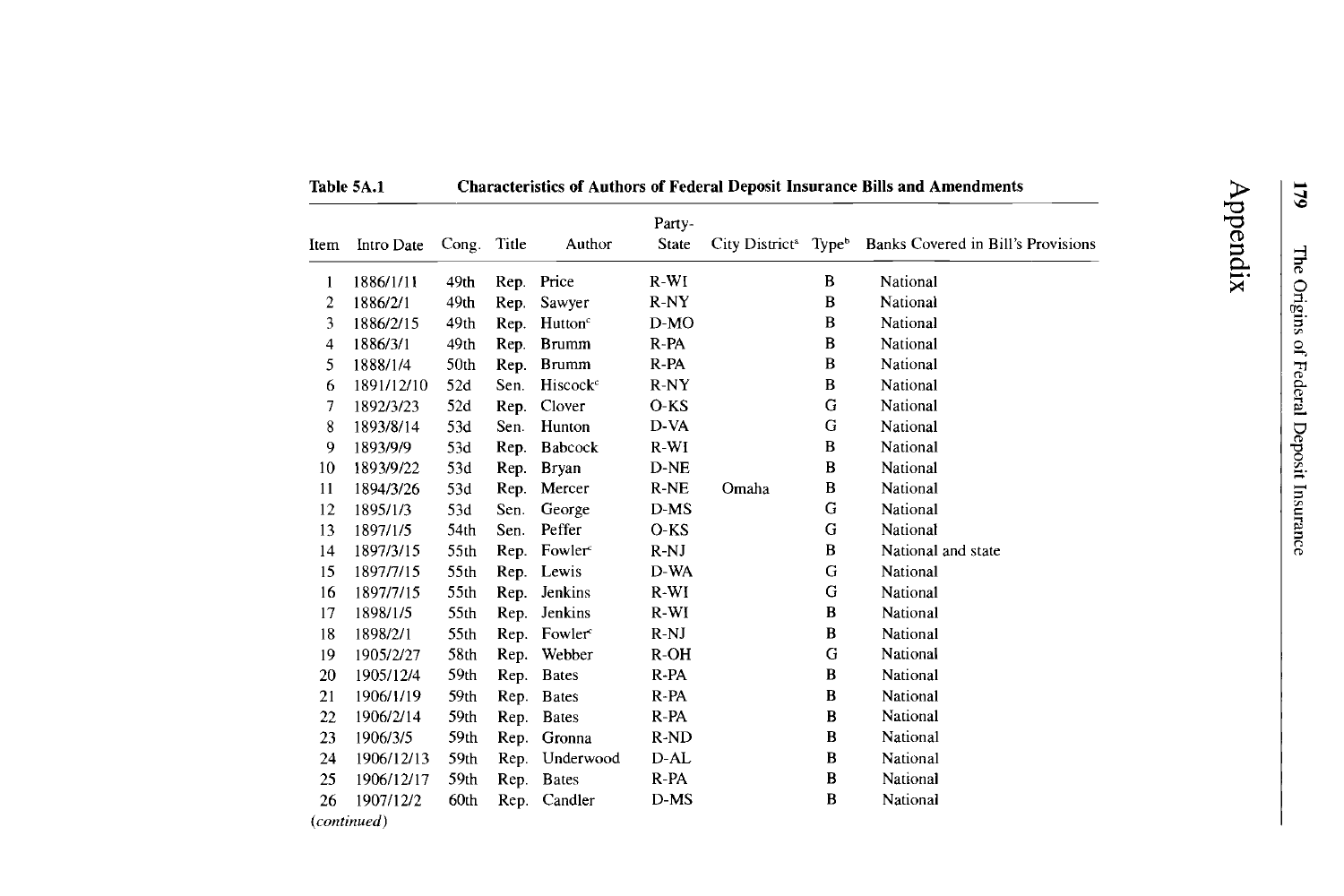| Item | Intro Date | Cong. Title      |      | Author                | Party-<br>State | City District <sup>a</sup> Type <sup>b</sup> |   | Banks Covered in Bill's Provisions |
|------|------------|------------------|------|-----------------------|-----------------|----------------------------------------------|---|------------------------------------|
| 27   | 1907/12/2  | 60th             | Rep. | Norris                | $R-NE$          |                                              | B | National                           |
| 28   | 1907/12/2  | 60th             | Rep. | Sheppard              | $D-TX$          |                                              | B | National                           |
| 29   | 1907/12/2  | 60th             | Rep. | Russell               | $D-TX$          |                                              | B | National                           |
| 30   | 1907/12/2  | 60th             | Rep. | Gronna                | $R-ND$          |                                              | в | National                           |
| 31   | 1907/12/2  | 60th             | Rep. | Underwood             | D-AL            |                                              | B | National                           |
| 32   | 1907/12/2  | 60th             | Rep. | <b>Bates</b>          | $R-PA$          |                                              | B | National                           |
| 33   | 1907/12/16 | 60th             | Rep. | Campbell              | $R-KS$          |                                              | G | National                           |
| 34   | 1907/12/16 | 60th             | Rep. | Reeder                | $R-KS$          |                                              | B | National                           |
| 35   | 1907/12/19 | 60th             | Rep. | Chaney                | $R-IN$          |                                              | B | National                           |
| 36   | 1907/12/19 | 60th             | Rep. | Underwood             | D-AL            |                                              | B | National                           |
| 37   | 1907/12/21 | 60th             | Sen. | Owen                  | $D-OK$          |                                              | в | National                           |
| 38   | 1908/1/6   | 60th             | Rep. | Hinshaw               | $R-NE$          |                                              | B | National                           |
| 39   | 1908/1/6   | 60th             | Rep. | DeArmond              | $D-MO$          |                                              | в | National                           |
| 40   | 1908/1/8   | 60th             | Sen. | Culberson             | $D-TX$          |                                              | B | National                           |
| 41   | 1908/1/7   | 60th             | Sen. | <b>Brown</b>          | $R-NE$          |                                              | B | National                           |
| 42   | 1908/1/8   | 60th             | Rep. | Fulton                | $D-OK$          |                                              | B | National                           |
| 43   | 1908/1/8   | 60th             | Rep. | Fowler <sup>d</sup>   | $R-NJ$          |                                              | B | National                           |
| 44   | 1908/1/8   | 60th             | Rep. | Davidson              | R-WI            |                                              | B | National                           |
| 45   | 1908/1/8   | 60th             | Rep. | McHenry <sup>c</sup>  | D-PA            |                                              | G | National and state                 |
| 46   | 1908/1/9   | 60th             | Sen. | Nelson                | $R-MN$          |                                              | B | National                           |
| 47   | 1908/1/14  | 60th             | Rep. | Adair                 | $D$ -IN         |                                              | B | National                           |
| 48   | 1908/1/15  | 60th             | Sen. | Owen                  | $D-OK$          |                                              | B | National                           |
| 49   | 1908/1/27  | 60th             | Rep. | <b>Bates</b>          | R-PA            |                                              | B | National                           |
| 50   | 1908/1/27  | 60th             | Sen. | Gore                  | $D-OK$          |                                              | B | National                           |
| 51   | 1908/1/30  | 60th             | Rep. | Crawford <sup>c</sup> | $D-NC$          |                                              | G | National and state                 |
| 52   | 1908/2/7   | 60th             |      | Rep. Williams         | $D-MS$          |                                              | B | National and state                 |
| 53   | 1908/2/12  | 60 <sub>th</sub> | Sen. | Owen                  | $D-OK$          |                                              | B | National                           |

**Table 5A.1** (continued)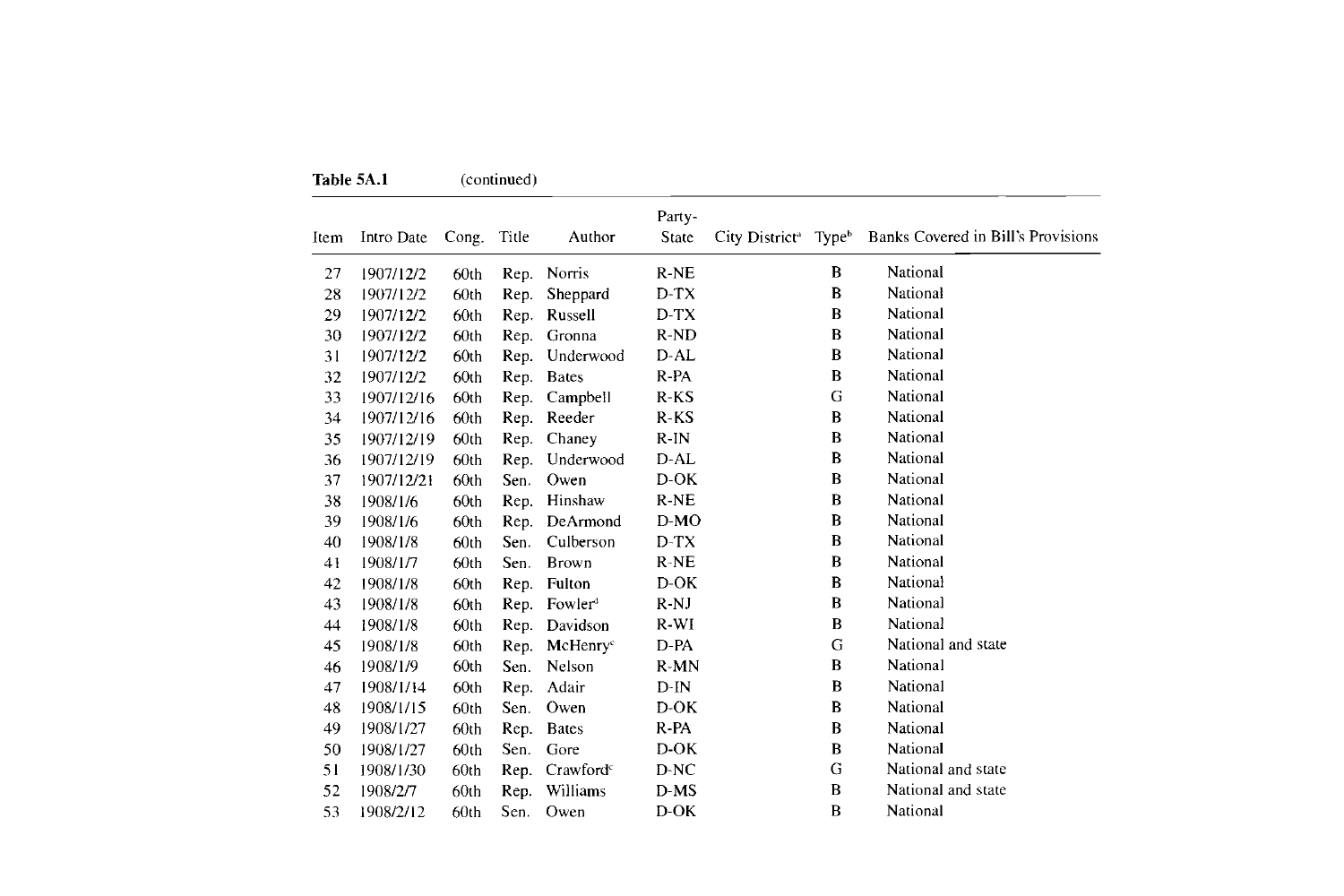| 54 | 1908/2/17  | 60 <sub>th</sub> | Sen. | <b>Brown</b>          | $R-NE$  |        | B        | National                       |
|----|------------|------------------|------|-----------------------|---------|--------|----------|--------------------------------|
| 55 | 1908/3/15  | 60 <sub>th</sub> | Sen. | McCumber              | $R-ND$  |        | B        | National                       |
| 56 | 1908/3/13  | 60th             | Sen. | Nelson                | $R-MN$  |        | В        | National                       |
| 57 | 1908/3/16  | 60 <sub>th</sub> | Rep. | <b>Bates</b>          | $R$ -PA |        | B        | National                       |
| 58 | 1908/3/25  | 60 <sub>th</sub> | Sen. | Owen                  | $D-OK$  |        | B        | National                       |
| 59 | 1909/3/18  | 61st             | Rep. | Sheppard              | $D-TX$  |        | B        | National                       |
| 60 | 1909/3/24  | 61st             | Rep. | DeArmond              | $D-MO$  |        | B        | National                       |
| 61 | 1909/5/3   | 61st             |      | Rep. Underwood        | D-AL    |        | B        | National                       |
| 62 | 1909/12/10 | 61st             | Rep. | Candler               | D-MS    |        | B        | National                       |
| 63 | 1909/12/10 | 61st             |      | Rep. Russell          | D-TX    |        | B        | National                       |
| 64 | 1910/2/28  | 61 <sub>st</sub> | Rep. | Rucker                | D-CO    | Denver | B        | National                       |
| 65 | 1910/6/16  | 61st             | Sen. | Jones                 | $R-WA$  |        | G        | National                       |
| 66 | 1911/7/26  | 62d              | Rep. | Candler               | D-MS    |        | B        | National                       |
| 67 | 1911/12/12 | 62d              | Rep. | Sheppard              | $D-TX$  |        | B        | National                       |
| 68 | 1913/11/10 | 63d              | Sen. | Williams <sup>c</sup> | D-MS    |        | B        | National                       |
| 69 | 1913/11/25 | 63d              | Sen. | Hitchcock             | $D-NE$  |        | B        | Federal Reserve members        |
| 70 | 1913/12/1  | 63d              | Sen. | Owen                  | $D-OK$  |        | B        | National                       |
| 71 | 1913/12/18 | 63d              | Sen. | Owen                  | $D-OK$  |        | B        | National                       |
| 72 | 1913/12/23 | 63d              | Sen. | Williams <sup>e</sup> | D-MS    |        | B        | Federal Reserve members        |
| 73 | 1914/1/16  | 63d              | Rep. | Kinkaid               | R-NE    |        | B        | National                       |
| 74 | 1914/3/10  | 63d              | Sen. | Owen                  | $D-OK$  |        | B        | Federal Reserve members        |
| 75 | 1914/9/12  | 63d              | Rep. | <b>Barton</b>         | $R-NE$  |        | $\bf{B}$ | Federal Reserve members        |
| 76 | 1915/12/6  | 64th             | Rep. | Kinkaid               | $R-NE$  |        | B        | National                       |
| 77 | 1915/12/7  | 64th             | Sen. | Williams <sup>e</sup> | $D-MS$  |        | B        | National                       |
| 78 | 1915/12/10 | 64th             | Sen. | Owen                  | $D-OK$  |        | B        | <b>Federal Reserve members</b> |
| 79 | 1917/4/4   | 65th             | Sen. | Owen                  | $D-OK$  |        | B        | Federal Reserve members        |
| 80 | 1917/4/6   | 65th             | Sen. | Williams <sup>e</sup> | $D-MS$  |        | B        | National                       |
| 81 | 1918/2/18  | 65th             | Rep. | Shouse <sup>c</sup>   | $D-KS$  |        | G        | National                       |
| 82 | 1918/2/18  | 65th             | Sen. | Owen                  | $D-OK$  |        | G        | National                       |
| 83 | 1918/4/23  | 65th             | Sen. | Shaforth              | $R-CO$  |        | G        | National                       |

*(continued)*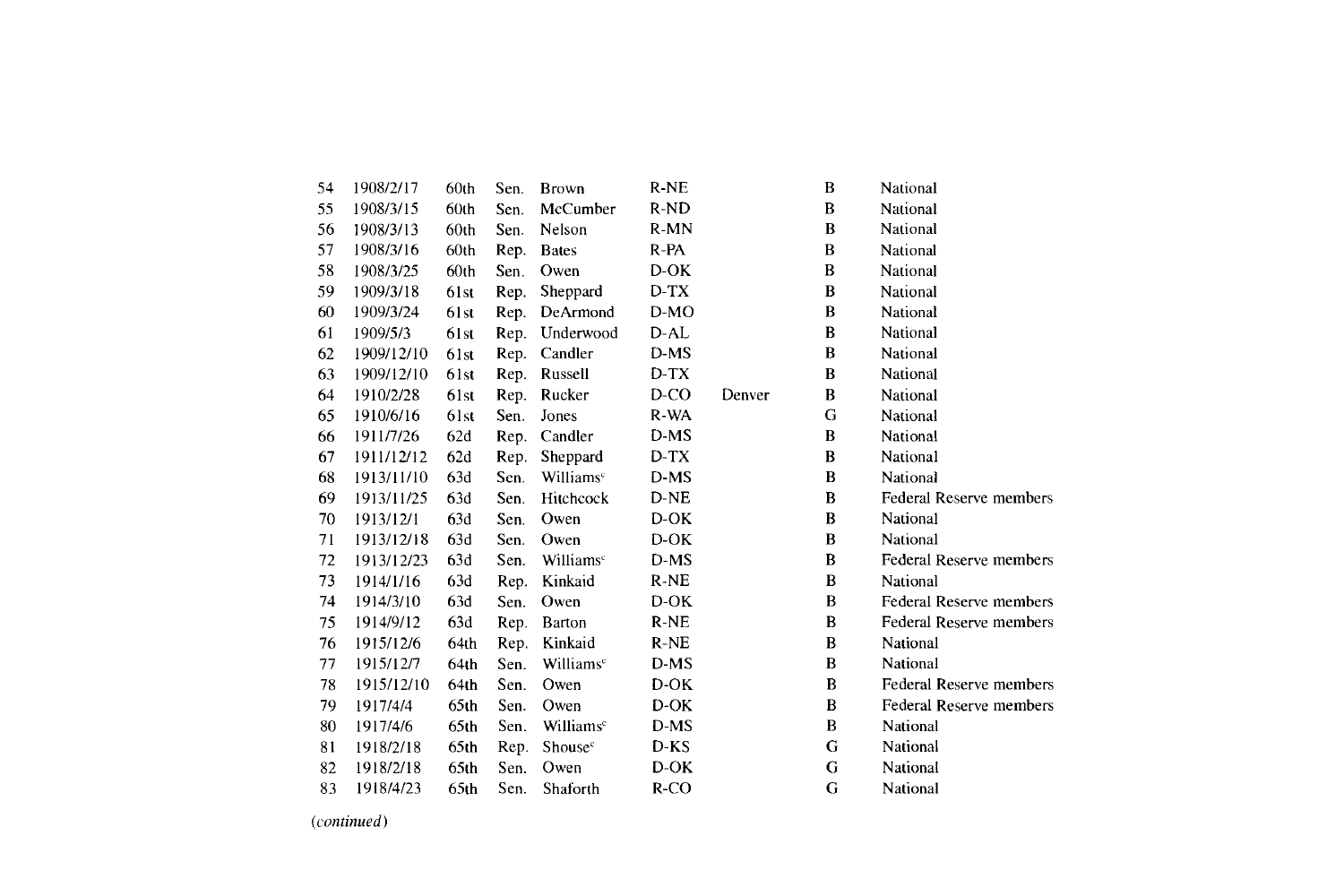|      | Table 5A.1 |                   | (continued) |                       |                        |                                              |   |                                                                                 |
|------|------------|-------------------|-------------|-----------------------|------------------------|----------------------------------------------|---|---------------------------------------------------------------------------------|
| Item | Intro Date | Cong.             | Title       | Author                | Party-<br><b>State</b> | City District <sup>a</sup> Type <sup>b</sup> |   | Banks Covered in Bill's Provisions                                              |
| 84   | 1919/5/26  | 66th              | Sen.        | Williams              | $D-MS$                 |                                              | B | <b>National</b>                                                                 |
| 85   | 1919/5/26  | 66th              | Sen.        | Owen <sup>c</sup>     | $D-OK$                 |                                              | B | Federal Reserve members                                                         |
| 86   | 1920/12/13 | 66th              | Rep.        | McClintic             | $D-OK$                 |                                              | B | National Federal Reserve<br>members                                             |
| 87   | 1921/4/11  | 67th              |             | Rep. McClintic        | $D-OK$                 |                                              | B | National Federal Reserve<br>members (in approving)                              |
| 88   | 1922/9/16  | 67th              |             | Rep. Smith            | $R$ - $ID$             |                                              | B | Federal Reserve districts)<br>National Federal Reserve<br>members (in approving |
| 89   | 1923/2/3   | 67th              | Sen.        | <b>Brookhart</b>      | $R-IA$                 |                                              | B | Federal Reserve districts)<br>Cooperative national                              |
| 90   | 1923/12/5  | 68 <sub>1</sub> h | Rep.        | McClintic             | $D-OK$                 |                                              | B | National Federal Reserve                                                        |
|      |            |                   |             |                       |                        |                                              |   | members (in approving)<br>Federal Reserve districts)                            |
| 91   | 1924/1/1   | 68th              | Sen.        | <b>Brookhart</b>      | $R$ - $IA$             |                                              | B | Cooperative national                                                            |
| 92   | 1924/3/1   | 68th              | Sen.        | Jones                 | $R-NM$                 |                                              | B | Federal Reserve members                                                         |
| 93   | 1924/3/10  | 68th              | Rep.        | Thomas                | $D-OK$                 |                                              | B | Federal Reserve members                                                         |
| 94   | 1924/4/30  | 68th              | Rep.        | Doyle                 | $D$ -IL                | Chicago                                      | G | National                                                                        |
| 95   | 1925/2/9   | 68th              | Rep.        | Steagall <sup>c</sup> | $D-AL$                 |                                              | B | Federal Reserve members                                                         |
| 96   | 1925/12/14 | 69th              | Rep.        | <b>Hastings</b>       | $D-OK$                 |                                              | G | Federal Reserve members                                                         |
| 97   | 1926/3/6   | 69th              | Rep.        | Thomas                | $D-OK$                 |                                              | B | Federal Reserve members                                                         |
| 98   | 1926/3/23  | 69th              | Rep.        | Steagal <sup>c</sup>  | $D-AL$                 |                                              | B | Federal Reserve members                                                         |
| 99   | 1926/12/6  | 69th              | Rep.        | Brand <sup>c</sup>    | $D-GA$                 |                                              | B | <b>Federal Reserve members</b><br>(except banks in states with<br>insurance)    |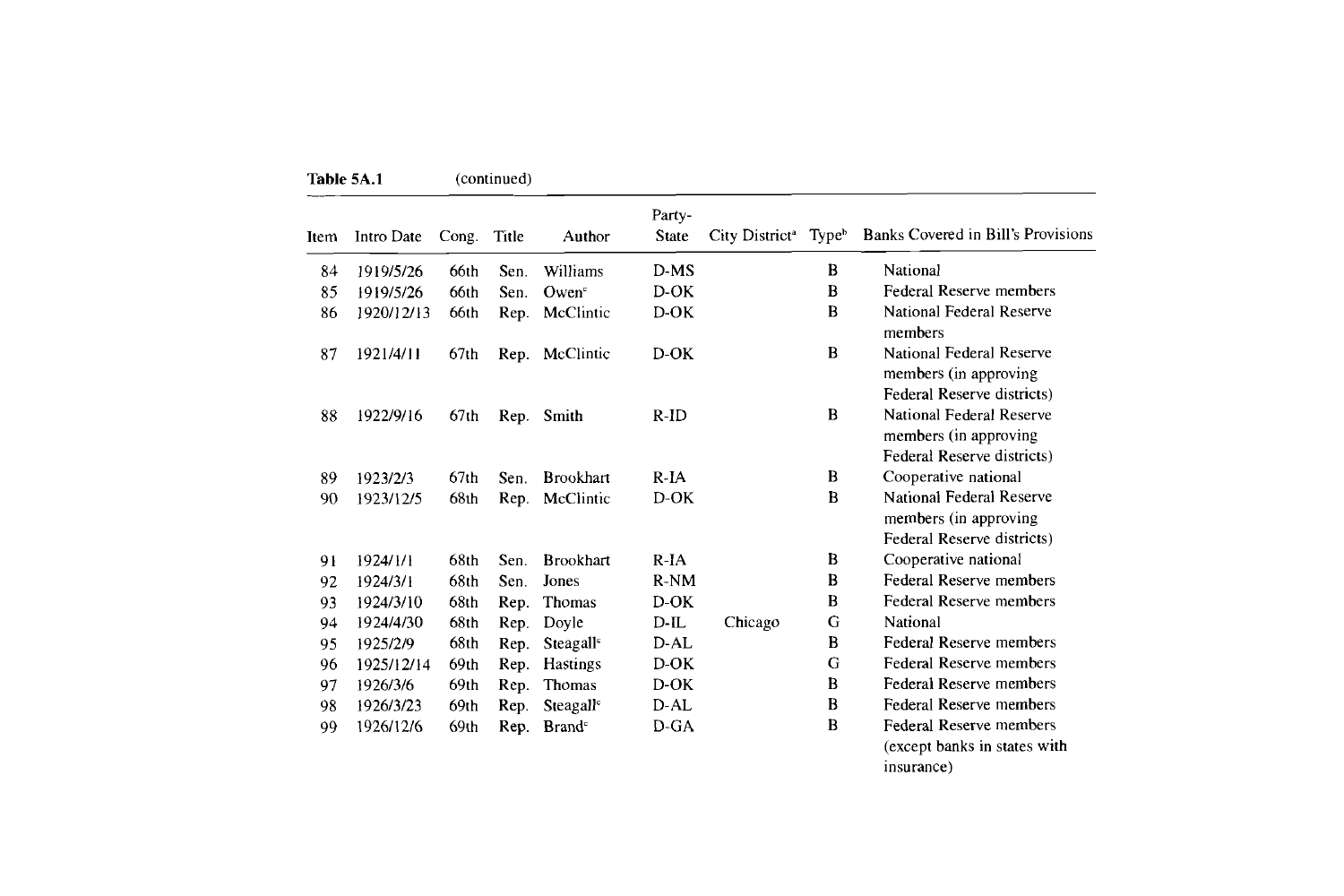| 100 | 1926/12/6  | 69th             |      | Rep. Howard                   | $D-NE$  |          | B        | National                     |
|-----|------------|------------------|------|-------------------------------|---------|----------|----------|------------------------------|
| 101 | 1926/12/11 | 69th             | Rep. | <b>Brand</b> <sup>c</sup>     | $D-GA$  |          | B        | Federal Reserve members      |
|     |            |                  |      |                               |         |          |          | (except banks in states with |
|     |            |                  |      |                               |         |          |          | insurance)                   |
| 102 | 1927/12/5  | 70 <sub>th</sub> | Rep. | <b>Hastings</b>               | $D-OK$  |          | G        | Federal Reserve members      |
| 103 | 1927/12/5  | 70th             | Rep. | Howard                        | $D-NE$  |          | B        | Federal Reserve members      |
| 104 | 1927/12/13 | 70 <sub>th</sub> | Rep. | <b>Brand</b> <sup>c</sup>     | $D$ -GA |          | $\bf{B}$ | Federal Reserve members      |
|     |            |                  |      |                               |         |          |          | (except banks in states with |
|     |            |                  |      |                               |         |          |          | insurance)                   |
| 105 | 1928/2/16  | 70 <sub>th</sub> | Rep. | <b>Hastings</b>               | $D-OK$  |          | G        | Federal Reserve members      |
| 106 | 1928/2/20  | 70 <sub>th</sub> | Rep. | <b>Hastings</b>               | $D-OK$  |          | G        | Federal Reserve members      |
| 107 | 1928/5/26  | 70 <sub>th</sub> | Rep. | Steagall <sup>c</sup>         | $D-AL$  |          | В        | Federal Reserve members      |
| 108 | 1929/4/15  | 71st             | Rep. | Howard                        | $D-NE$  |          | B        | Federal Reserve members      |
| 109 | 1929/12/12 | 71st             | Rep. | <b>Brand</b> <sup>c</sup>     | $D-GA$  |          | B        | Federal Reserve members      |
|     |            |                  |      |                               |         |          |          | (except banks in states with |
|     |            |                  |      |                               |         |          |          | insurance)                   |
| 110 | 1930/1/6   | 71st             | Sen. | <b>Brookhart</b> <sup>c</sup> | $R-IA$  |          | B        | Cooperative National         |
| 111 | 1930/3/26  | 7 I st           | Rep. | Steagall <sup>c</sup>         | $D-AL$  |          | B        | Federal Reserve members      |
| 112 | 1930/6/12  | 71st             | Rep. | <b>Hastings</b>               | $D-OK$  |          | G        | Federal Reserve members      |
| 113 | 1930/1/10  | 71st             | Rep. | Hare                          | $D-SC$  |          | B        | Federal Reserve members      |
| 114 | 1931/2/28  | 71st             | Rep. | Ramspeck                      | $D$ -GA | Atlanta  | B        | National                     |
| 115 | 1931/12/8  | 72d              | Rep. | Howard                        | $D-NE$  |          | В        | National                     |
| 116 | 1931/12/8  | 72d              | Rep. | Beam                          | $D$ -IL | Chicago  | G        | National                     |
| 117 | 1931/12/8  | 72d              |      | Rep. Hastings                 | $D-OK$  |          | G        | Federal Reserve members      |
| 118 | 1931/12/9  | 72d              | Rep. | Hare                          | $D-SC$  |          | В        | Federal Reserve members      |
| 119 | 1931/12/9  | 72d              | Sen. | <b>Brookhart</b> <sup>c</sup> | $R-IA$  |          | B        | Cooperative national         |
| 120 | 1931/12/17 | 72d              | Rep. | Lamneck                       | $D-OH$  | Columbus | B        | Federal Reserve members      |
| 121 | 1932/1/4   | 72d              | Rep. | LaGuardia                     | $R-NY$  | New York | B        | Federal Reserve members:     |
|     |            |                  |      |                               |         |          |          | state members have option to |

withdraw

*(continued)*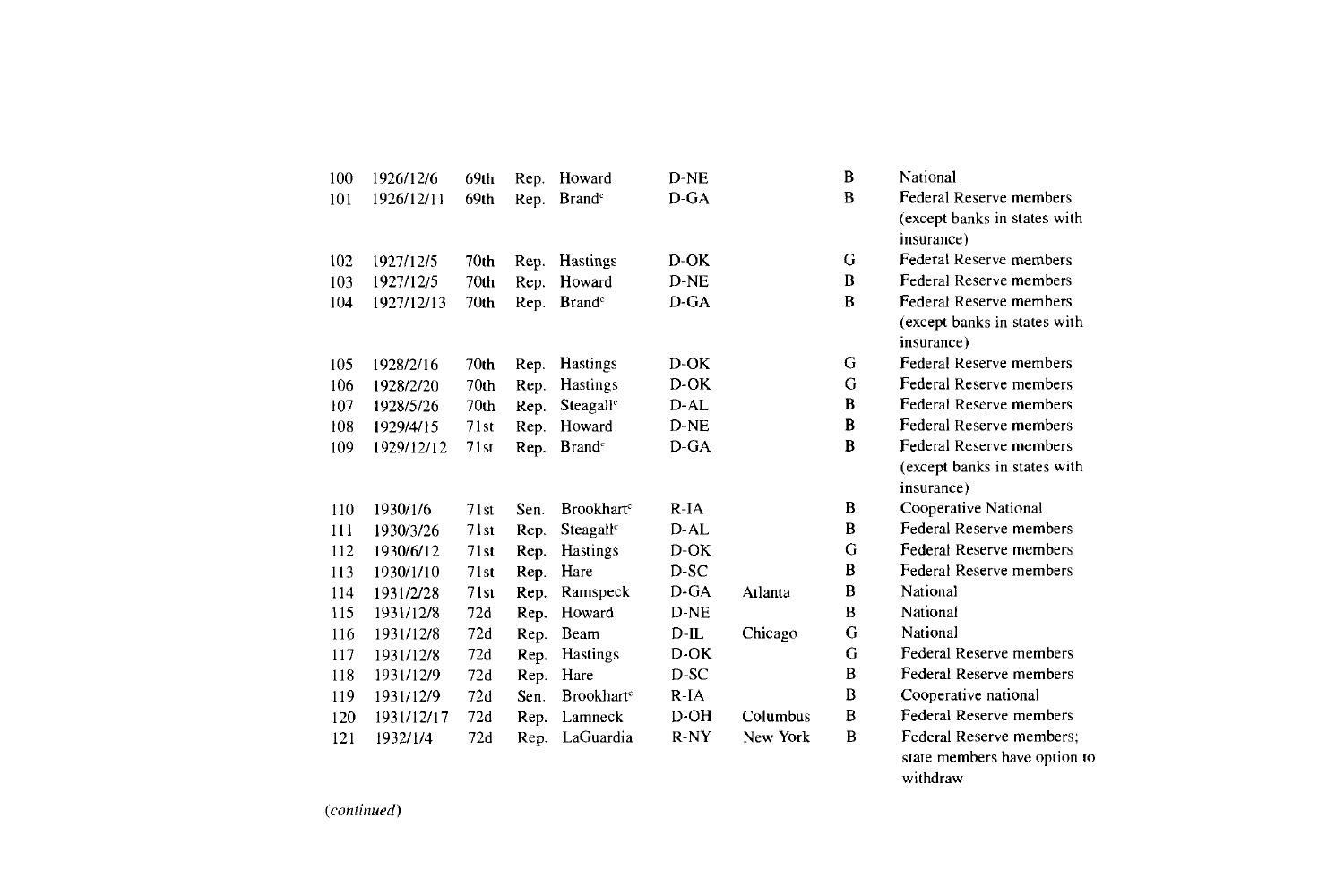| Item | Intro Date | Cong. | Title | Author                | Party-<br>State | City District <sup>®</sup> | Type <sup>b</sup> | Banks Covered in Bill's Provisions                              |
|------|------------|-------|-------|-----------------------|-----------------|----------------------------|-------------------|-----------------------------------------------------------------|
| 122  | 1932/1/26  | 72d   |       | Sen. Lewis            | $D$ -IL         | Chicago                    | G                 | Federal Reserve members                                         |
| 123  | 1932/2/8   | 72d   | Rep.  | Shallenberger         | D-NE            |                            | B                 | Federal Reserve members                                         |
| 124  | 1932/2/20  | 72d   | Rep.  | Jenkins               | $R-OH$          |                            | B                 | <b>Federal Reserve members</b>                                  |
| 125  | 1932/2/26  | 72d   | Sen.  | Fletcher®             | D-FL            |                            | G                 | <b>Federal Reserve members</b>                                  |
| 126  | 1932/3/2   | 72d   | Rep.  | Disney <sup>c</sup>   | $D-OK$          | Tulsa                      | B                 | <b>Federal Reserve members</b>                                  |
| 127  | 1932/3/5   | 72d   |       | Rep. Cable            | $R-OH$          |                            | B                 | Banks and DIs; non-Federal<br>Reserve have withdrawal<br>option |
| 128  | 1932/3/7   | 72d   | Sen.  | Fess                  | $R-OH$          |                            | B                 | Banks and DIs: non-Federal<br>Reserve have withdrawal<br>option |
| 129  | 1932/3/7   | 72d   | Rep.  | Steagall <sup>c</sup> | D-AL            |                            | B                 | <b>Federal Reserve members</b>                                  |
| 130  | 1932/3/7   | 72d   | Rep.  | McClintic             | $D-OK$          |                            | B                 | <b>Federal Reserve members</b>                                  |
| 131  | 1932/3/21  | 72d   | Rep.  | Taylor                | $R-TN$          |                            | G                 | Federal Reserve members                                         |
| 132  | 1932/4/13  | 72d   | Rep.  | Strong <sup>c</sup>   | $R-KS$          |                            | G                 | National                                                        |
| 133  | 1932/4/14  | 72d   | Rep.  | Steagall <sup>d</sup> | D-AL            |                            | B                 | Federal Reserve members and<br>sound nonmembers                 |
| 134  | 1932/5/21  | 72d   | Sen.  | Fletcher <sup>c</sup> | D-FL            |                            | B                 | Federal Reserve members and<br>sound nonmembers                 |
| 135  | 1932/12/23 | 72d   | Sen.  | Vandenberg            | $R-MI$          |                            | B                 | Federal Reserve members and<br>sound nonmembers                 |
| 136  | 1933/3/9   | 73d   | Rep.  | Jenkins               | $R-OH$          |                            | B                 | Federal Reserve members                                         |
| 137  | 1933/3/9   | 73d   | Rep.  | Taylor                | $R-TN$          |                            | G                 | Federal Reserve members                                         |
|      |            |       |       |                       |                 |                            |                   |                                                                 |

**Table 5A.1** (continued)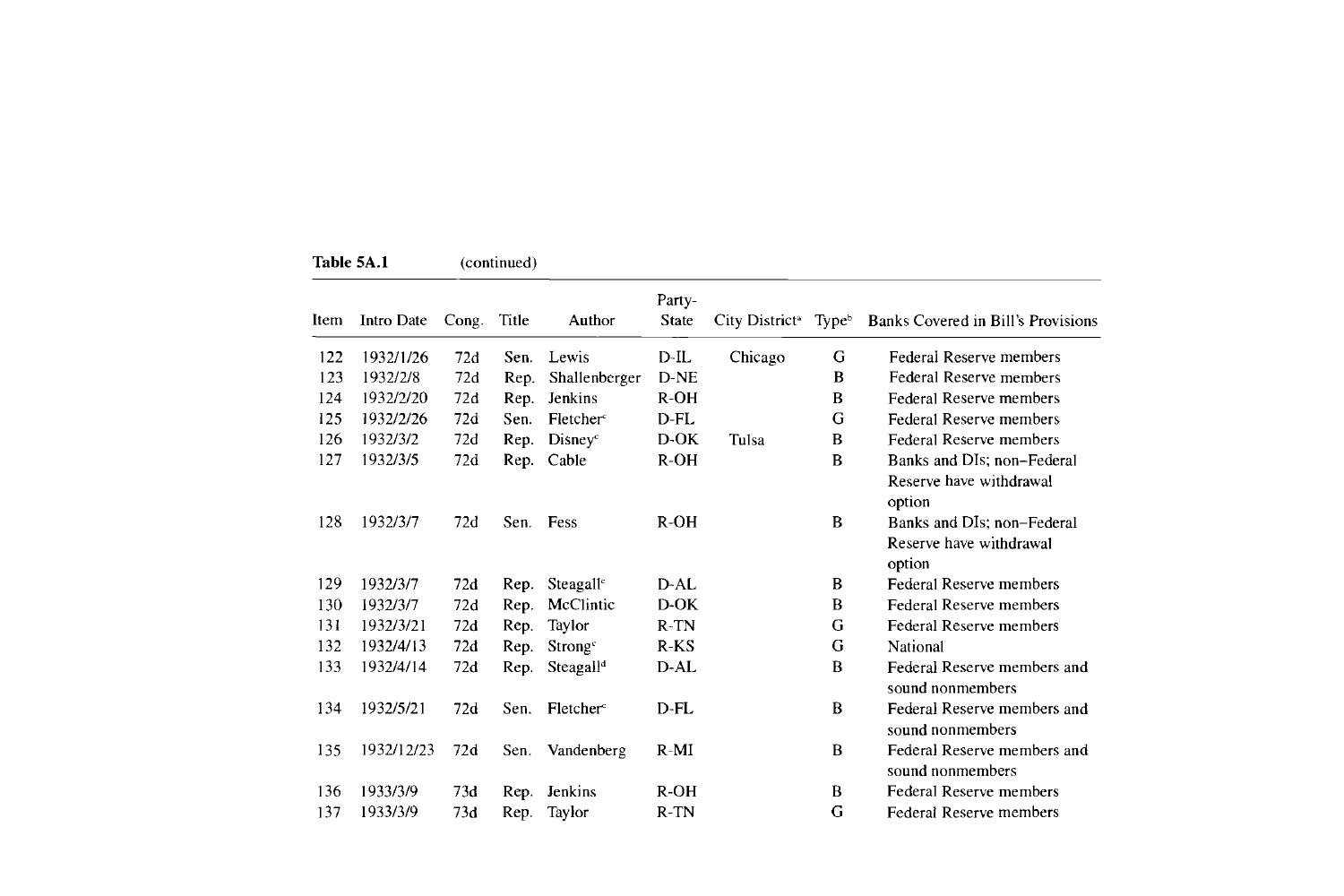| 138 | 1933/3/10 | 73d | Sen. | Vandenberg                           | R-MI    |         | B | Federal Reserve members and<br>sound nonmembers |
|-----|-----------|-----|------|--------------------------------------|---------|---------|---|-------------------------------------------------|
| 139 | 1933/3/10 | 73d | Sen. | McAdoo                               | $D-CA$  |         | B | Federal Reserve members and<br>sound nonmembers |
| 140 | 1933/3/11 | 73d | Sen. | Fletcher                             | D-FL    |         | B | Federal Reserve members and<br>sound nonmembers |
| 141 | 1933/3/14 | 73d | Rep. | <b>Hastings</b>                      | D-OK    |         | G | Federal Reserve members                         |
| 142 | 1933/3/14 | 73d | Rep. | Johnson                              | D-TX    |         | B | Federal Reserve members and<br>sound nonmembers |
| 143 | 1933/3/15 | 73d |      | Rep. Whitely                         | $R-NY$  |         | B | Federal Reserve members and<br>sound nonmembers |
| 144 | 1933/3/16 | 73d |      | $\mathsf{Rep}$ . Church <sup>e</sup> | D-CA    |         | B | Federal Reserve members and<br>sound nonmembers |
| 145 | 1933/3/17 | 73d |      | Rep. Shallenberger                   | $D-NE$  |         | B | Federal Reserve members                         |
| 146 | 1933/4/20 | 73d | Rep. | Carter                               | $R$ -CA |         | B | Federal Reserve members                         |
| 147 | 1933/5/9  | 73d | Rep. | McLeod                               | $R-MI$  | Detroit | B | Federal Reserve members                         |
| 148 | 1933/5/10 | 73d | Rep. | Steagall <sup>d</sup>                | D-AL    |         | В | Federal Reserve members and<br>sound nonmembers |
| 149 | 1933/5/15 | 73d | Sen. | Glass <sup>e</sup>                   | D-VA    |         | B | Federal Reserve members                         |
| 150 | 1933/5/17 | 73d | Rep. | Steagall <sup>d</sup>                | $D-AL$  |         | B | Federal Reserve members and<br>sound nonmembers |

*Source:* Data are available through the Interuniversity Consortium for Political and Social Research.

"City district refers to the large-city congressional districts of representatives introducing bills.

 $b = b$  **bill** in which banks provide mutual insurance;  $G = \text{bill}$  in which the government provides a guarantee.

'Member of the House or Senate committee to which the bill was referred.

<sup>d</sup>Chair of the House or Senate committee to which the bill was referred.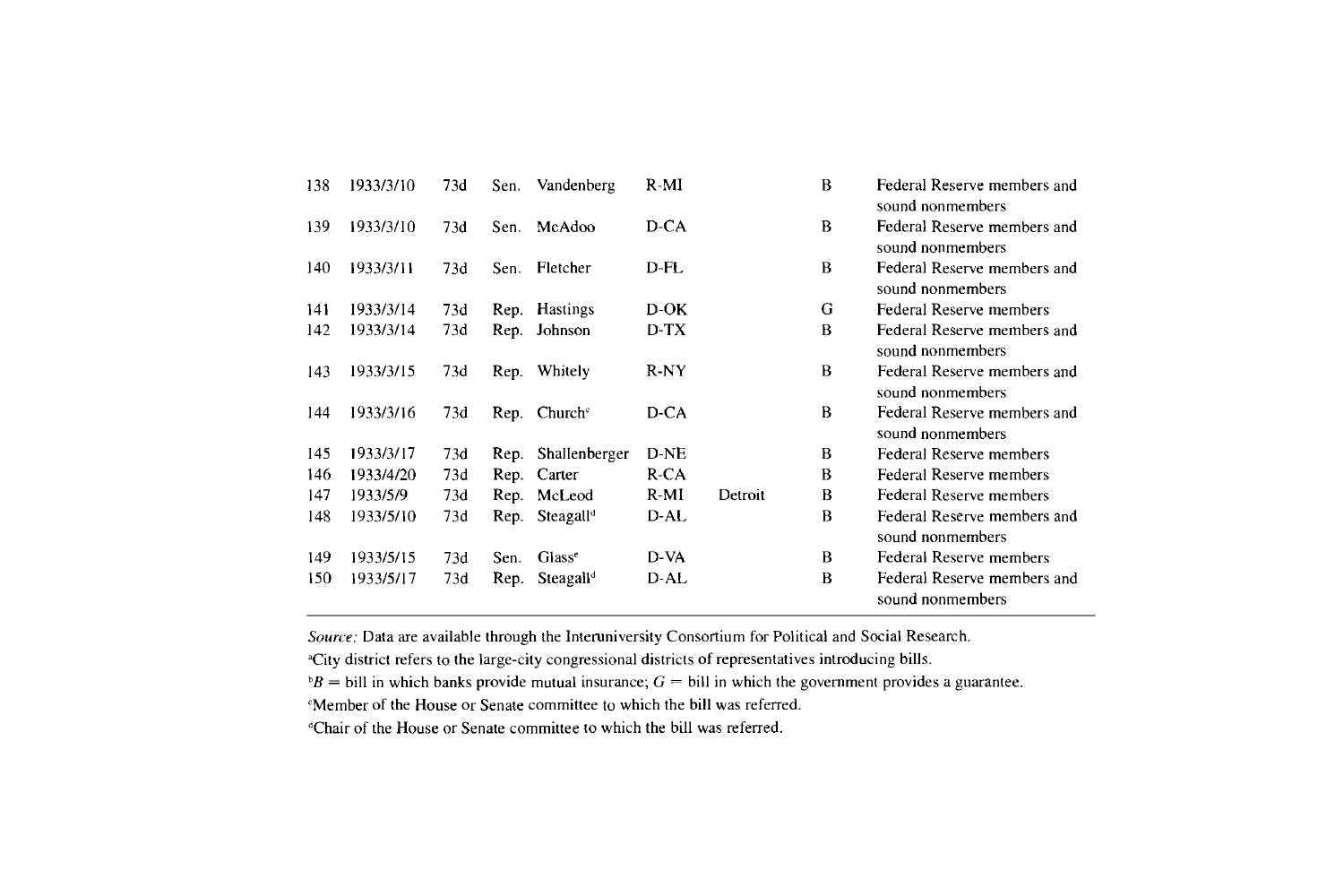## References

- American Bankers Association. 1933. *The Guaranty of Bank Deposits.* New York: American Bankers Association.
- Benston, George J. 1989. *The Separation of Commercial and Investment Banking: The Glass-Steagall Act Revisited and Reconsidered.* Norwell, Mass.: Kluwer Academic.

Berman, Daniel M. 1964. *In Congress Assambled: The Legislative Process in the National Government.* New York: Macmillan.

Board of Governors of the Federal Reserve System. 1926. Branch Banking in the United States. *Federal Reserve Bulletin* 12 (June): 401-8.

. 1933. *Federal Reserve Bulletin* 19 (January-June).

. IYSY. *All BankStaristics.* Washington, D.C.: Board of Governors of the Federal Reserve System.

. 1976. *Banking and Monetuv Statistics, 1914-1941.* Washington, D.C.: Board of Governors of the Federal Reserve System.

Bordo, Michael D. 1985. The Impact and International Transmission of Financial Crises: Some Historical Evidence, 1870-1 933. *Revistu di Sroria Economica* 2:41-78.

Bums, Helen M. 1974. *The American Banking Communiv and New Deal Banking Re*forms, 1933-1935. Westport, Conn.: Greenwood Press.

Calomiris, Charles W. 1990. **Is** Deposit Insurance Necessary? *Journal of Economic History* 50(June): 283-95.

. 1992a. Do Vulnerable Economies Need Deposit Insurance? Lessons from U.S. Agriculture in the 1920s. In Philip L. Brock, ed., *If Texas Were Chile: A Primer on Bank Regulation,* 237-349, 450-58. Washington, D.C.: Sequoia Institute.

. 1992b. Regulation, Industrial Structure, and Instability in U.S. Banking: An Historical Perspective. In Michael Klausner and Lawrence **J.** White, eds., *Structural Change in Banking.* 19-1 16. Homewood, **111.:** Business One Irwin.

,1993. Greenback Resumption and Silver Risk: The Economics and Politics of Monetary Regime Change in the United States, 1862-1900. In Michael D. Bordo and Forrest Capie, eds., *Monetav Regimes in Transition,* 86-1 *32.* Cambridge: Cambridge University Press.

. 1994. The Costs of Rejecting Universal Banking: American Finance in the German Mirror, 1870-1914. In Naomi Lamoreaux and Daniel M. G. Raff, eds. *Coordination within and between Firms.* Chicago: University of Chicago Press (forthcoming).

- Calomiris, Charles W., and Gary Gorton. 199 1. The Origins of Banking Panics: Models, Facts, and Bank Regulation. In R. Glenn Hubbard, ed. *Financial Markets and Financial Crises,* 107-73. Chicago: University of Chicago Press.
- Chapman, John M. 1934. *Concentration of Banking: The Changing Structure and Conrrol ofBanking in the United States.* New York: Columbia University Press.
- Comptroller of the Currency. 1907-36. *Annual Report.* Washington, D.C.: U.S. Government Printing Office.

*Congressional Record.* 1926. 69th Cong., 1st sess. Vol. 67, pt. 3.

- Davidson, Roger H., and Walter J. Oleszek. 198 1. *Congress and Its Members.* Washington, D.C.: Congressional Quarterly Press.
- Doti, Lynne P., and Larry Schweikart. 1991. *Banking in the American West: From the Gold Rush to Deregulation.* Norman: University of Oklahoma Press.
- Duncombe, Charles. 1841. *Duncornbe's Free Banking.* Cleveland: Sanford and Co.
- Federal Deposit Insurance Corporation. 1984. *The First Fifty Years: A History of the FDIC, 1933-1983.* Washington, D.C.: Federal Deposit Insurance Corporation.
- Flood, Mark D. 199 1. The Great Deposit Insurance Debate. *Federal Reserve Bank* of *St. Louis Review* 74 (July-August): 51-77.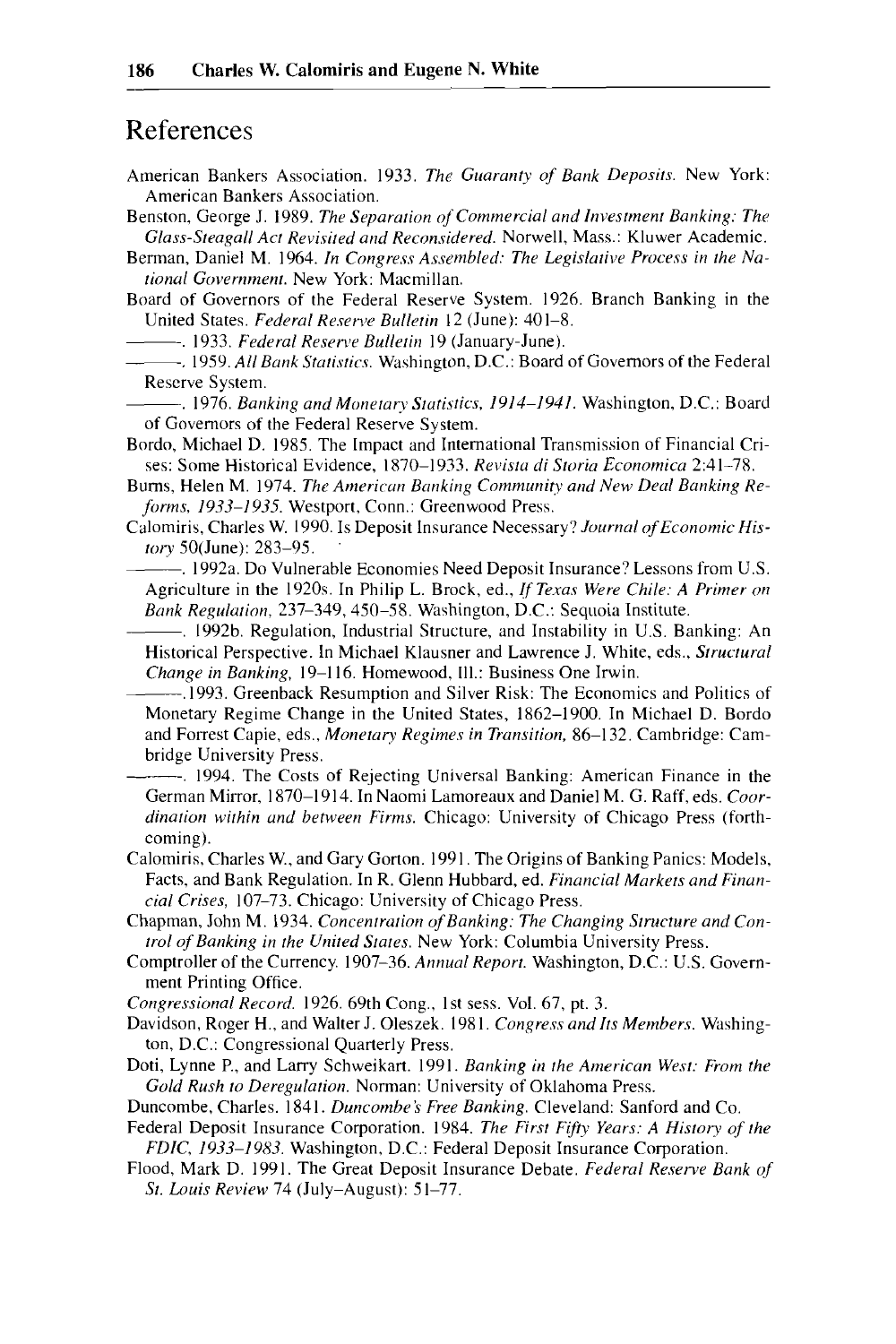Friedman, Milton, and Anna J. Schwartz. 1963. *A Monetary History* of *the United*  States, 1867-1960. Princeton: Princeton University Press.

Froman, Lewis **A.,** Jr. 1967. *Strategies, Rules, and Procedures.* Boston: Little, Brown.

- Goldenweiser, E. A., et al. 1932. *Bank Suspensions in the United States, 1892-1931.*  Prepared for the Federal Reserve System by the Federal Reserve Committee on Branch, Group, and Chain Banking.
- Golembe, Carter H. 1960. The Deposit Insurance Legislation of 1933. *Political Science Quarterly* 76(June): I8 1-95.

. 1975. Memorandum re Interest on Demand Deposits. Reprinted in *The Go*lembe Reports: Twenty-fifth Anniversary Edition, 1967-1992. Delray Beach, Fla.: CHG Consulting, 1992.

- Golembe, Carter H., and Clark S. Warburton. 1958. *Insurance of Bank Obligations in Six States during the Period 1829-1866.* Washington, D.C.: Federal Deposit Insurance Corporation.
- Jones, Jesse H. 1951. *Fifty Billion Dollars*. New York: Macmillan.
- Keeton, William R. 1990. Small and Large Bank Views of Deposit Insurance: Today vs. the 1930s. *Federal Reserve Bank of Kansas City Economic Review* 75 (September-October): 23-35.
- Kemmerer, Edwin W. 1917. *Postal Savings: An Historical and Critical Study of the Postal Savings System of the United States.* Princeton: Princeton University Press.
- Kroszner, Randall **S.,** and Raghuram G. Rajan 1992. Is the Glass-Steagall Act Justified? **A** Study of the US. Experience with Universal Banking before 1933. Working paper.
- Leven, Maurice. 1925. *Income in the Various States: Its Sources and Distribution, 1919, 1920, and 1921.* New York: Columbia University Press.
- Macey, Jonathan R., and Geoffrey P. Miller. 1992. Double Liability **of** Bank Shareholders: History and Implications. *Wake Forest* Law *Review 27(* 1): 3 1-62.
- Morrow, William L. 1969. *Congressional Committees.* New York: Scribners.
- O'Hara, Maureen, and David Easley. 1979. The Postal Savings System in the Depression. *Journal* of *Economic History* 39(September): 74 1-53.
- Patrick, Sue C. 1993. *Reform* of *the Federal Reserve System in the Early 1930s: The Politics of Money and Banking.* New York: Garland Publishing.
- Peach, W. Nelson. 1941. *The Security Afiliates* of *National Banks.* Baltimore: Johns Hopkins University Press.
- Reid, T. R. 1980. *Congressional Odyssey: The Saga of a Senate Bill.* San Francisco: W. H. Freeman and Co.
- U.S. Bureau of the Census. 1909-30. *Statistical Abstract* of *the United States.* Washington, D.C.: U.S. Government Printing Office.
- . 1975. *Historical Statistics of the United States: Colonial Times to 1970.* Washington, D.C.: U.S. Government Printing Office.
- U.S. Senate Committee on Banking and Currency. 1950. *Amendments to the Federal Deposit Insurance Act: Hearings before a Subcommittee* of *the Committee on Banking and Currency.* 8 **1st** Cong., 2d Sess. 11, 23, 30, January.
- Upham, Cyril B., and Edwin Lamke. 1934. *Closed and Distressed Banks: A Study in Public Administration.* Washington, D.C.: Brookings Institution.
- Wheelock, David C. 1992. Deposit Insurance and Bank Failures: New Evidence from the 1920s. *Economic Inquiry* 30 (July): 530-43.
- White, Eugene N. 1983. *The Regulation and Reform of the American Banking System, 1900-1 929.* Princeton: Princeton University Press.
- . 1984. Voting for Costly Regulation: Evidence from Banking Referenda in Illinois, 1924. *Southern Economic Journal* 5 1, 1084-98.
- , 1985. The Merger Movement in Banking, 1919-1933. *Journal* of *Economic History* 45 (June): 285-9 I.